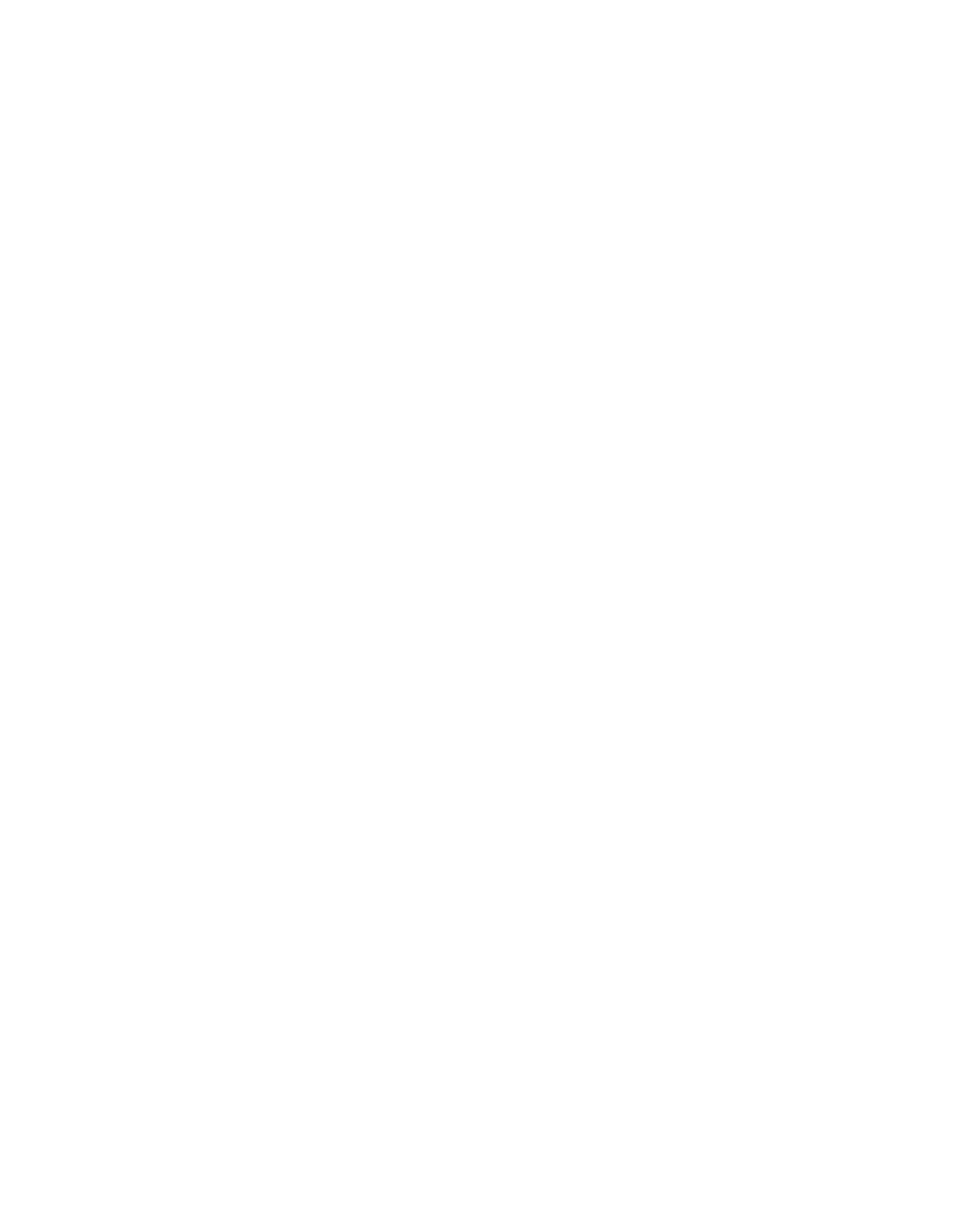## **Table of contents**

| <b>ARTICLE 1</b>  |                                                |
|-------------------|------------------------------------------------|
| <b>ARTICLE 2</b>  |                                                |
| <b>ARTICLE 3</b>  |                                                |
| <b>ARTICLE 4</b>  |                                                |
| <b>ARTICLE 5</b>  |                                                |
| <b>ARTICLE 6</b>  |                                                |
| <b>ARTICLE 7</b>  |                                                |
| <b>ARTICLE 8</b>  |                                                |
| <b>ARTICLE 9</b>  |                                                |
| <b>ARTICLE 10</b> |                                                |
| <b>ARTICLE 11</b> |                                                |
| <b>ARTICLE 12</b> |                                                |
| <b>ARTICLE 13</b> | <b>GRIEVANCE AND ARBITRATION PROCEDURE  14</b> |
| <b>ARTICLE 14</b> |                                                |
| <b>ARTICLE 15</b> |                                                |
| <b>ARTICLE 16</b> |                                                |
| <b>ARTICLE 17</b> |                                                |
| <b>ARTICLE 18</b> |                                                |
| <b>ARTICLE 19</b> |                                                |
| <b>ARTICLE 20</b> |                                                |
| <b>ARTICLE 21</b> |                                                |
| <b>ARTICLE 22</b> |                                                |
| <b>ARTICLE 23</b> |                                                |
| <b>ARTICLE 24</b> |                                                |
| <b>ARTICLE 25</b> |                                                |
| <b>ARTICLE 26</b> |                                                |
| <b>ARTICLE 27</b> |                                                |
| <b>ARTICLE 28</b> |                                                |
| <b>ARTICLE 29</b> |                                                |
| <b>ARTICLE 30</b> |                                                |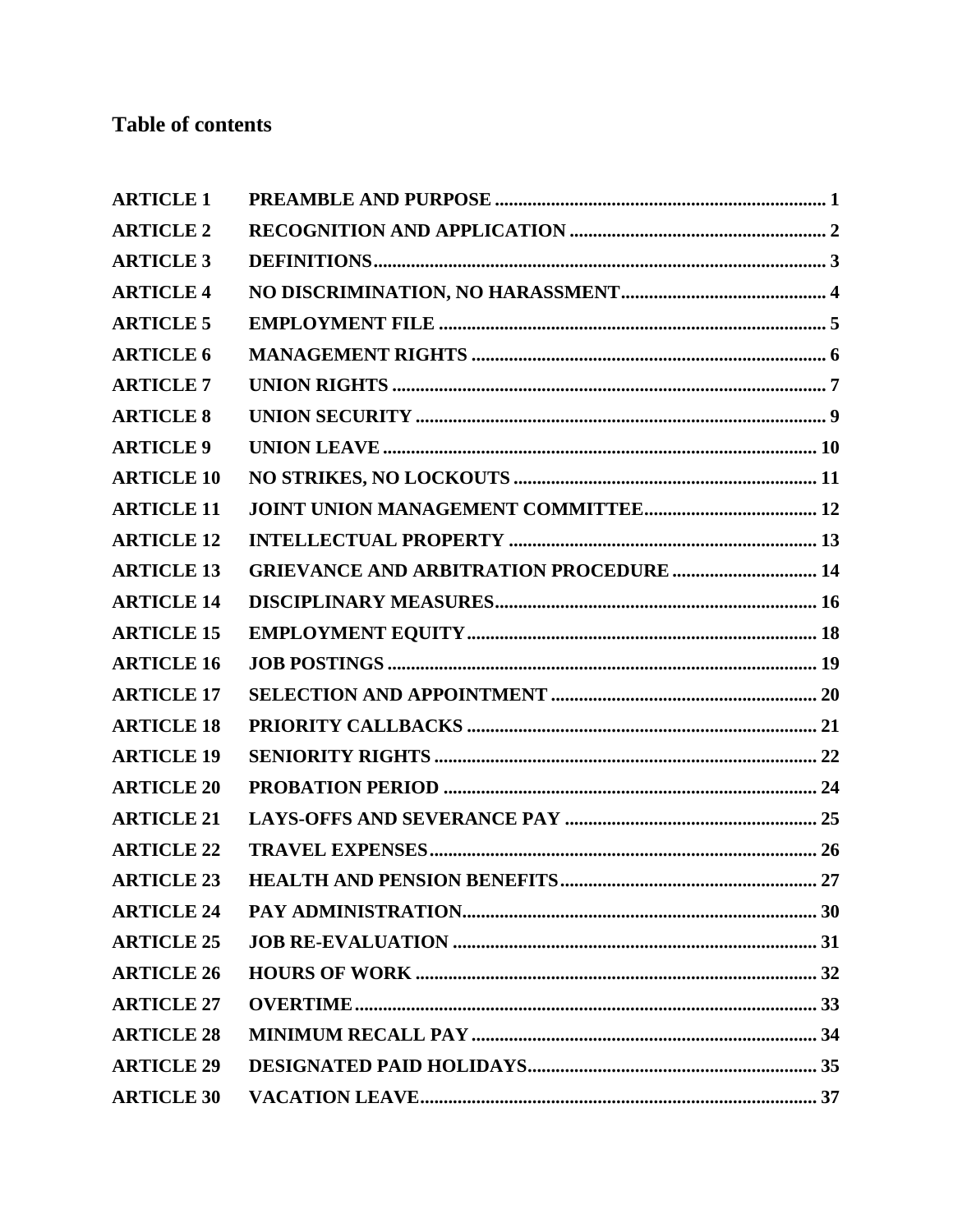| <b>ARTICLE 31</b> |                                                         |  |
|-------------------|---------------------------------------------------------|--|
| <b>ARTICLE 32</b> |                                                         |  |
| <b>ARTICLE 33</b> |                                                         |  |
| <b>ARTICLE 34</b> |                                                         |  |
| <b>ARTICLE 35</b> |                                                         |  |
| <b>ARTICLE 36</b> |                                                         |  |
| <b>ARTICLE 37</b> |                                                         |  |
| <b>ARTICLE 38</b> |                                                         |  |
| <b>ARTICLE 39</b> |                                                         |  |
| <b>ARTICLE 40</b> | <b>TRAINING AND PROFESSIONAL DEVELOPMENT 55</b>         |  |
| <b>ARTICLE 41</b> |                                                         |  |
| <b>ARTICLE 42</b> |                                                         |  |
| <b>APPENDIX A</b> |                                                         |  |
| <b>APPENDIX B</b> |                                                         |  |
| <b>APPENDIX C</b> |                                                         |  |
|                   | LETTER OF UNDERSTANDING NO. 1 INTELLECTUAL PROPERTY  61 |  |
|                   | LETTER OF UNDERSTANDING NO.2 PROFESSIONAL DEVELOPMENT   |  |
| <b>ACTIVITIES</b> |                                                         |  |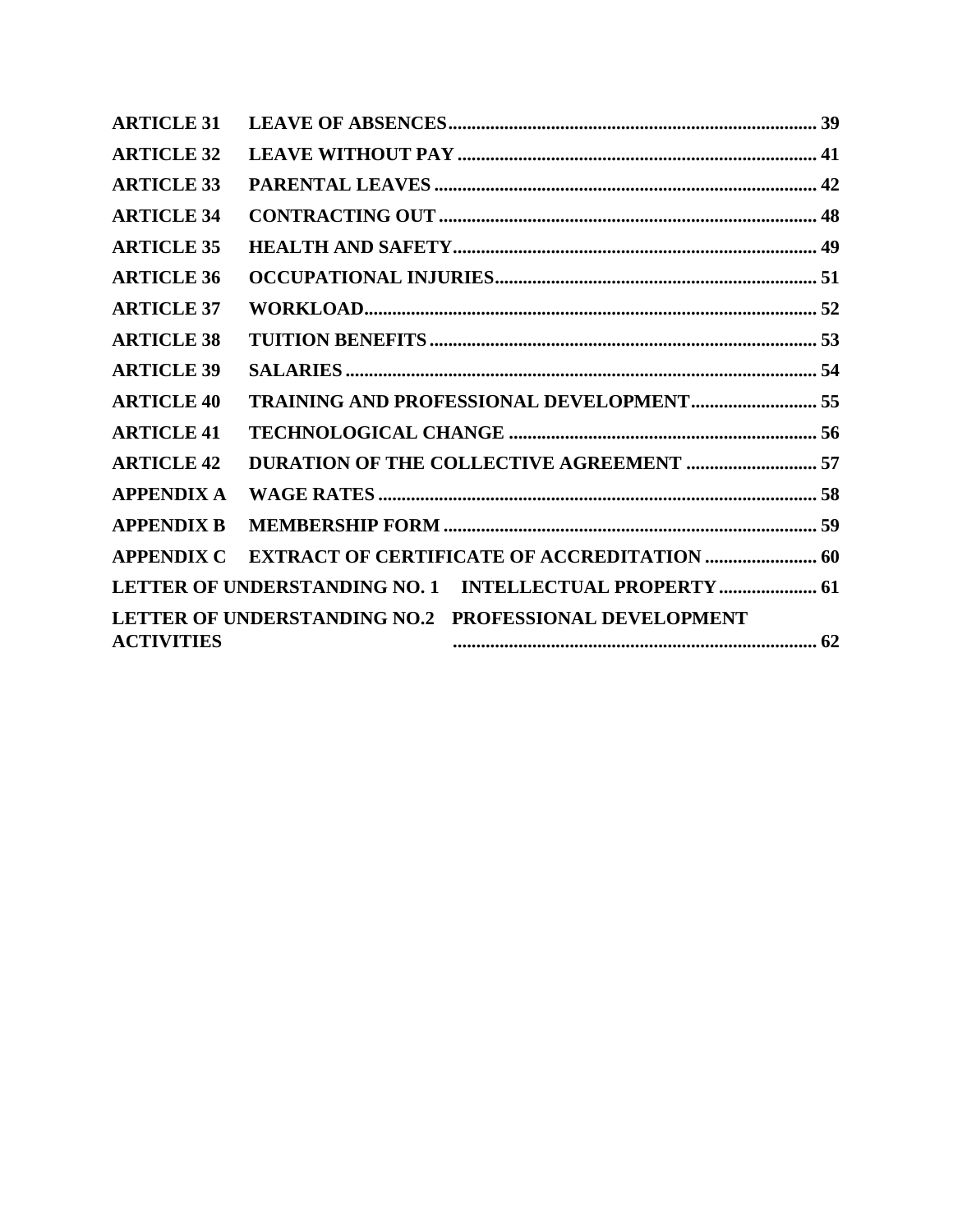#### <span id="page-4-0"></span>**ARTICLE 1 PREAMBLE AND PURPOSE**

- **1.01** The Parties recognize that the goal of the University is to attain the highest possible standards of research excellence in the pursuit and dissemination of knowledge, taking into account the nature of research funding, its origin(s) and the University's fiduciary role in the administration of research.
- **1.02** The University recognizes the contribution of research Employees represented by the Public Service Alliance of Canada (PSAC), Local 12501.
- **1.03** It is the general purpose of this Agreement to establish and orderly collective bargaining relationship between the University, its representatives, the Employees and the Union to define rates of pay and other working conditions, as well as to ensure the prompt and peaceful resolution of disputes and grievances which may arise from time to time.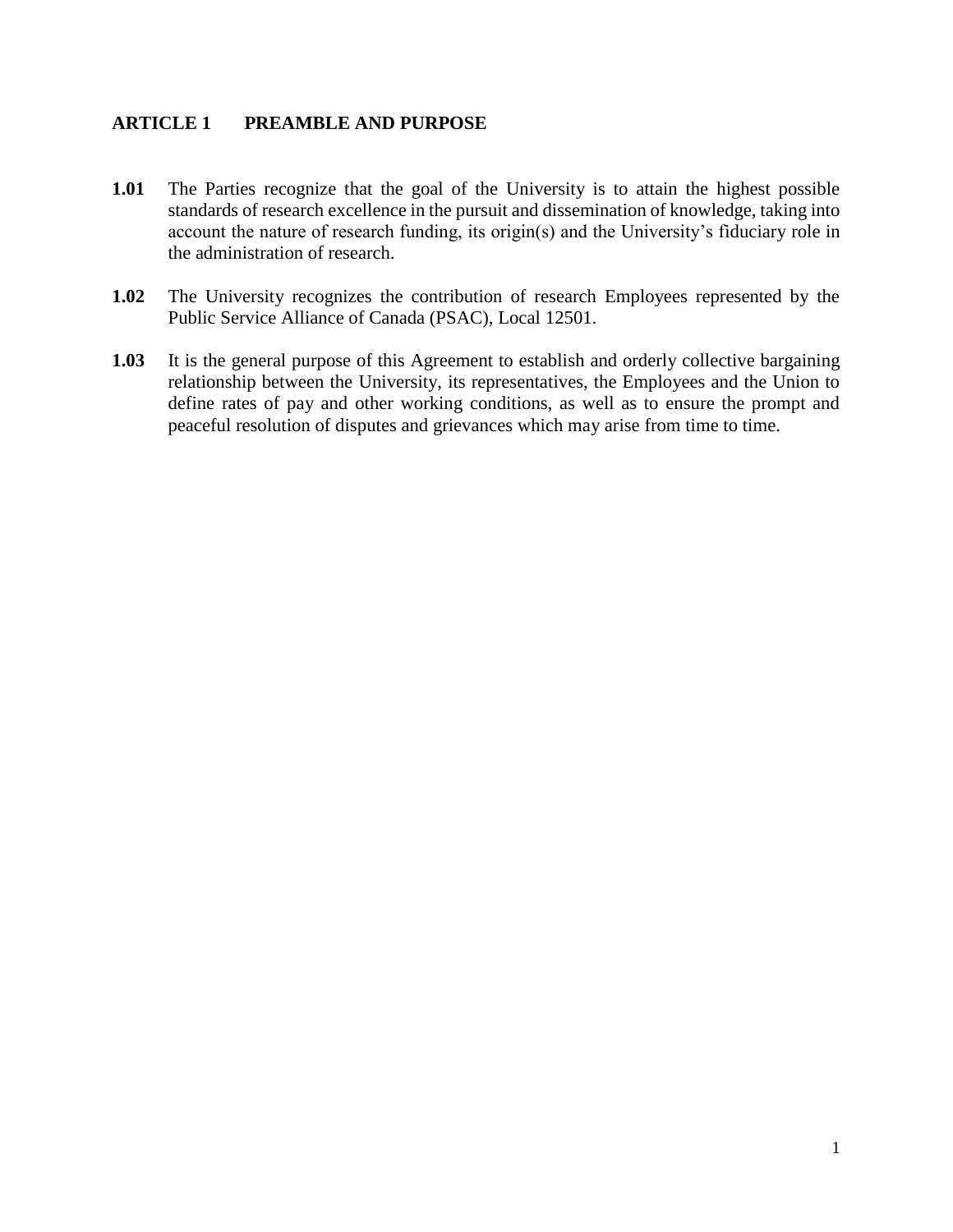#### <span id="page-5-0"></span>**ARTICLE 2 RECOGNITION AND APPLICATION**

- **2.01** The University recognizes the Public Service Alliance of Canada (PSAC), represented by Local 12501, as the sole representative of all Employees for the purposes of bargaining and applying this Collective Agreement.
- **2.02** The Bargaining Unit is, as described in the certificate issued by the Tribunal administratif du travail dated May 18, 2017 as per Appendix C, as amended from time to time.
- **2.03** No modification shall be brought to the Collective Agreement without written agreement between the University and the Union.
- **2.04** In order to be valid, all agreements subsequent to the signature of the Collective Agreement between one, several or all Employees and the University, that modify the Collective Agreement must receive the written approval of the Union.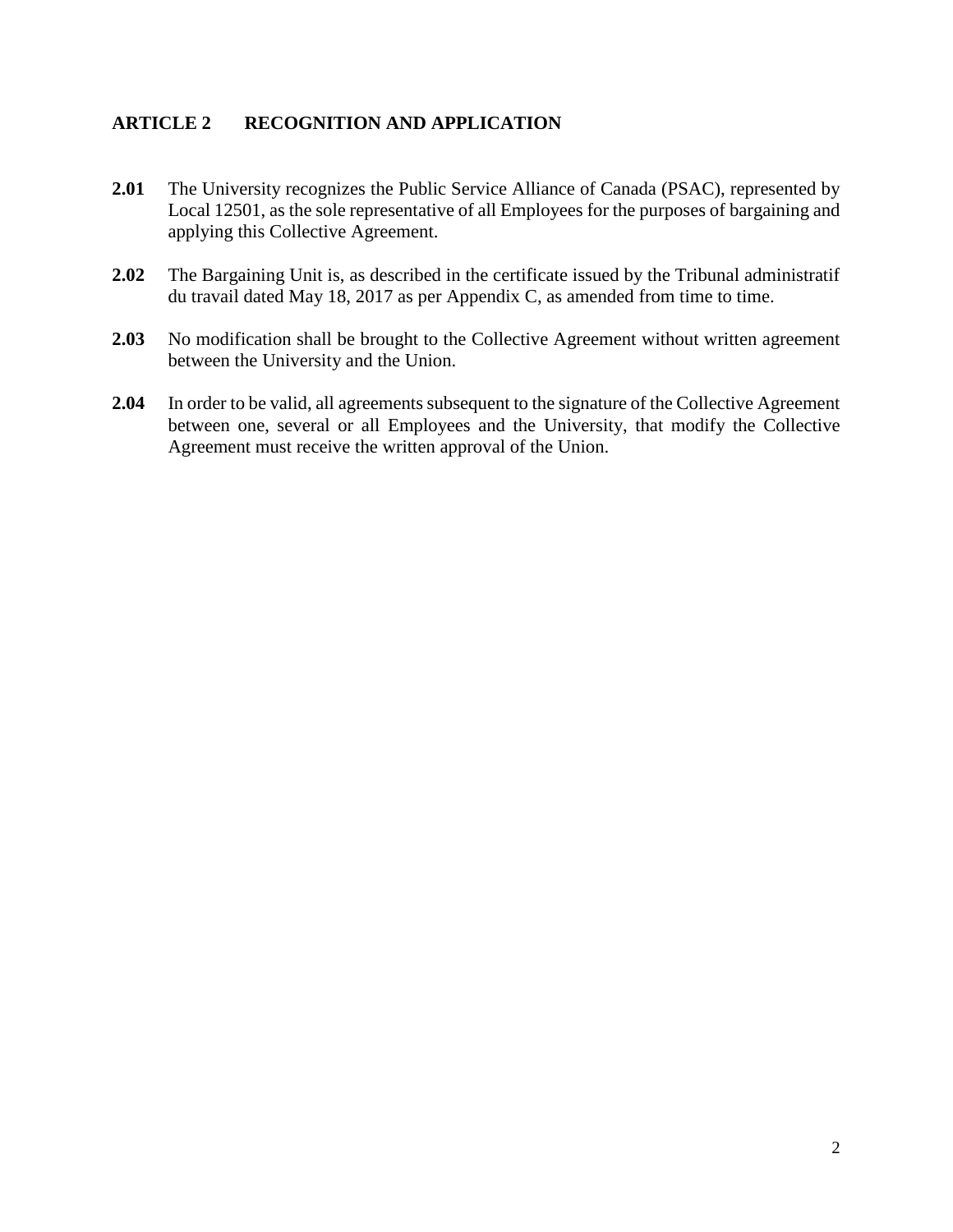#### <span id="page-6-0"></span>**ARTICLE 3 DEFINITIONS**

**3.01 Agreement:** The present Collective Agreement.

"*convention collective*"

**3.02 Allowable Expenses:** University-related expenses as defined in the Travel and Conference Policy and the Travel Conference Policy Handbook, as amended from time to time.

"*dépenses admissibles*"

**3.03 Employee:** Means any person employed by Concordia University who is covered by the letter of certification issued by the ministère du Travail.

"*personne salariée*"

**3.04 Immediate supervisor:** Means the Principal Investigator or their delegate representing the employer who constitutes the first level of authority with regard to the employee.

"*supervsieur immédiat*"

**3.05 Principal Investigator**: The holder of research grant who directs the research project at Concordia.

"*directeur de recherche*"

**3.06 Union:** The Public Service Alliance of Canada (PSAC) / Concordia Association of Research Employees (CARE).

"*syndica*t"

**3.07 University:** The Employer, Concordia University.

"*Université*"

- **3.08 Spouse:** Only for the purpose of the Collective Agreement, and not for the Pension Plan, designates the persons:
	- a. who are married or in a civil union and cohabiting;
	- b. who are living together in a *de facto* union and are the parents of the same child;
	- c. who have been living together in a *de facto* union for one year or more;

"*Conjoint ou conjointe*"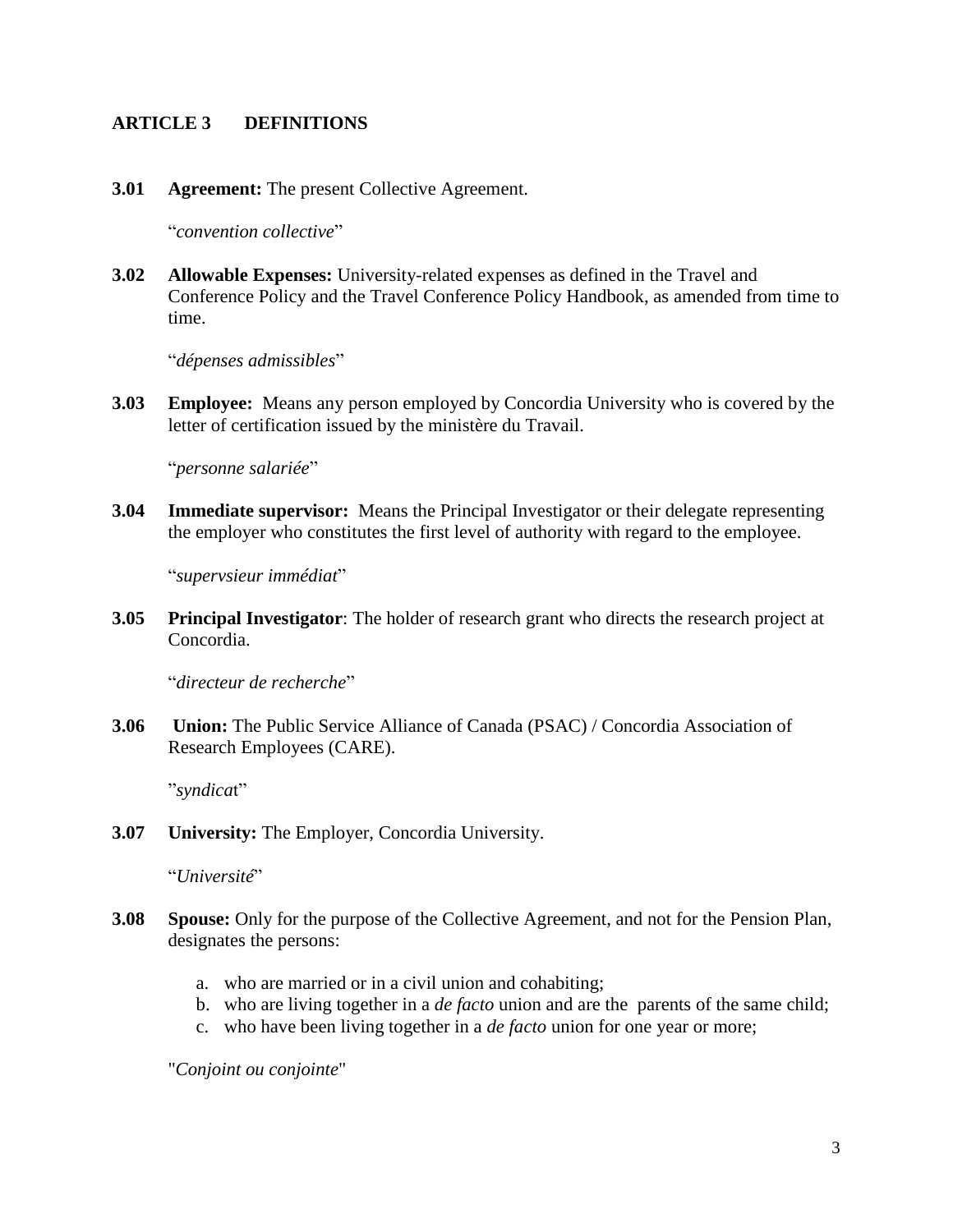#### <span id="page-7-0"></span>**ARTICLE 4 NO DISCRIMINATION, NO HARASSMENT**

**4.01** The Parties will cooperate to establish and maintain a work environment free from any discrimination or harassment.

#### **No discrimination**

**4.02** In the application of this Collective Agreement, neither the University, nor the Union, nor any of their representatives, nor any Employee or members shall threaten, coerce or discriminate against an Employee or other member employee of the University community based on race, colour, sex, gender identity, gender expression, pregnancy, sexual orientation, civil status, age except as provided by law, religion, political convictions, language, ethnic or national origin, social condition, a handicap or the use of any means to palliate a handicap.

#### **No harassment**

- **4.03** Every Employee has a right to a work environment free from any harassment. The University and its representatives as well as Employees shall take reasonable action to prevent harassment and, when made aware of such behaviour, take appropriate action to end it as quickly as possible.
- **4.04** Harassment is defined as any vexatious behaviour in the form of repeated and hostile or unwanted conduct, verbal comments, actions or gestures, that affect an Employee's dignity or psychological or physical integrity and that result in a harmful environment for the Employee. Vexatious behaviour may include a single serious incidence of such behaviour that has a lasting harmful effect on an Employee. Harassment also includes abuse of authority or the improper use of power.
- **4.05** Sexual harassment is any conduct, comment, gesture or physical contact of a sexual nature or implied sexual nature directed at an Employee that is unwarranted, unsolicited, and unwelcome and that might reasonably be perceived as compromising an Employee's right to fair and reasonable work conditions, or right to dignity.
- **4.06** An Employee alleging that they have been harassed may file a complaint in accordance with the University's Code of Rights and Responsibilities.

This shall not preclude an Employee from filing a grievance under Article 13 – Grievance and Arbitration Procedure.

Referral of the complaint at any time to Article 13 – Grievance and Arbitration Procedure will terminate any attempt at informal or formal resolution under the Code of Rights and Responsibilities.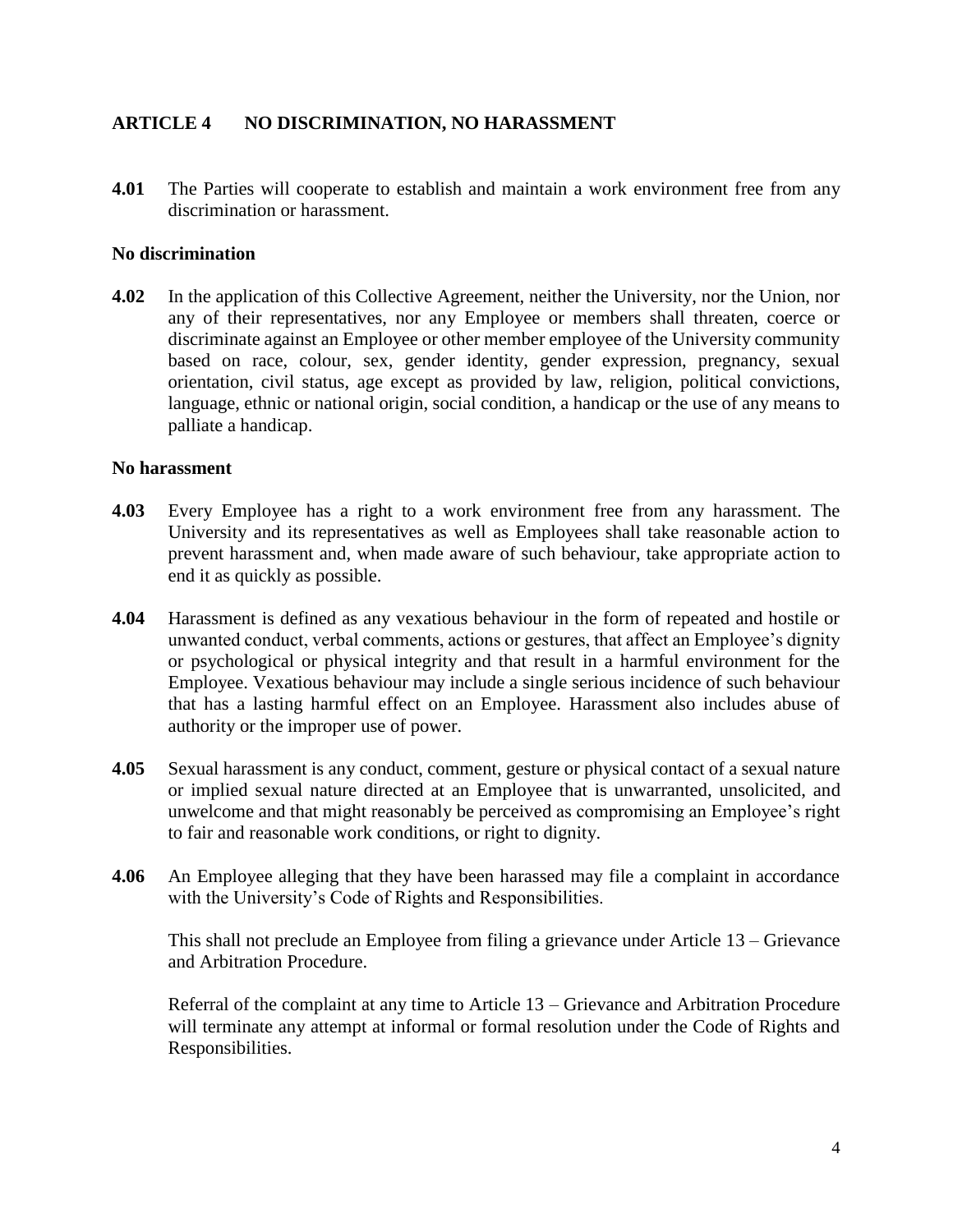#### <span id="page-8-0"></span>**ARTICLE 5 EMPLOYMENT FILE**

- **5.01** The sole confidential file relating to an Employee's employment shall be kept in the Human Resources department. No anonymous documents shall be included in the file.
- **5.02** An Employee may, by appointment, within five (5) days of their written request to the Human Resources Department, consult their employment file in the presence of a representative of the University and if they wish, in the presence of a local Union Representative.
- **5.03** When an Employee is unable to consult their employment file, they may send a written request to the University to allow a Union Representative to do so. Such consultation shall take place in the presence of a representative of the University, by appointment, within five (5) days of the Employee's request.
- **5.04** An Employee shall receive a copy of any evaluation placed in their employment file.
- **5.05** An Employee may request a copy of any document contained in their employment file. The cost of such copies shall be at the expense of the Employee at the current rate posted in the University copy centres.
- **5.06** Upon request, the University shall provide the Employee at no charge with an official attestation of Employment that shall include, title, start and end date of employment and salary.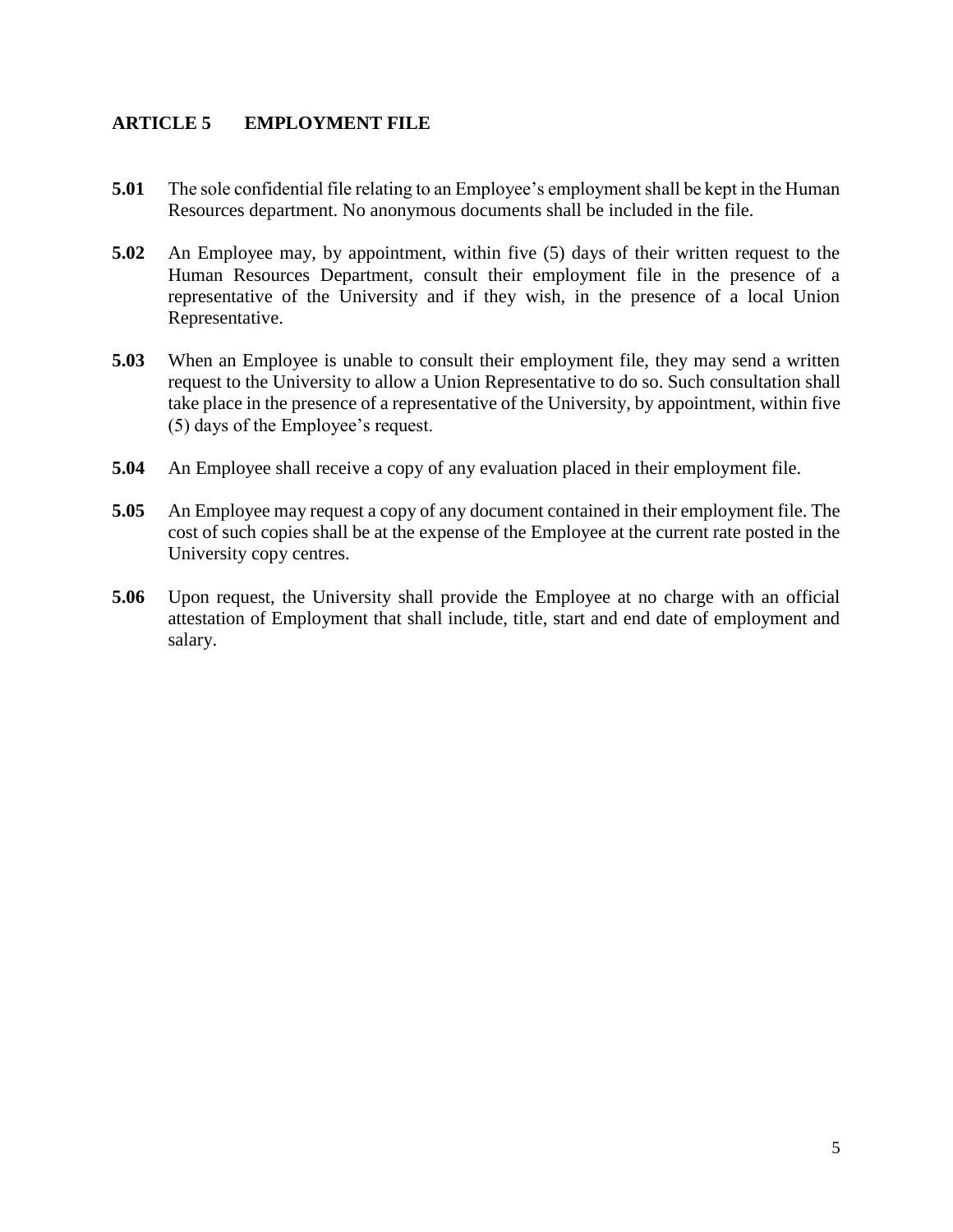## <span id="page-9-0"></span>**ARTICLE 6 MANAGEMENT RIGHTS**

**6.01** The University has and retains all its rights and privileges in effectively managing and administering its activities in conformity with the provisions of this agreement.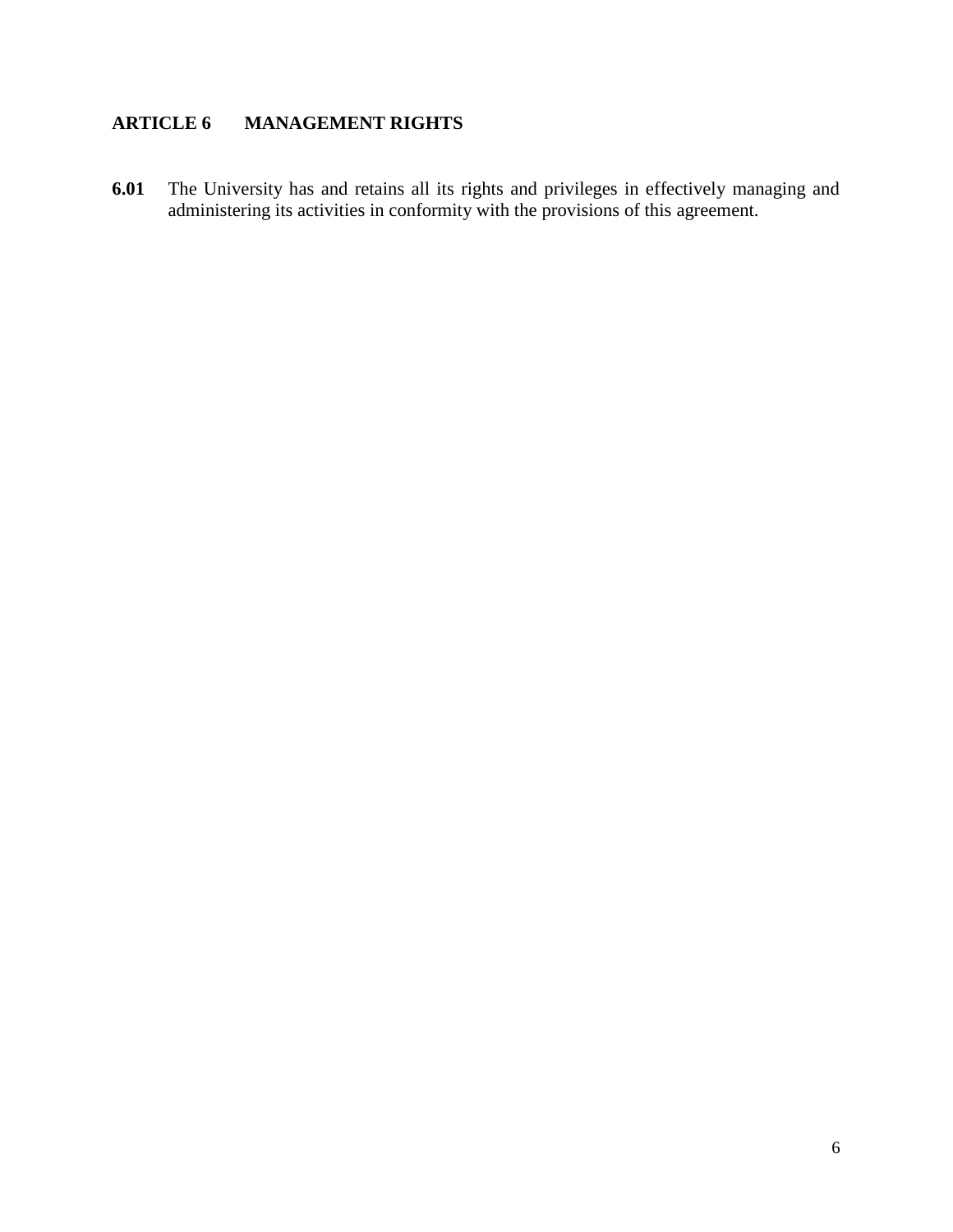#### <span id="page-10-0"></span>**ARTICLE 7 UNION RIGHTS**

#### **Information**

- **7.01** Within ninety (90) days following the signing of the present Collective Agreement, the University shall provide the Union with access to the following information on the electronic information system:
	- a) Name;
	- b) Gender;
	- c) Job title;
	- d) Classification;
	- e) For new employees hired after signing of the collective agreement, the seniority date;
	- f) Start and end date of most recent contract;
	- g) Faculty and Department;
	- h) University office address, email address and telephone number (if available);
	- i) Person who signed the contract;
	- j) Weekly hours of work;
	- k) Pay rate or salary;
	- l) Home address, telephone number and personal email address (if available).
	- m) Employee number.
- **7.02** The information provided in clause 7.01 is confidential and is provided to the Union as information to be used for aggregate studies unless otherwise authorized by the Employee. The Union will use an Employee's university email address, home address and home telephone number only for the purpose of contacting the Employee for reasons related to their employment and agrees to keep the information confidential.

#### **Facilities**

- **7.03** The University shall provide an office space to the Union and provide one (1) desk, two (2) chairs, one (1) four-drawer filing cabinet, a telephone, one (1) bookshelf, one (1) printer/scanner, one (1) laptop computer and an internet connection. The Union will assume all telephone costs.
- **7.04** The University shall allow the Union the use of its meeting rooms, subject to availability and formal booking procedures, to hold meetings with Employees. These rooms shall be reserved, at no cost, according to the normal University procedures.
- **7.05** The Union shall have the right to post information to its members on public posting boards.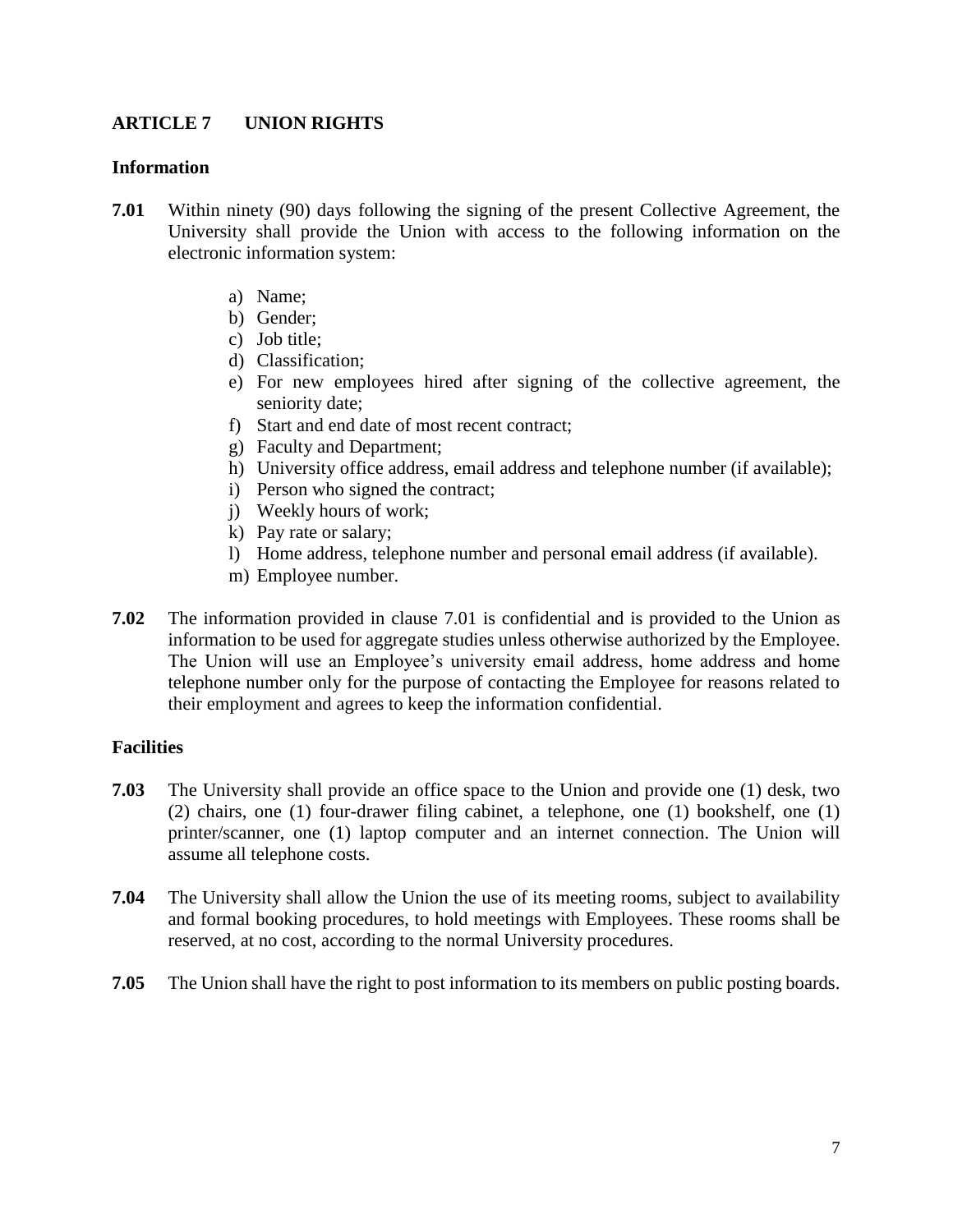#### **Publication, translation and distribution of agreement**

- **7.06** The Collective Agreement is available in both French and English. The parties shall share the responsibility to translate the official version of the collective agreement. The French version shall be the official version.
- **7.07** The University will make the text of the Collective Agreement available on line, and will provide the Union with thirty (30) printed copies of the Collective Agreement within thirty (30) days of the signing of its official version.
- **7.08** Upon hiring the University will inform each Employee of the electronic address hosting the Collective Agreement.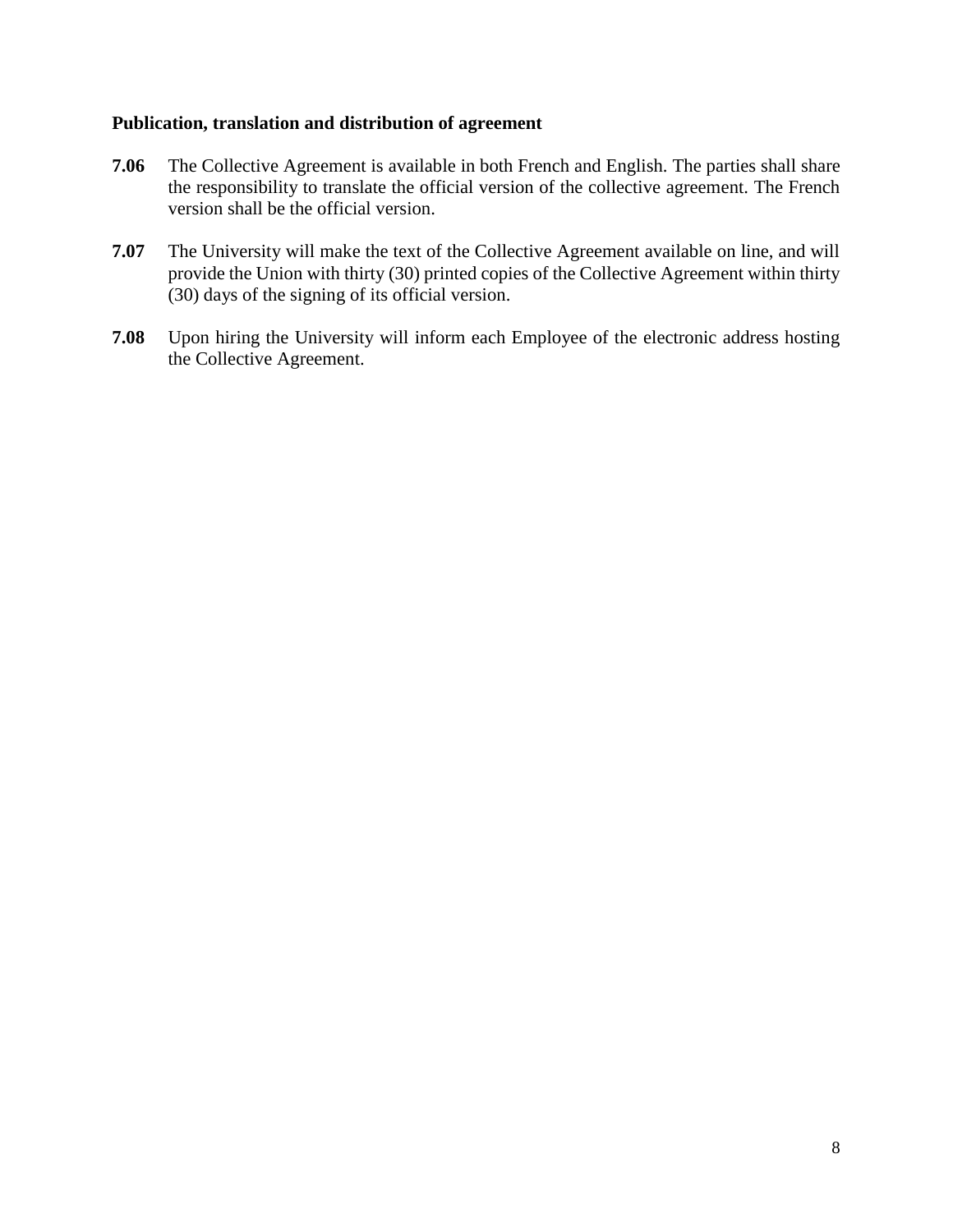#### <span id="page-12-0"></span>**ARTICLE 8 UNION SECURITY**

**8.01** All Employees shall become members of the Union upon hiring. To do so, an Employee shall sign the membership form found in Appendix B. The Notice of Hire form shall specify the electronic address hosting the Collective Agreement and the membership form.

The University strives to update its systems and will look at the possibility of automating the process surrounding the hiring and the processing of union membership electronically.

- **8.02** The University is not required to dismiss an Employee because the Union has refused, suspended, or rescinded their union membership.
- **8.03** The University shall deduct Union dues at the next full pay period following notification by the Union and shall remit the dues to the Union within fifteen (15) days of each pay period, along with an alphabetical listing of the names of Employees from whom the deductions have been made and the amount of said deductions.
- **8.04** The Union shall inform the University in writing of the amount of dues to be deducted, and any changes thereto.
- **8.05** In case of an error in the amount of dues to be remitted or an omission in the deductions as a result of an administrative or technical error, the University agrees, upon written notice from the Union, to correct the dues remittances within a month of said notice. The University and PSAC will come to an agreement as to the deductions schedule for any arrears.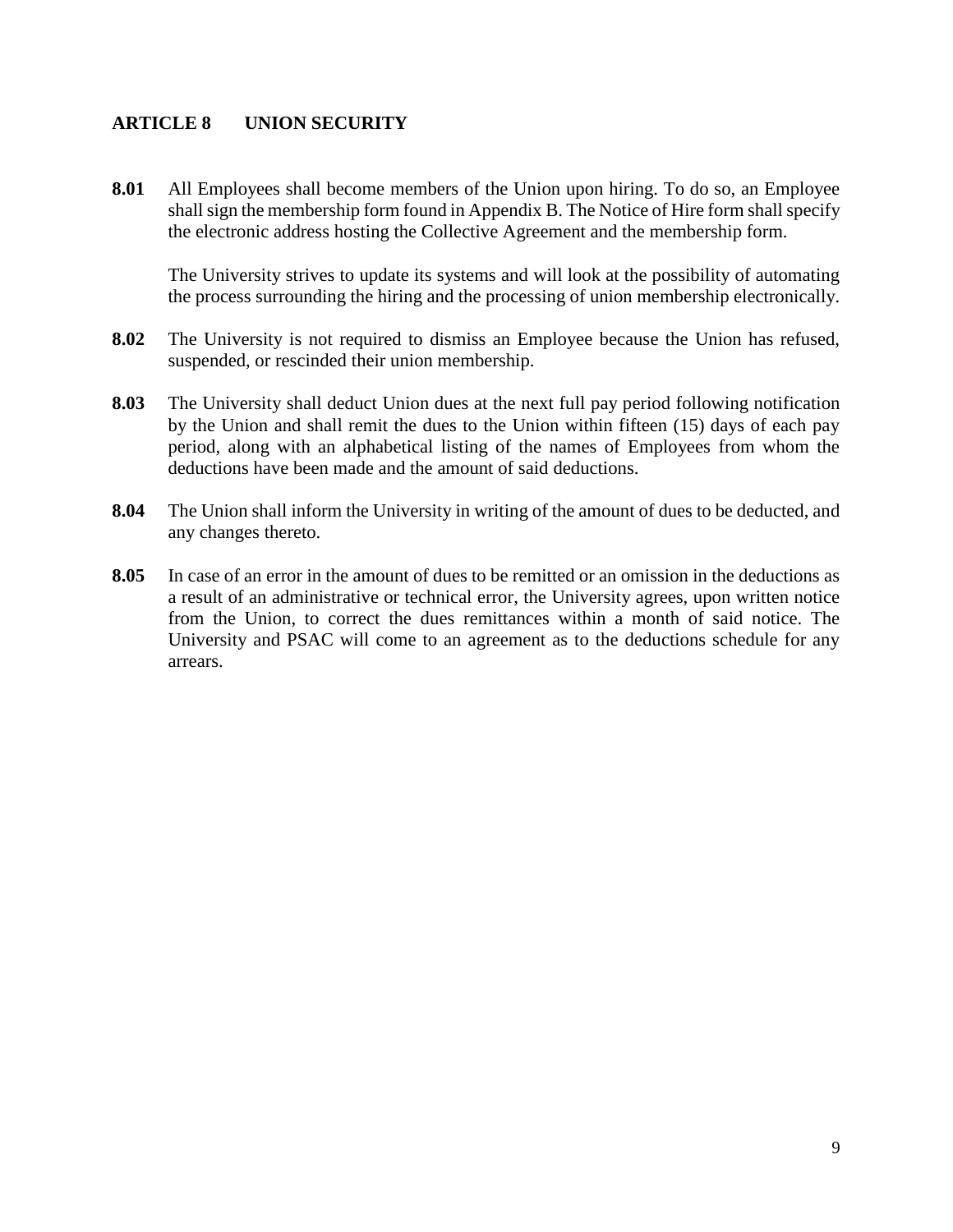#### <span id="page-13-0"></span>**ARTICLE 9 UNION LEAVE**

- **9.01** No Union representative leaves their assigned place of work without the consent and having made the necessary arrangements with their Principal Investigator or Immediate Supervisor and such consent will be subject to the research needs, funding, operational requirements or academic needs.
- **9.02** The Union informs the University in writing of the names and assignments of the Employees elected or named to represent the Union. Thereafter, any change to the said list is sent the same way.
- **9.03** The total maximum number of hours the University shall grant for members designated by the Union to take care of any Union activities is three hundred and fifty (350) hours per year without loss of pay. In addition, the University shall grant members designated by the Union three hundred and fifty (350) hours of union leave without pay per year.
- **9.04** The University will grant liberation to Employees designated by the Union in order to allow their participation in the various committees and bodies provided for in the Collective Agreement. The Union shall inform the Principal Investigator or Immediate Supervisor of the union representative, with a copy to the Human Resource Department (Employee and Labour Relations unit), of the liberation granted for union activities at least one (1) month prior to the absence.
- **9.05** In the twelve (12) months preceding the expiry of the Collective Agreement, the University shall grant an additional one hundred and seventy-five (175) hours without loss of pay for the purpose of preparing the collective agreement project and attending negotiation meetings.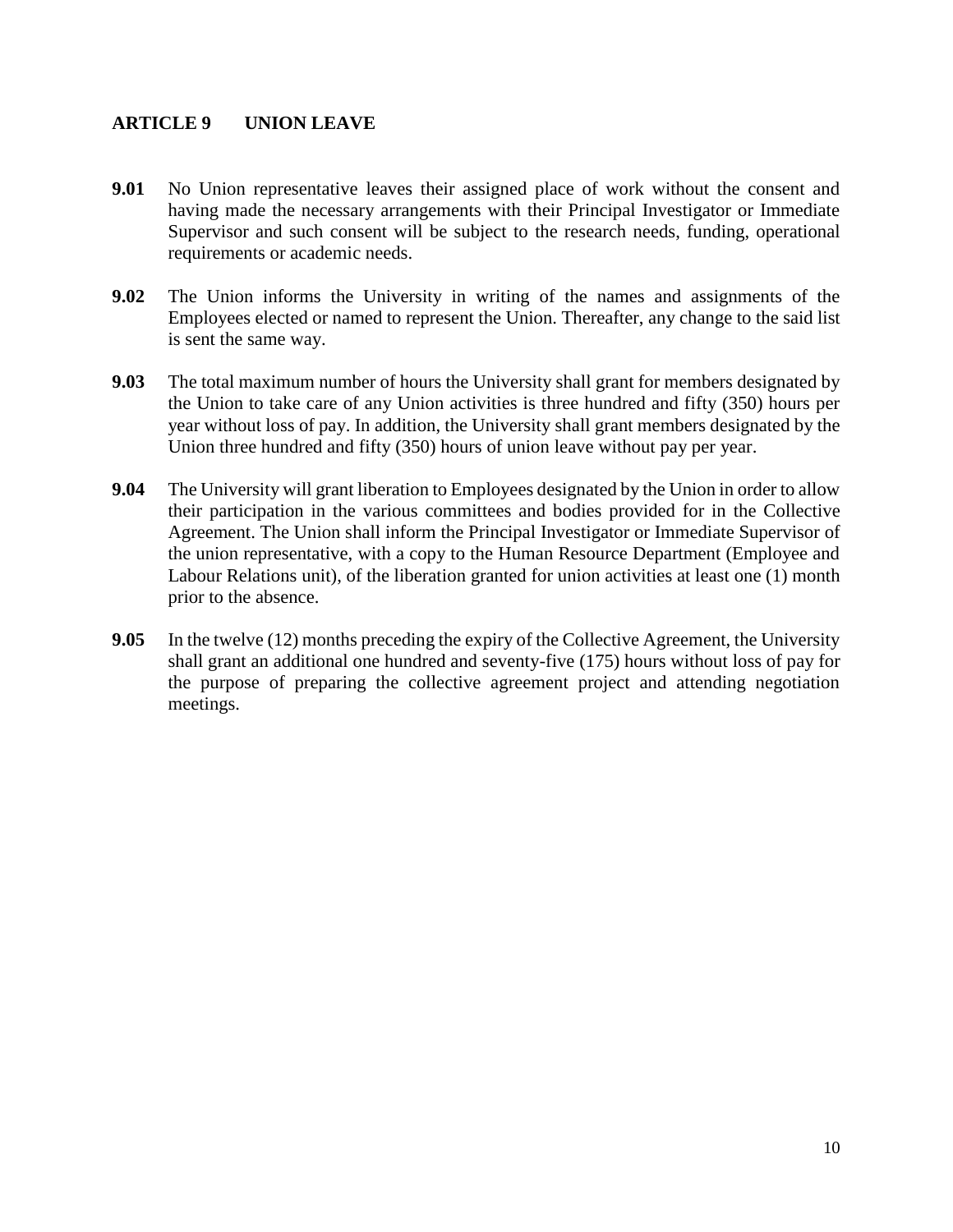## <span id="page-14-0"></span>**ARTICLE 10 NO STRIKES, NO LOCKOUTS**

**10.01** There shall be no strikes or lockouts as defined in the Quebec Labour Code during the life of this Agreement.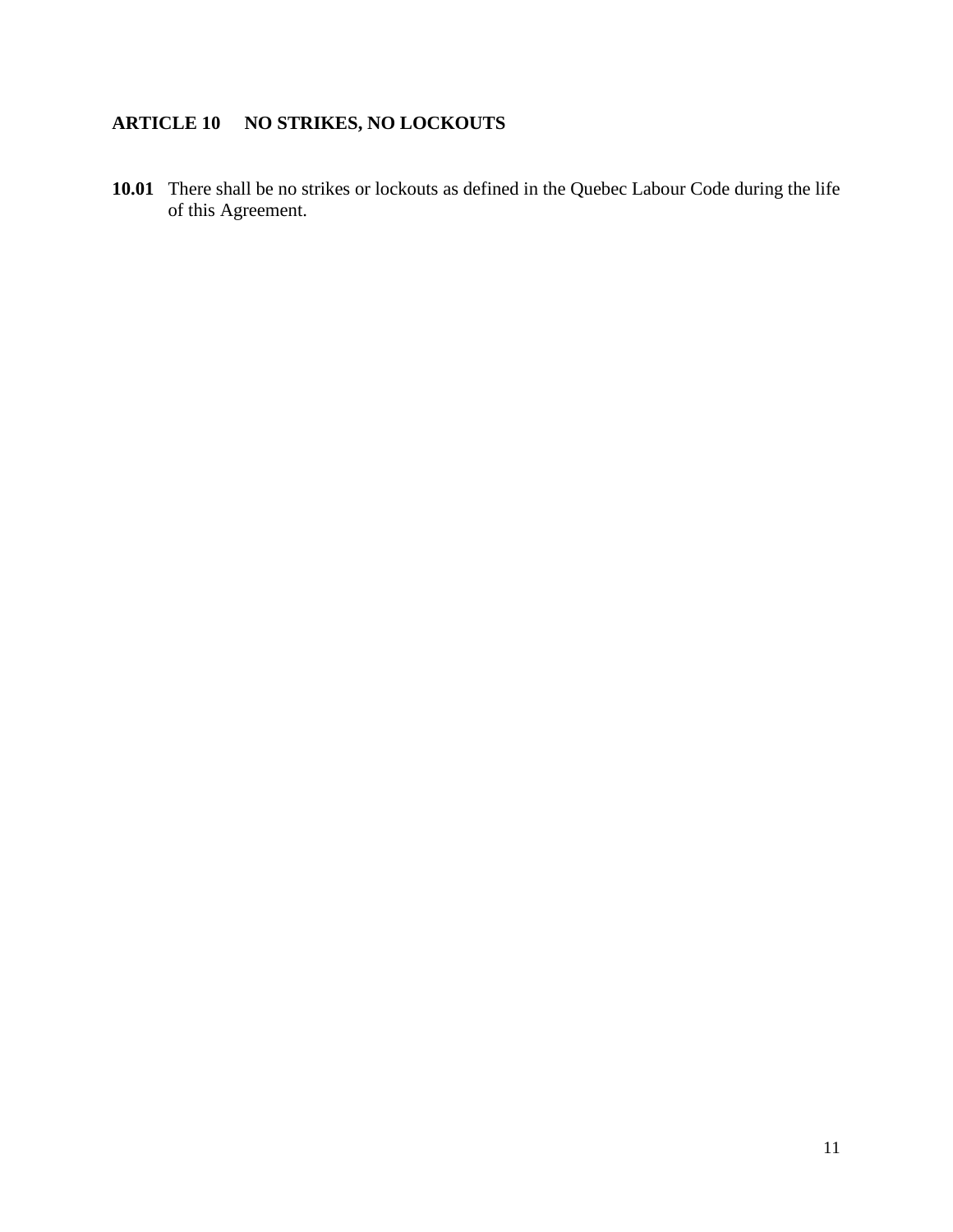#### <span id="page-15-0"></span>**ARTICLE 11 JOINT UNION MANAGEMENT COMMITTEE**

- **11.01** The parties agree to form a Joint Union Management Committee composed of up to three (3) Employees appointed by the Union and up to three (3) representatives appointed by the University.
- **11.02** The Joint Union Management Committee shall maintain a spirit of cooperation and mutual respect and shall attempt to facilitate a good working relationship between the University and the Union, to seek the timely correction of conditions which may give rise to misunderstandings or grievances, and to be a forum for the exchange of information.
- **11.03** The Joint Union Management Committee shall meet at least three (3) times per year. In addition, at the written request of either party stating which matters it wishes to discuss, the Parties shall agree upon a date and time of any additional meeting within a reasonable time. Any party wishing to add matters to be discussed shall inform the other party, in writing, at least five (5) days prior to the meeting.
- **11.04** The Joint Union Management Committee does not have the authority to alter or amend the Collective Agreement.
- **11.05** On occasion, where either party deems it necessary, invited guests may join the committee to discuss issues of common interest upon approval of the other party.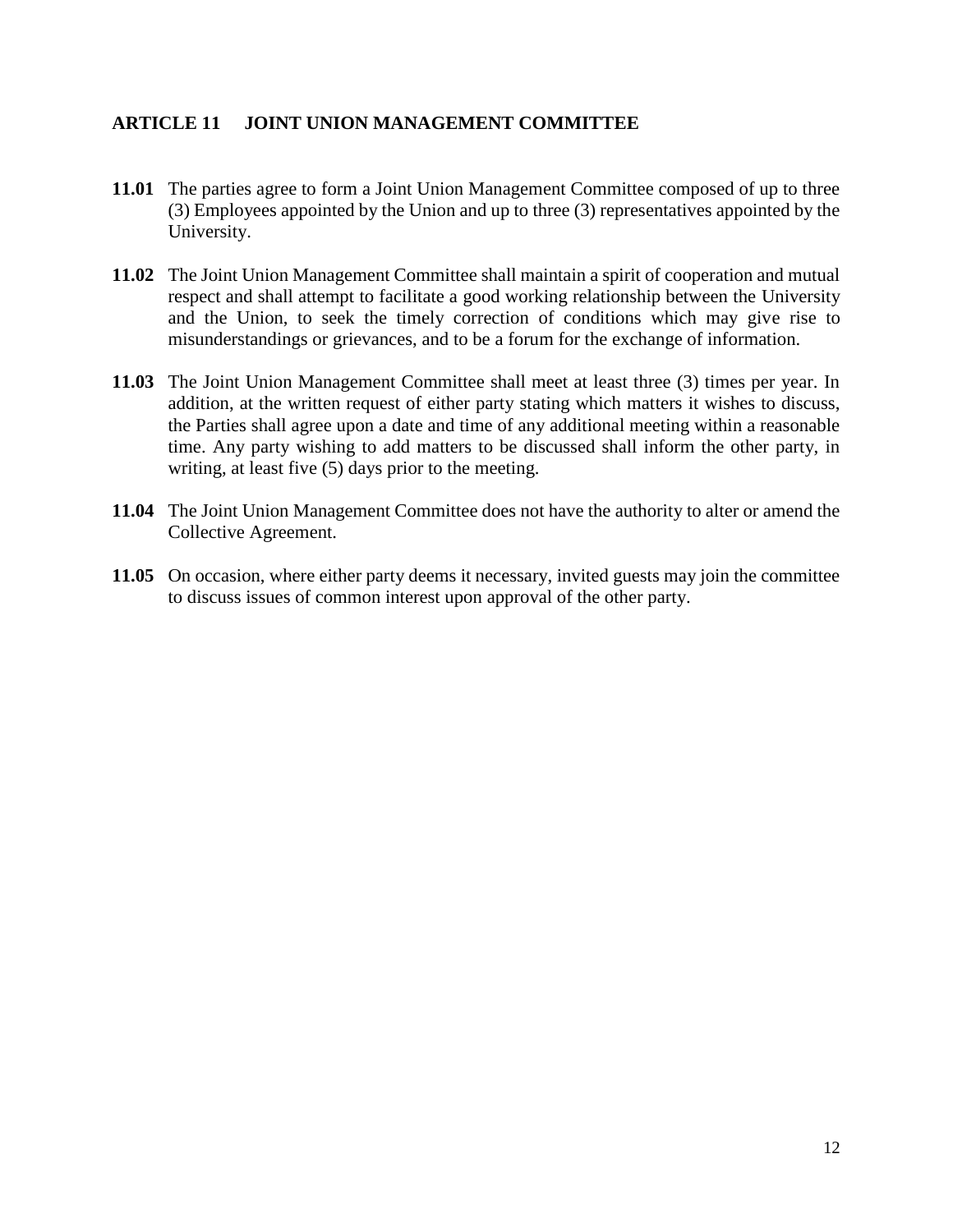#### <span id="page-16-0"></span>**ARTICLE 12 INTELLECTUAL PROPERTY**

- **12.01** Intellectual property is governed by the University's Policy on Intellectual Property, dated January 16, 2015 as amended from time to time.
- **12.02** The University commits to acknowledging the research contributions of Employees.
- **12.03** Any dispute arising from the administration of this Article shall be referred, in a timely manner, to the attention of the Office of the Vice-President, Research and Graduate Studies for resolution.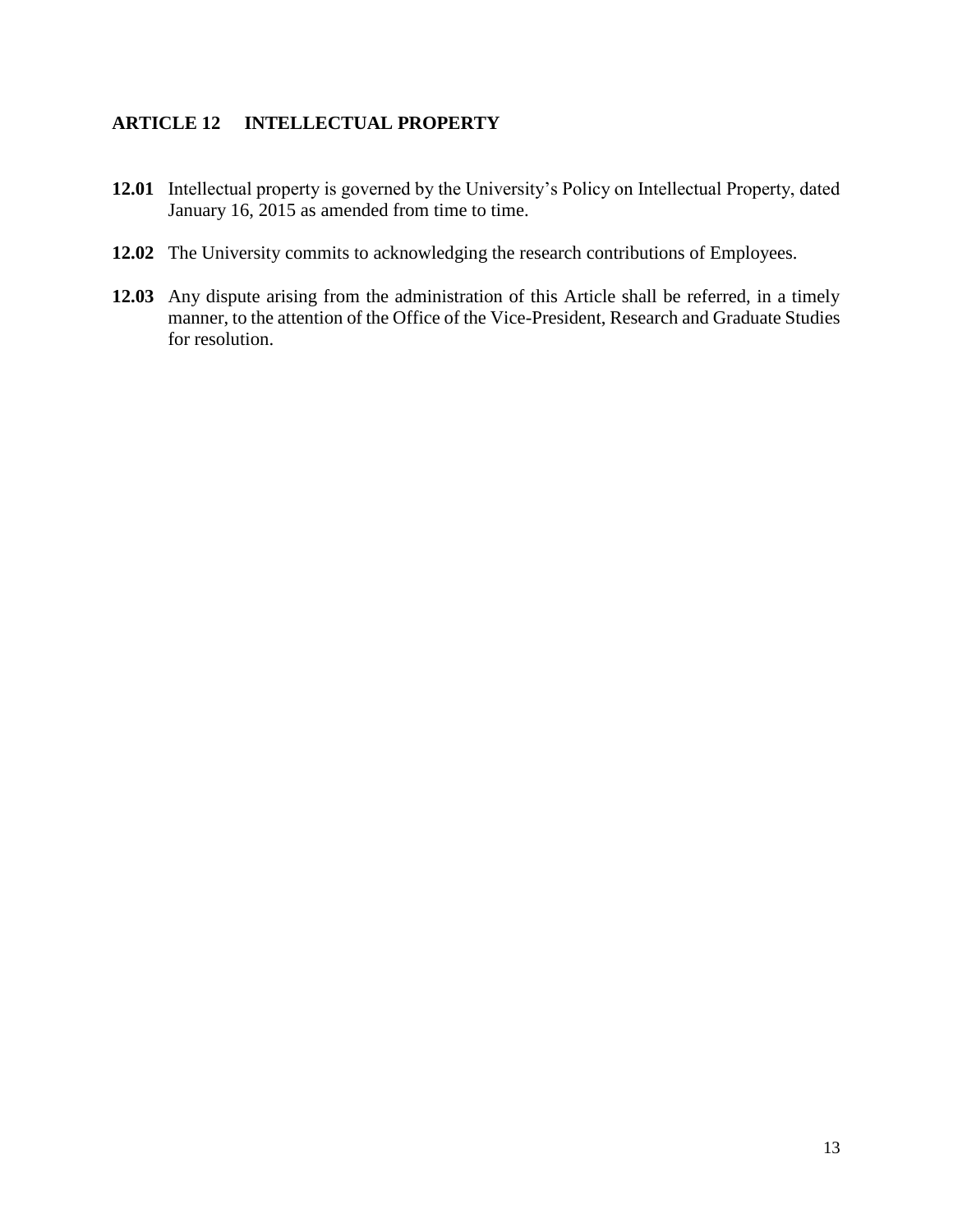#### <span id="page-17-0"></span>**ARTICLE 13 GRIEVANCE AND ARBITRATION PROCEDURE**

- **13.01** The parties agree that in most circumstances it is preferable to resolve problems through discussions among those persons directly concerned before submitting a grievance. To this effect, an Employee is encouraged to discuss any differences with their Immediate Supervisor, accompanied by their Union delegate if they so choose, as soon as possible and no later than ten (10) working days after the Employee becomes aware of the incident causing the dispute.
- **13.02** Any dispute between an Employee and the University or between the University and the Union, may be the subject of a grievance insofar as such disputes result from the interpretation, the application or the violation of the Agreement. Grievances submitted by Employees must have the approval and support of the Union. The parties agree to solve all grievances as promptly as possible.
- **13.03** A grievance shall be submitted in writing, preferably on the official form, and shall specify:
	- a) Whether the grievance is personal, from a group, from the Union or the University;
	- b) the affected employee's or employees' name and address, if appropriate;
	- c) the provision or the provisions of the Agreement that have been allegedly misinterpreted, misapplied or violated;
	- d) a description of the incident giving rise to the grievance, including the date of the incident;
	- e) the remedy sought;
	- f) the grievor's or grievors' signature, if appropriate;
	- g) The Union or University representative's signature as appropriate.
- **13.04** A grievance shall be submitted no later than thirty (30) working days after the Employee, the Union or the University becomes aware of the incident giving rise to the grievance and in no case later than one hundred and eighty (180) calendar days after the incident giving rise to the grievance.
- **13.05** A grievance initiated by an Employee, or a group of Employees or the Union shall be treated in the following manner:

A grievance shall be submitted to the Employee and Labour Relations Unit, with a copy to the Principal Investigator or Immediate Supervisor, when applicable. The University shall reply in writing in twenty (20) working days following the submission of the grievance or, if the parties agree to meet to discuss the grievance, within twenty (20) working days following the meeting.

**13.06** A grievance initiated by the University shall be submitted to the Union Local President with a copy to the PSAC Union Representative in accordance with 13.04. The Union Local President shall reply in writing to the other party within twenty (20) working days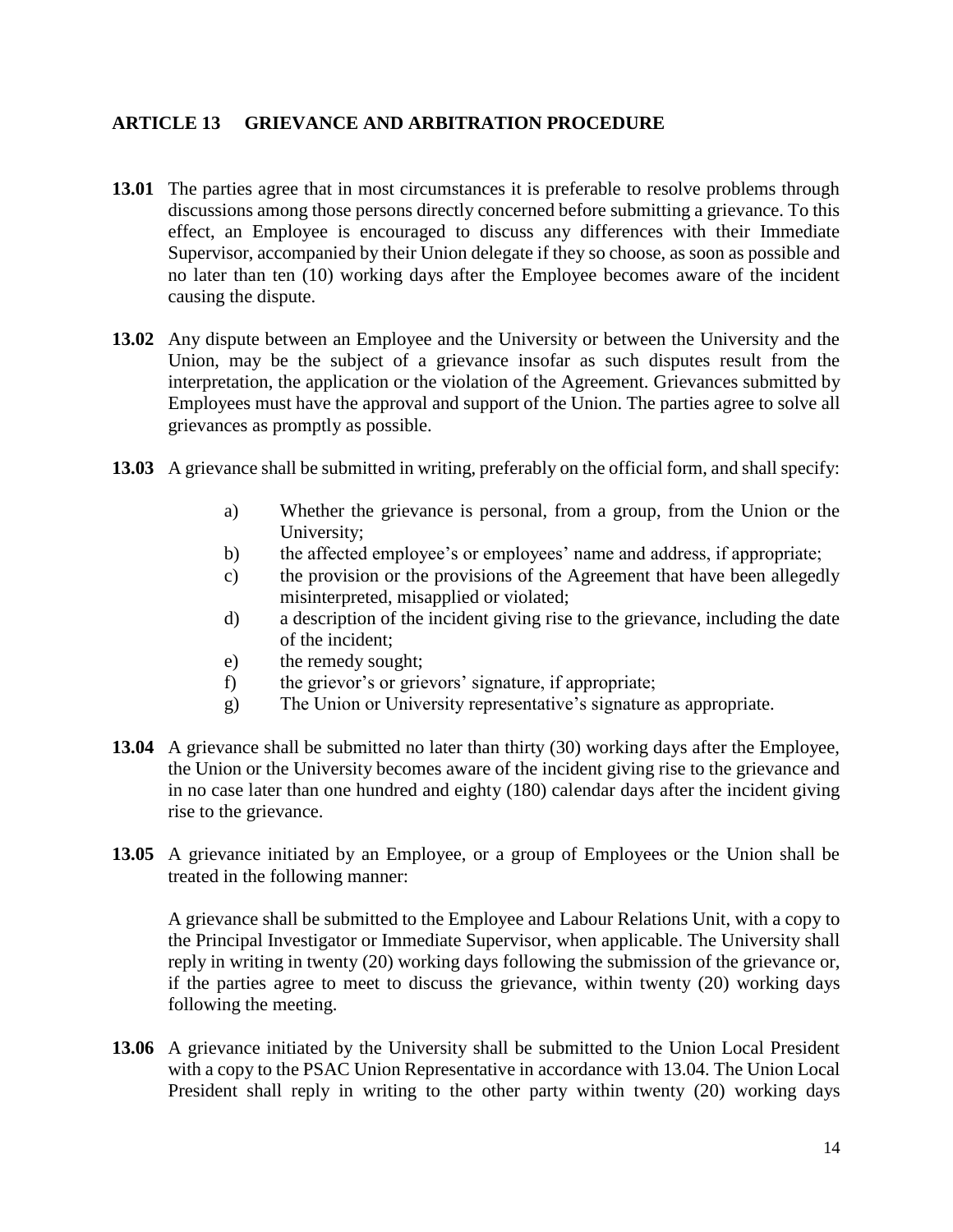following the latter of the submission of the grievance or, if the parties agree to meet to discuss the grievance, within twenty (20) working days following the meeting.

- **13.07** Failing resolution of the grievance through the procedure set out in clauses 13.02 to 13.06, the University or the Union, as the case may be, may submit the grievance to arbitration within forty-five (45) working days of the reply or, in the case of the failure to reply, within forty-five (45) working days from the date on which the reply was due from the University or from the Union, as the case may be.
- **13.08** The parties agree that the following persons shall serve as the sole arbitrator on a rotating basis:
	- 1. Joëlle L'heureux;
	- 2. Diane Sabourin;
	- 3. Lyse Tousignant.
- **13.09** The arbitrators specified in Clause 13.08 above shall serve in rotation according to the order in which they are listed. If an arbitrator is not available within a reasonable period of time (not to exceed three (3) months), the next person on the list shall be selected until one of those on the list is available. For the next arbitration thereafter, the arbitrator who appears on the list immediately after the last selected shall be next in sequence of selection. By mutual agreement, the parties may select an arbitrator not on the list. If the parties cannot agree on an arbitrator, either party may request the ministère du Travail to appoint an arbitrator.
- **13.10** Each party shall bear the expenses of its representatives, participants, and witnesses and of the preparation and presentation of its own case. The fees and expenses of the arbitrator, the hearing room and any other expenses incidental to the arbitration hearing shall be borne equally by the parties. The parties agree to use University facilities at no cost wherever possible.
- **13.11** The Arbitrator shall have no authority to add to, subtract from, modify, change, alter or ignore in any way the provisions of this Collective Agreement.

In matters of discipline**,** including dismissal**,** the arbitrator may confirm, amend, or set aside the decision of the University and may substitute a decision which they deem fair and reasonable in the circumstances.

- **13.12** The decision of the Arbitrator shall be final and binding on the parties.
- **13.13** All time limits set forth in the present Article are mandatory but may be extended by written agreement between the parties. The parties agree that such agreement shall not be unreasonably withheld.
- **13.14** No technical error in the submission of a grievance shall render it inadmissible. The technical error shall be communicated to the other party as soon as it is detected.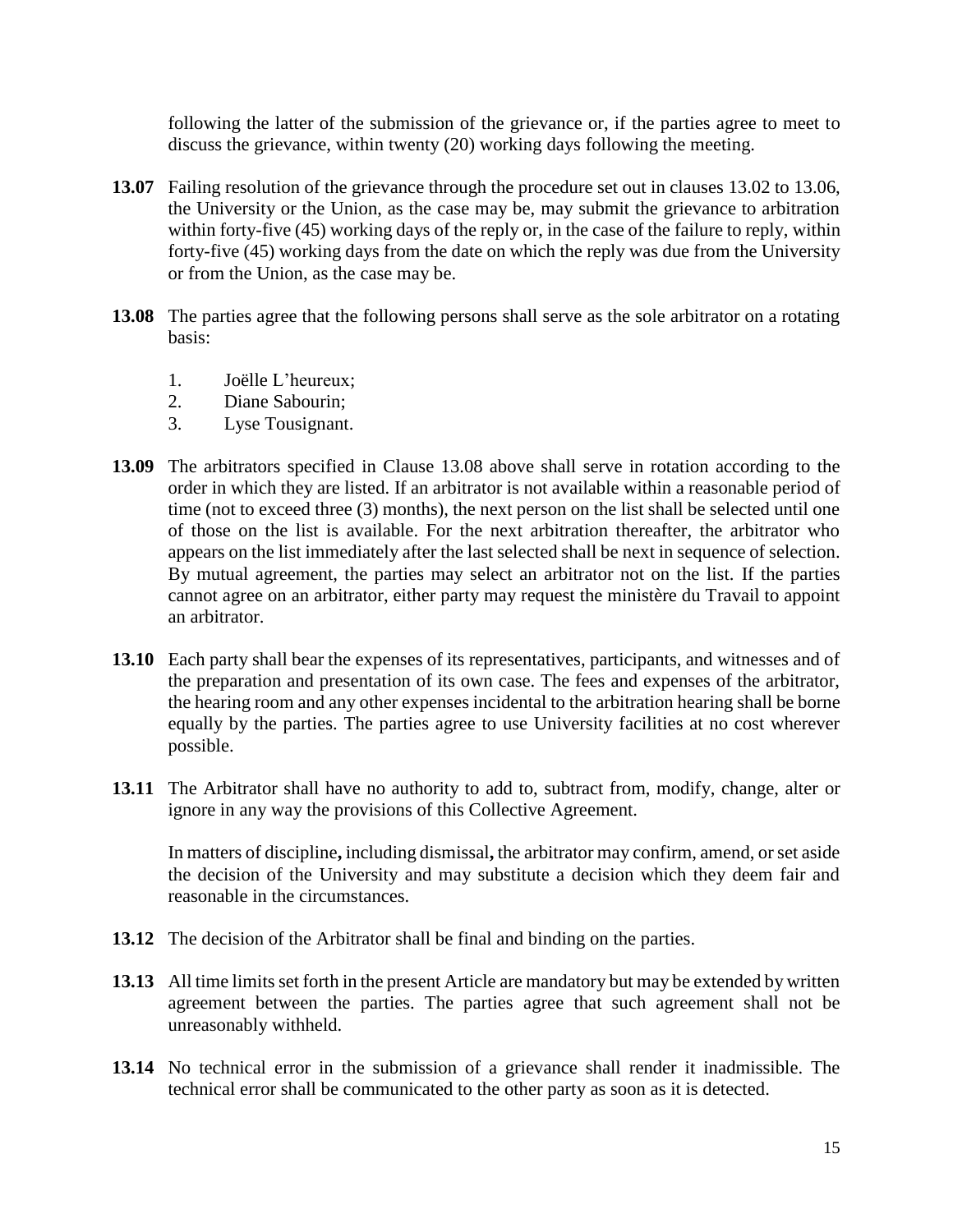#### <span id="page-19-0"></span>**ARTICLE 14 DISCIPLINARY MEASURES**

- **14.01** No disciplinary measures shall be imposed without just and sufficient cause, of which the burden of proof rests with the University.
- **14.02** The parties agree that disciplinary action is based on the principles of progressive discipline, however it is understood that steps in the discipline process may be bypassed based on the seriousness of the offence. There are four (4) disciplinary measures which may be imposed on an Employee depending on the gravity and frequency of the offense:
	- a) Verbal warning;
	- b) Written warning;
	- c) Suspension;
	- d) Dismissal.
- **14.03** Disciplinary measures may be the subject of a grievance and shall then be referred to the grievance and arbitration procedure described in Article 13.
- **14.04** Prior to the imposition of discipline, with the exception of a verbal warning, the Employee shall have the opportunity to meet with the University. The Employee shall have the right to Union representation at all disciplinary meetings, and the University shall advise the Employee of that right. The Employee shall be provided with reasonable advance notice of the meeting and be provided with reasonable time to secure Union representation.
- **14.05** When an Employee is disciplined, such discipline shall be documented in writing. The Employee and the Union shall be simultaneously sent or remitted a copy, whether by hand, electronically or by mail, of any disciplinary measure imposed. Copies of said disciplinary measures sent by email shall be an official copy, and shall be sent as an attached document and not in the body of the email.

An Employee shall acknowledge that they have received a disciplinary measure by e-mail and may attach comments. Such acknowledgement does not constitute agreement with the contents of such disciplinary measure.

If the University does not receive acknowledgment of receipt by e-mail then the disciplinary measure shall be sent by registered mail to the Employee concerned. A copy of the disciplinary measure must be sent to the Union.

- **14.06** A written notice of a disciplinary measure shall be removed from an Employee's Employment file if, in the following twelve (12) months worked, no other disciplinary measure of the same nature is taken against the Employee.
- **14.07** A disciplinary measure that has been rescinded as a result of a decision in favour of the Employee shall be withdrawn from their file.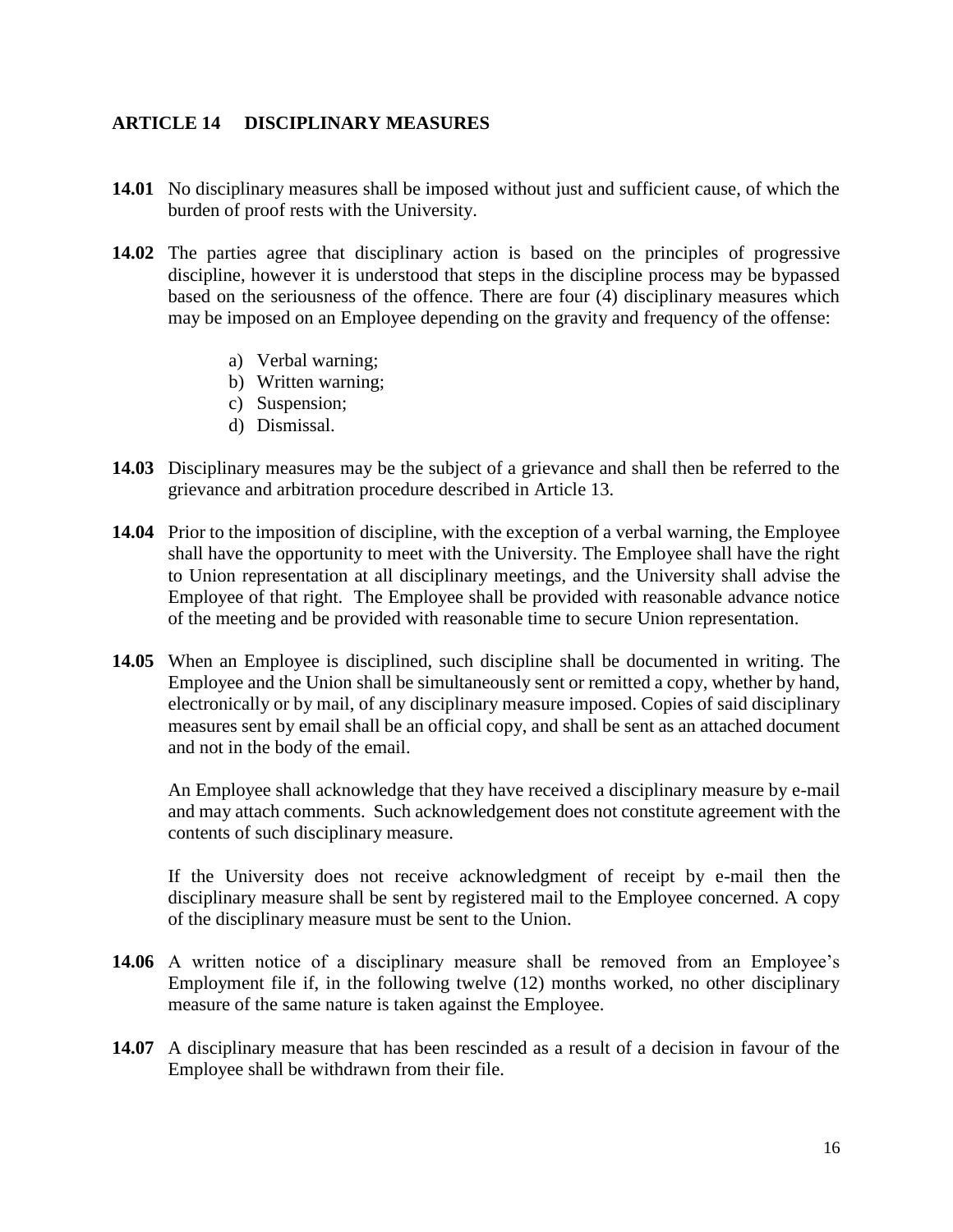**14.08** A disciplinary measure of which a written copy or written confirmation that has not been sent or remitted to the Employee cannot be submitted as evidence during arbitration.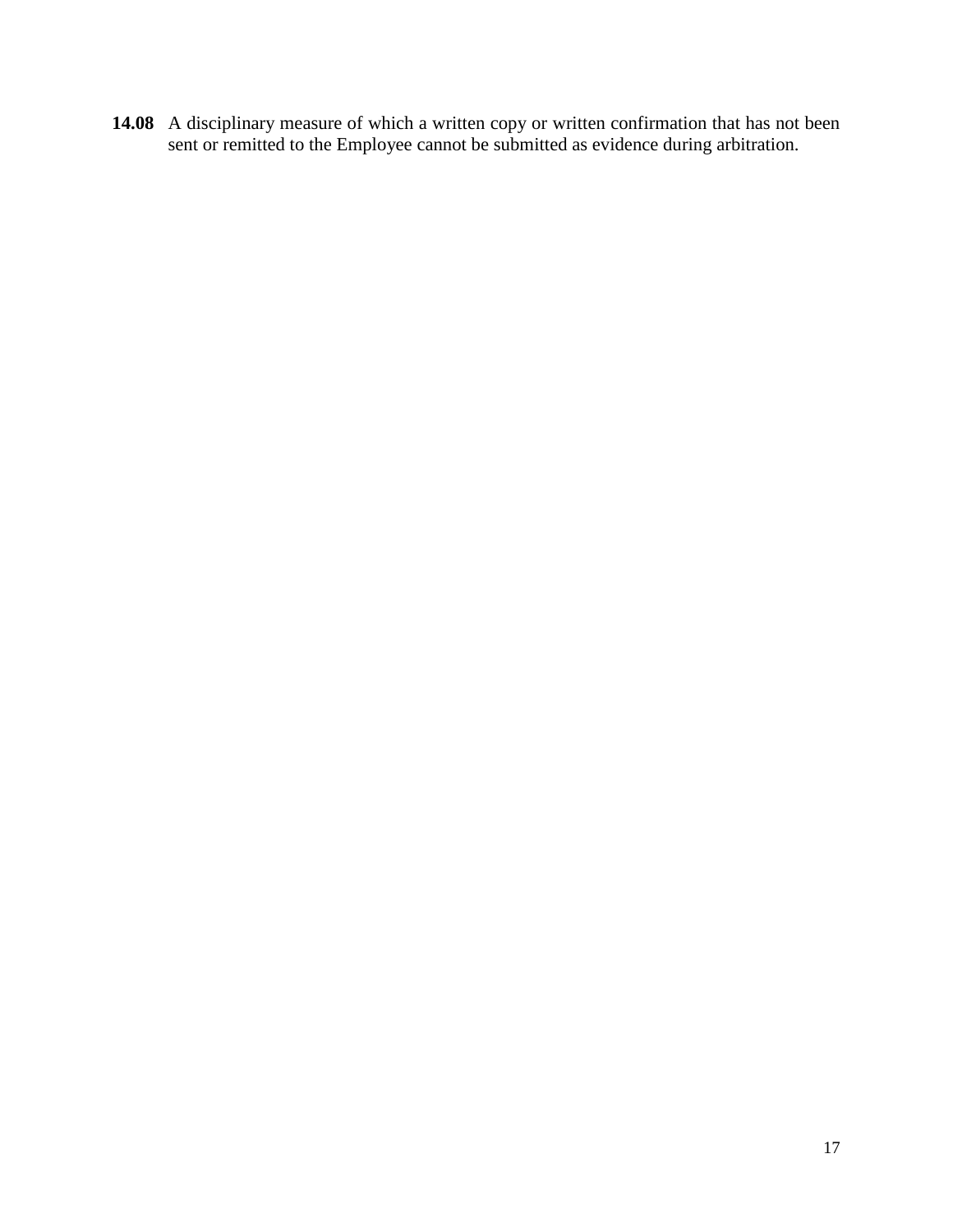#### <span id="page-21-0"></span>**ARTICLE 15 EMPLOYMENT EQUITY**

- **15.01** The University is committed to employment equity and to act upon the problem of underrepresentation of women, Aboriginal peoples, racialized people and persons with disabilities.
- **15.02** The University is also committed to a working environment which is free of systemic discrimination and in which the values of equity, non-discrimination and diversity are fostered and promoted.
- **15.03** The parties agree to support the principle of employment equity and the University's Employment Equity Programs, as per Employee Equity policy HR-8.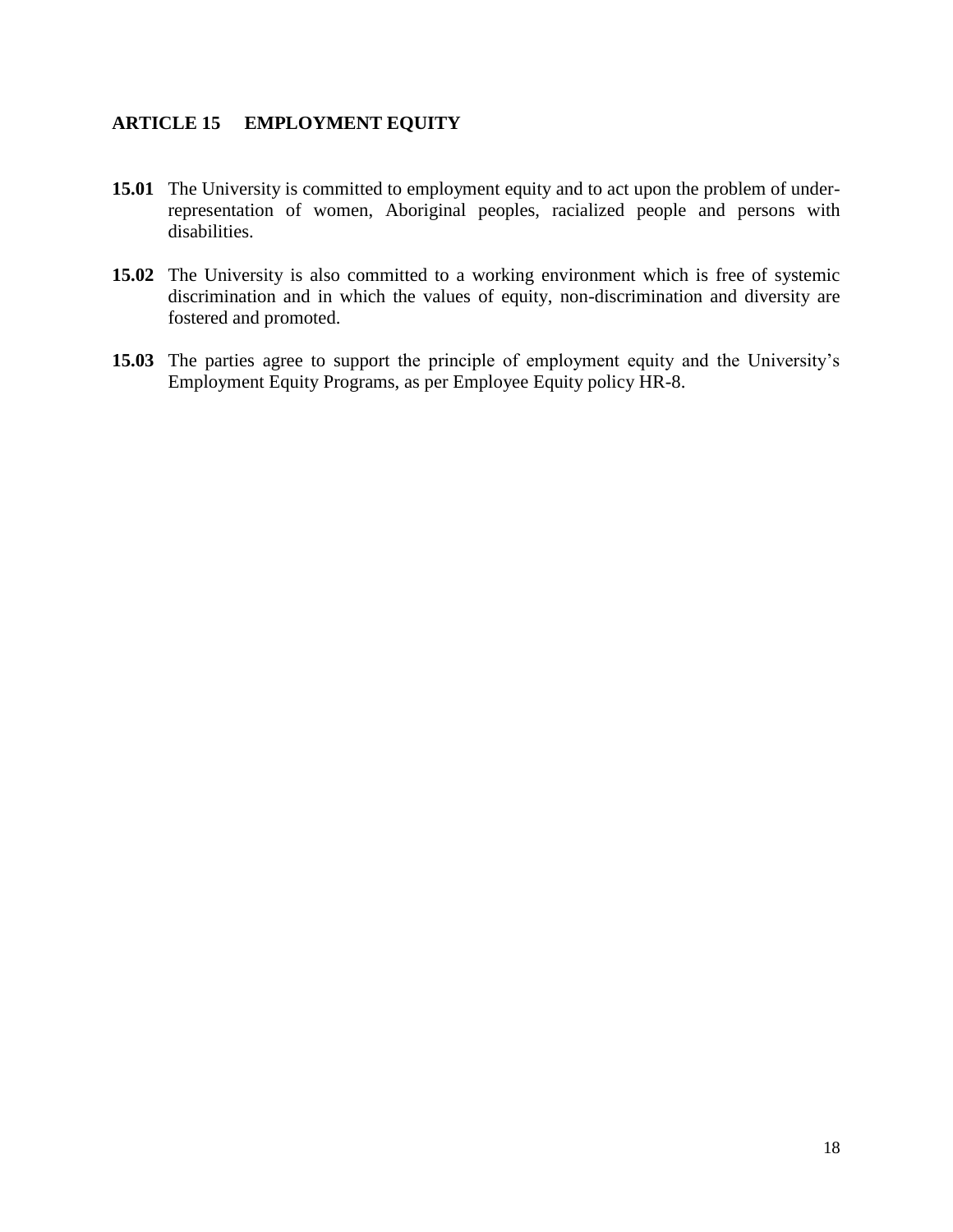#### <span id="page-22-0"></span>**ARTICLE 16 JOB POSTINGS**

- **16.01** With the exception of positions filled as per clause 16.04 and article 18, positions of more than four (4) months will be posted either on the Department and/or the Faculty's websites for at least ten (10) working days.
- **16.02** The University determines research staffing needs as determined by the Principal Investigator or the immediate supervisor as well as the method to appoint an employee.
- **16.03** The parties recognize that employees will be recruited and selected by their future Principal Investigator or immediate supervisor, who may use different methods to do so among others by communicating and diffusing the posting in various media including at events.
- **16.04** The University is not required to post a position when a current employee is reappointed.
- **16.05** The posting shall include:
	- Posting period
	- Position title
	- Brief description of duties
	- Qualifications of the generic job description and / or specific qualifications if required
	- Principal Investigator or Immediate Supervisor
	- Salary information and classification
	- Planned start and end date of appointment
	- Application instructions
	- The University's Employment Equity statement
	- Testing if required

For information purpose only:

- Usual work schedule
- Approximate number of weekly hours of work
- Usual work location if outside of Montréal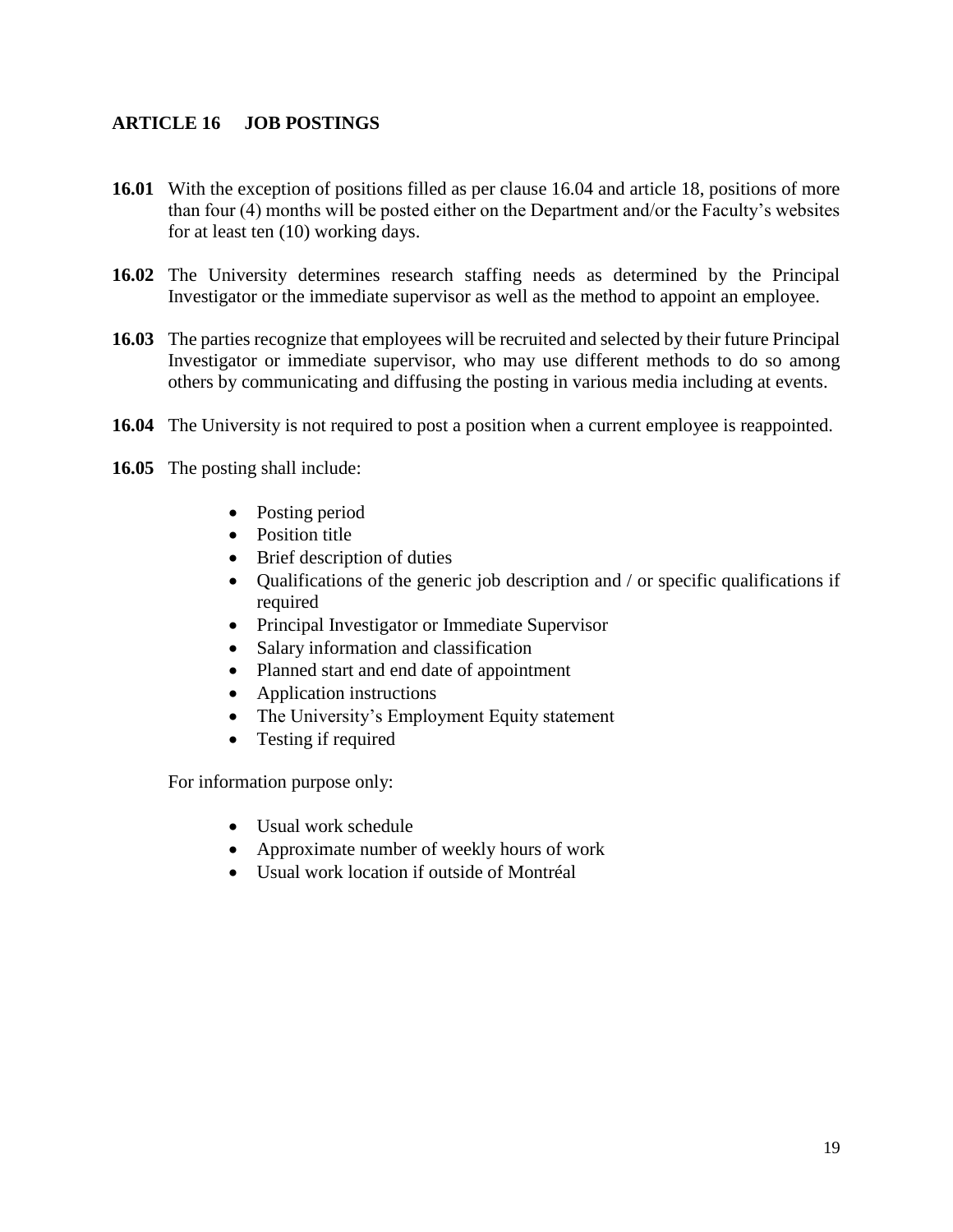#### <span id="page-23-0"></span>**ARTICLE 17 SELECTION AND APPOINTMENT**

- **17.01** The appointment or reappointment of Employees shall be made by the Principal Investigator or Immediate Supervisor, who shall appoint the person who best satisfies the qualifications, abilities and requirements for the position.
- **17.02** The appointment or reappointment is confirmed to the Employee by a Notice of Hire containing the following information:
	- Position title
	- Faculty and/or Unit
	- Salary and classification
	- Approximate number of weekly hours or total hours for the contract
	- Start date
	- Date of termination
	- Principal Investigator or Immediate Supervisor
- **17.03** The Notice of Hire shall be signed by both parties before the Employee commences work. The information on the Notice of Hire contract is available to the Union through the HR system.
- **17.04** All appointments and reappointments are for a Definite Term, subject to clause 17.05. The PI or IS shall make reasonable effort to offer 12 months contracts, subject to research needs, funding, operational requirements or academic needs.
- **17.05** Employees who have completed five (5) years of continuous employment with the same PI will be appointed on an indeterminate term.
- **17.06** The continuation and renewal of an Employee's appointment is contingent on the research needs as determined by the Principal Investigator or Immediate Supervisor as well as funding, operational requirements or academic needs.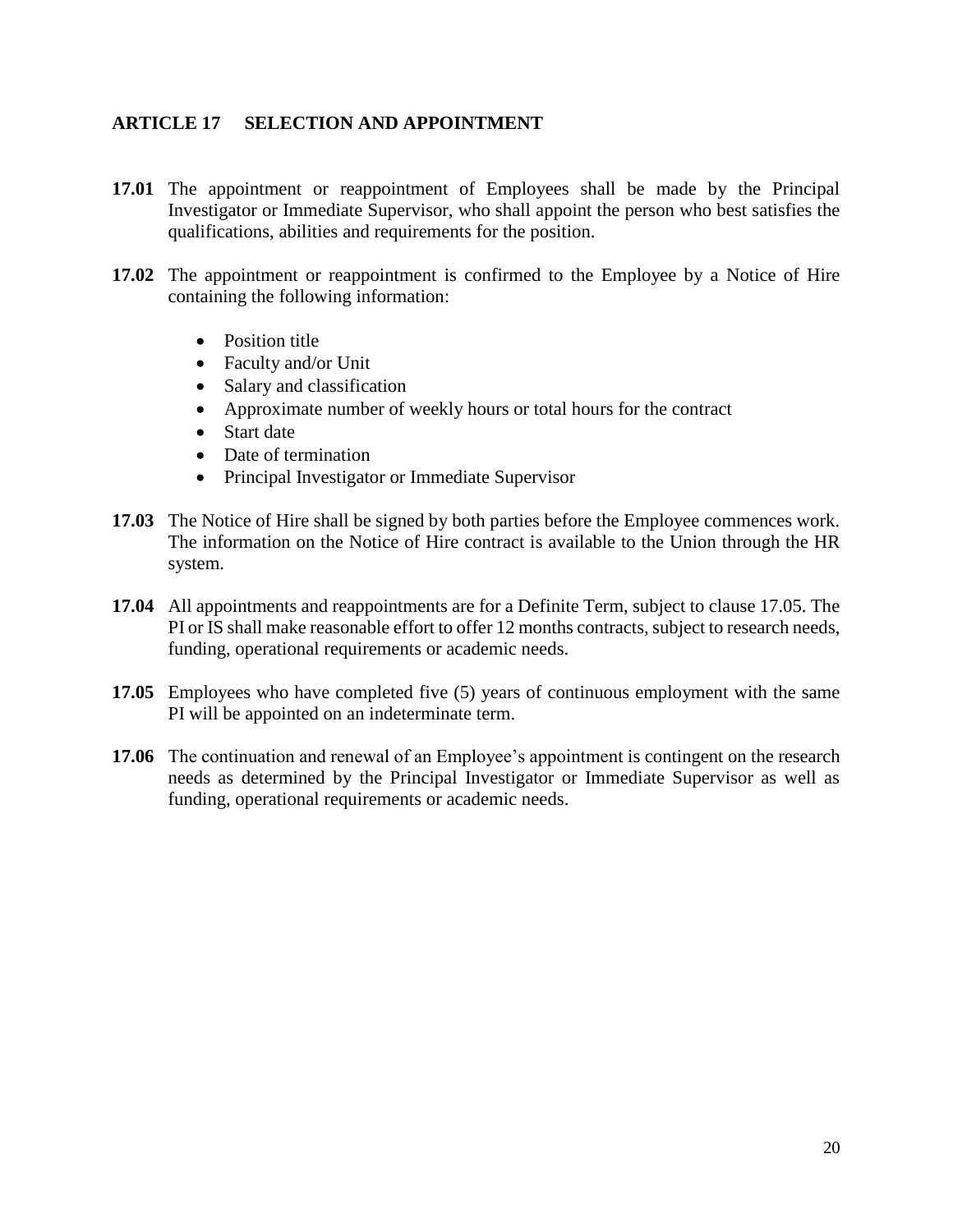#### <span id="page-24-0"></span>**ARTICLE 18 PRIORITY CALLBACKS**

- **18.01** As per clause 16.04, an Employee who has two years (2) or more of continuous service within the bargaining unit whose employment ends due to research needs, funding or operational requirements shall be given priority callback if a position with the same PI or IS consisting of similar tasks, responsibilities and requirements becomes available in the following twelve (12) months.
- **18.02** If more than one Employee meets the requirements of an available position as per clause 18.01, the Employee with the most seniority shall be offered the position.
- **18.03** An Employee on the priority callback list retains and accumulates their seniority. The name of an employee is removed from the priority callback list when he or she had not been employed under the provisions of the collective agreement within the period of twelve (12) consecutive months following the end of their last appointment.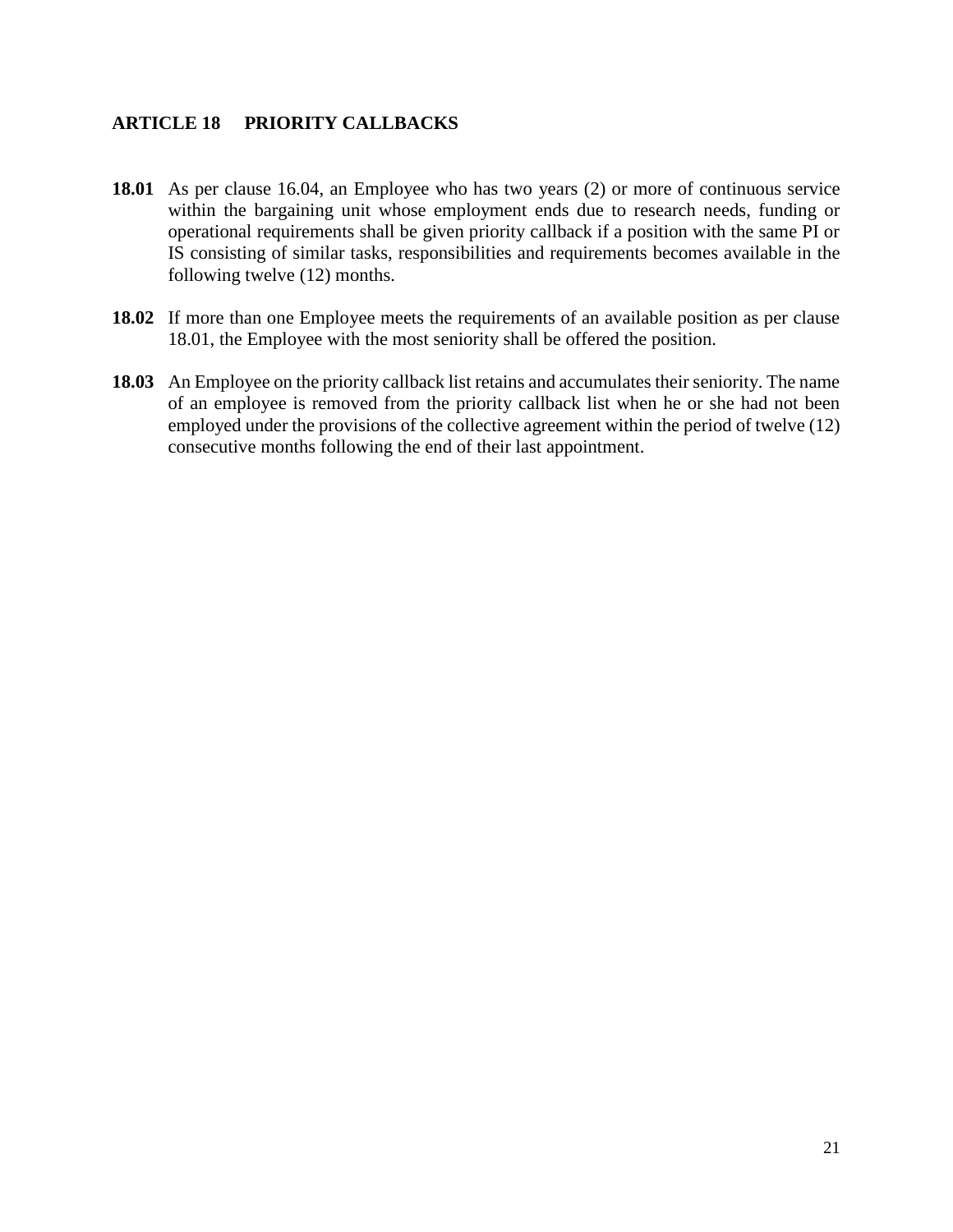#### <span id="page-25-0"></span>**ARTICLE 19 SENIORITY RIGHTS**

#### **19.01 Accumulation and acquisition of seniority rights**

- a) For the full-time Employee, seniority is accumulated on the basis of continuous service as a member of the bargaining unit;
- b) For the part-time Employee, seniority is accumulated prorated to hours of their weekly regular schedule;
- c) In all cases, seniority is acquired for any Employee, when they have completed their probationary period, retroactively to the date of hire;
- d) Overtime worked by an Employee is not considered for the purposes of calculating seniority.

#### **19.02 Seniority Rights during Leave**

An Employee continues to accumulate their seniority during any absence provided for in this collective agreement, or in the application thereof, or otherwise authorized, for the duration of the absence, with the exception of the following cases:

- a) In the event of a leave of absence without pay provided for in Article 32 seniority ceases to accumulate after a period of twelve (12) months and is maintained.
- b) In the event of an absence due to a non-work related accident or illness, seniority ceases to accumulate after a period of twelve (12) months or until the end of the contract at the earliest date to occur and is maintained.
- c) When a member of the bargaining unit takes a position outside the bargaining unit within the university, seniority ceases to accumulate after six (6) months following such a move and is maintained for another six (6) months.

#### **19.03 Loss of Seniority Rights**

An Employee loses their seniority rights and their employment is terminated when:

- a) they voluntarily terminate their employment with the University or are considered to have resigned;
- b) they are dismissed for disciplinary or administrative reasons unless the dismissal is cancelled as a result of the grievance and arbitration procedure;
- c) they are laid off for a period exceeding twelve (12) months;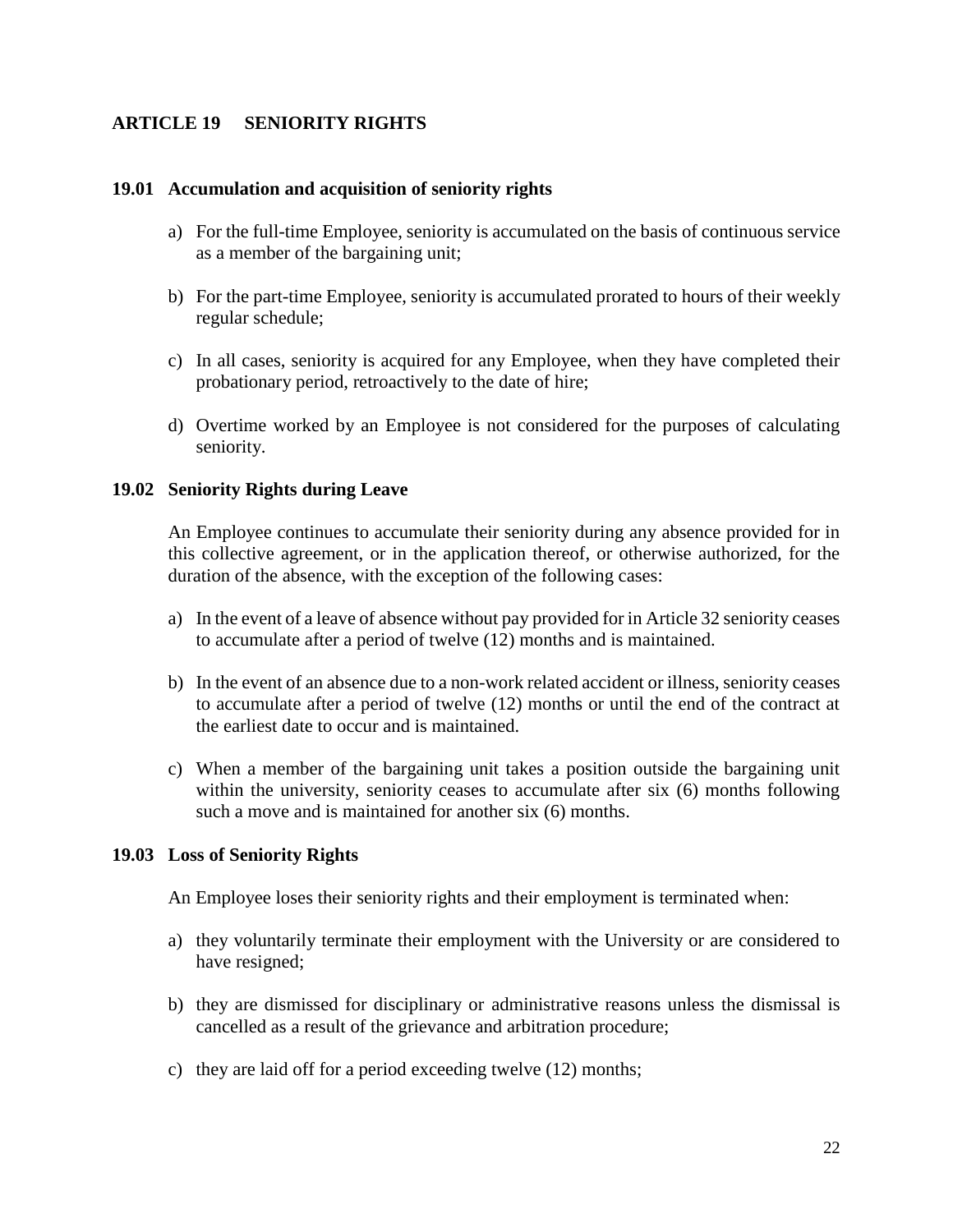- d) they retire;
- e) they fail to return to work within ten (10) working days following receipt of a registered letter recalling them to work following layoff; this ten (10) working day period may be extended by agreement between the parties;
- f) they do not return to a position included in the bargaining unit for a period exceeding twelve (12) months following a transfer to a position outside the bargaining unit.

#### **19.04 Seniority List**

- a) Within ninety (90) working days following the signing of the present Collective Agreement, the University shall provide the Union with access to an electronic seniority list. This list will be periodically updated following the pay dates;
- b) Any dispute concerning the seniority of an Employee is submitted in writing within fifteen (15) days to the Human Resources Department (Employee and Labour Relations unit). A representative from this unit and the Union representative will discuss any dispute and the University will, if appropriate, make all the necessary corrections to the seniority list. In the case of a persisting disagreement, a grievance will be submitted in accordance with the provisions of Article 13. The University is not held responsible for any action taken on the basis of the seniority lists prior to the date of the contestation;
- c) Any error not detected during the period for dispute may be contested later through the above procedure; however, in this event, the University will not be held liable for any actions taken based on seniority lists prior to the date of dispute.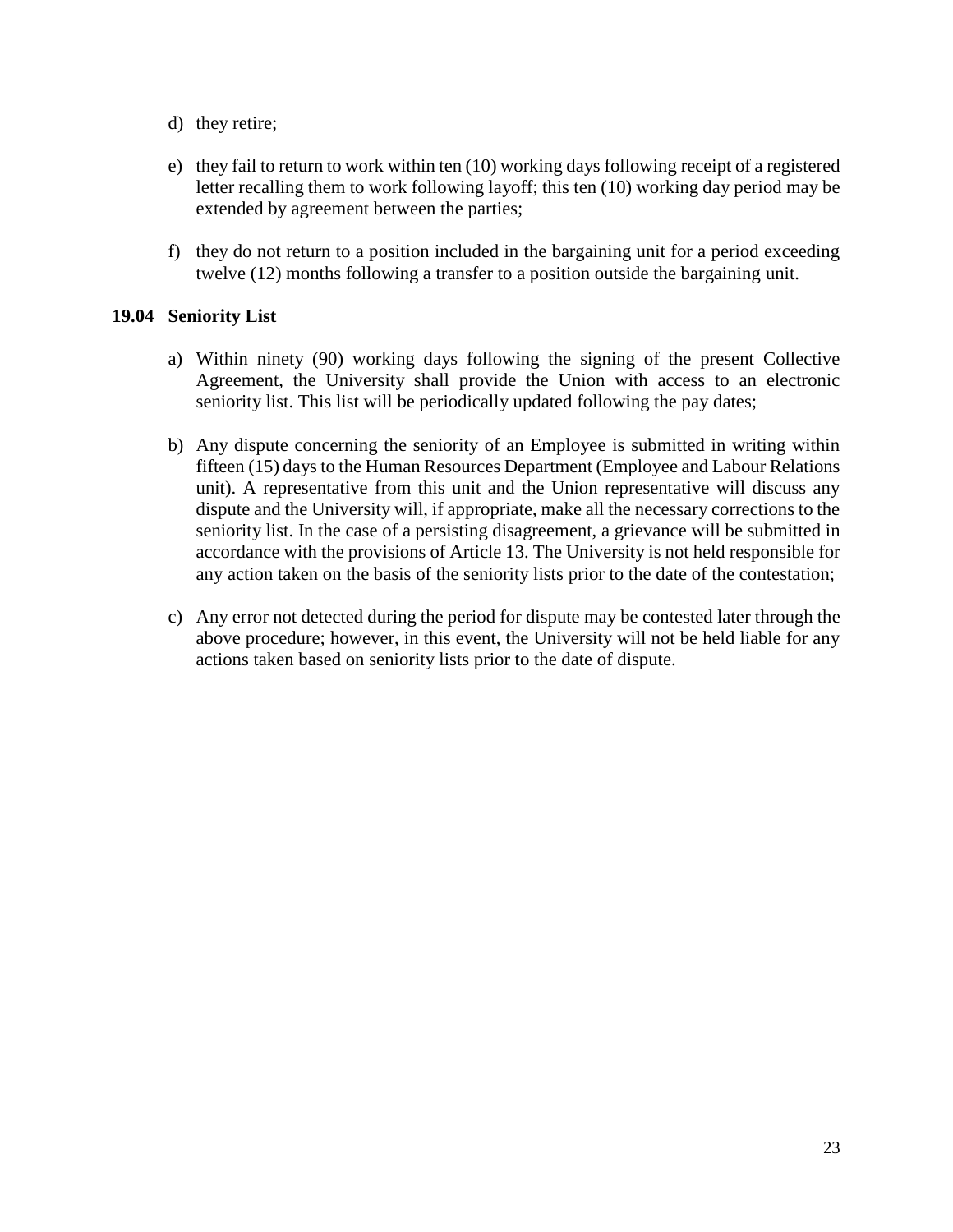#### <span id="page-27-0"></span>**ARTICLE 20 PROBATION PERIOD**

**20.01** The probation period for a newly hired Employee is ninety (90) actual worked days starting from their hiring date. The University may extend this probation period up to a maximum of thirty (30) actual work days.

When an Employee accepts a new appointment with a new Principal Investigator or Immediate Supervisor they must start a new probationary period.

The parties recognize that during the probation period, the new Employee or the Employee accepting a new appointment is entitled to receive appropriate assistance, information and training to facilitate adaptation to their position.

- **20.02** The Employee whose services are no longer required during the probationary period is entitled to a written notice of five (5) working days or one (1) week's salary if there is no notice.
- **20.03** Probationary employees have access to the grievance and arbitration procedure, except in the case of lay-off and dismissal for disciplinary or administrative reasons.
- **20.04** The trial period for the University and any Employee who obtains a promotion or a new position with the same Principal Investigator or Immediate Supervisor is of ninety (90) actual worked days. The University may extend this trial period up to a maximum of thirty (30) actual worked days.
- **20.05** The parties recognize that, during the trial period, the Employee is entitled to appropriate assistance and training in order to facilitate adaptation to the new position.
- **20.06** When an Employee is hired for another position in the bargaining unit, they may return to their previous position if within the ninety (90) days they are unable to meet the job requirements, provided their previous position is still vacant.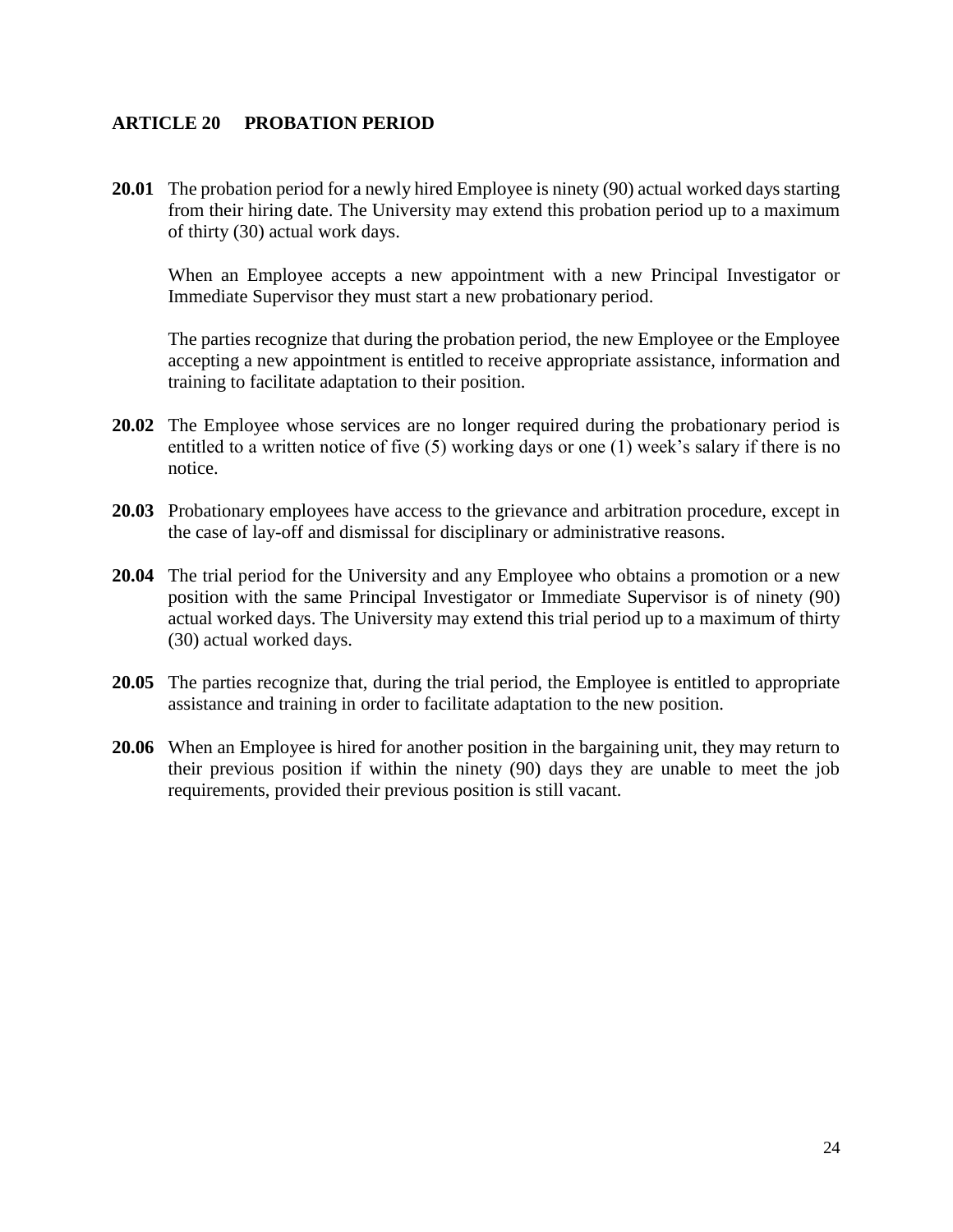#### <span id="page-28-0"></span>**ARTICLE 21 LAYS-OFFS AND SEVERANCE PAY**

- **21.01** When the lay-off of one of more Employees is required, this shall be carried out in reverse order of seniority among those holding positions under the same Principal Investigator, requiring the same or similar qualifications, subject to research needs, operational requirements or academic needs.
- **21.02** The University shall provide an Employee a written notice of termination of employment before terminating their contract of employment or laying them off for a period of more than six (6) months according to the length of their continuous service, or the equivalent pay in lieu of notice, as per the following:

| Continuous service | Notice required |  |
|--------------------|-----------------|--|
| 3 months to 1 year | 1 week          |  |
| 1 to 5 years       | 2 weeks         |  |
| 5 to 10 years      | 4 weeks         |  |
| 10 years or more   | 8 weeks         |  |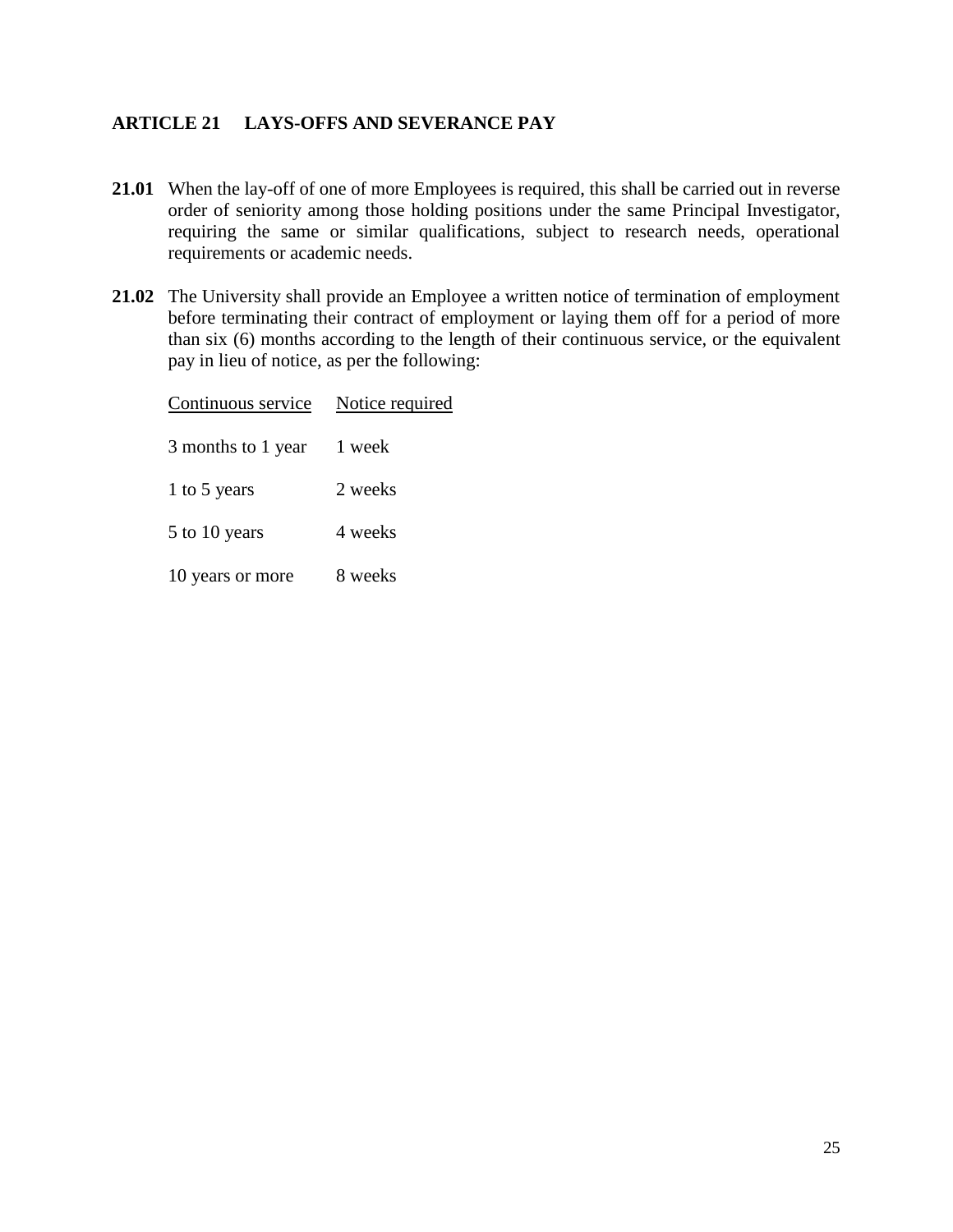#### <span id="page-29-0"></span>**ARTICLE 22 TRAVEL EXPENSES**

- **22.01** The University shall reimburse Employees for Allowable Expenses incurred for employment related expenses pursuant to the University's Travel and Conference Policy, as amended from time to time.
- **22.02** Upon request from the Employee to the University's Accounts Payable Department, the University shall provide to the Employee a confirmation of receipt of their claim.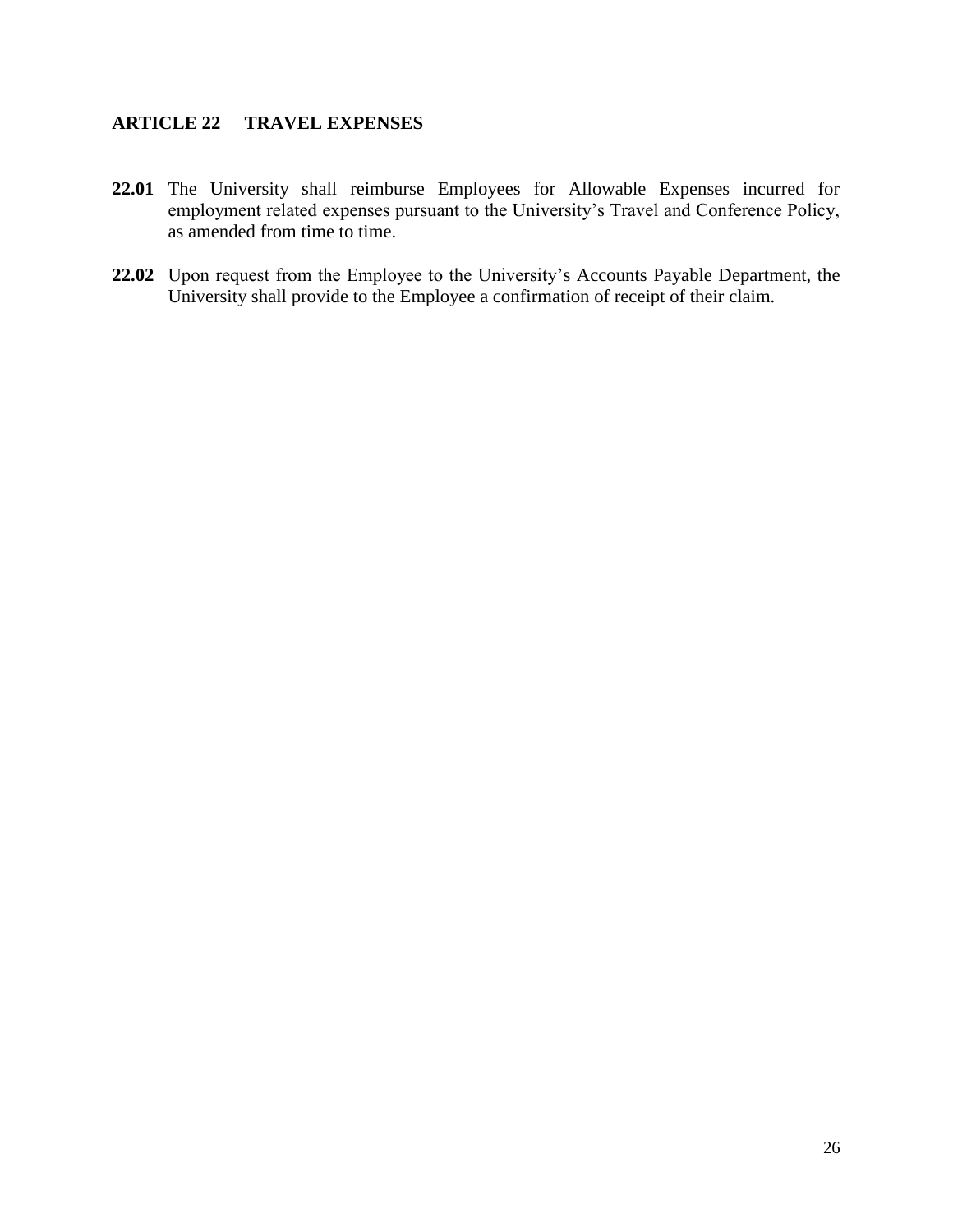#### <span id="page-30-0"></span>**ARTICLE 23 HEALTH AND PENSION BENEFITS**

#### **PREAMBLE**

The following provisions are determined by Committees of the University and they, as well as any program, plan or benefit referred therein, are subject to amendment from time to time.

#### **SECTION I: FOR EMPLOYEES WITH A CONTRACT OF TWELVE (12) MONTHS OR MORE OR EMPLOYEES APPOINTED ON AN INDETERMINATE TERM IN ACCORDANCE WITH CLAUSE 17.05**

- **23.01** Full-time Employees are entitled to participate in the University benefits program in accordance with the terms contained therein and specifically have the right to participate in the following plans:
	- i. Health Plan, which includes drug coverage;
	- ii. Dental Plan;
	- iii. Basic Life Insurance Plan;
	- iv. Long term Disability Plan (until end of contract or age 65, whichever comes first);
	- v. Pension Plan;
	- vi. Optional Life Insurance Plan;
	- vii. Optional Dependent Life Insurance;
	- viii. Optional Accident Insurance Plan;
	- ix. Optional Group RRSP;
	- x. Optional Group TFSA.

An Employee may be exempted from medical and dental plans, if they can show proof of equivalent coverage. Should the Employee cease to benefit from this coverage, the Employee's participation in the University plans is obligatory.

- **23.02** An Employee who is not able to perform their normal duties due to non-occupational illness or injury is entitled to paid sick leave for periods of up to four (4) months given that the Employee provided a medical note that must include the following items:
	- Onset of disability;
	- Diagnosis treatment plan;
	- Prognosis.

After four (4) months, the full-time Employee will be protected by the provisions on the Long Term Disability (LTD) Insurance Plan as per clause 23.01.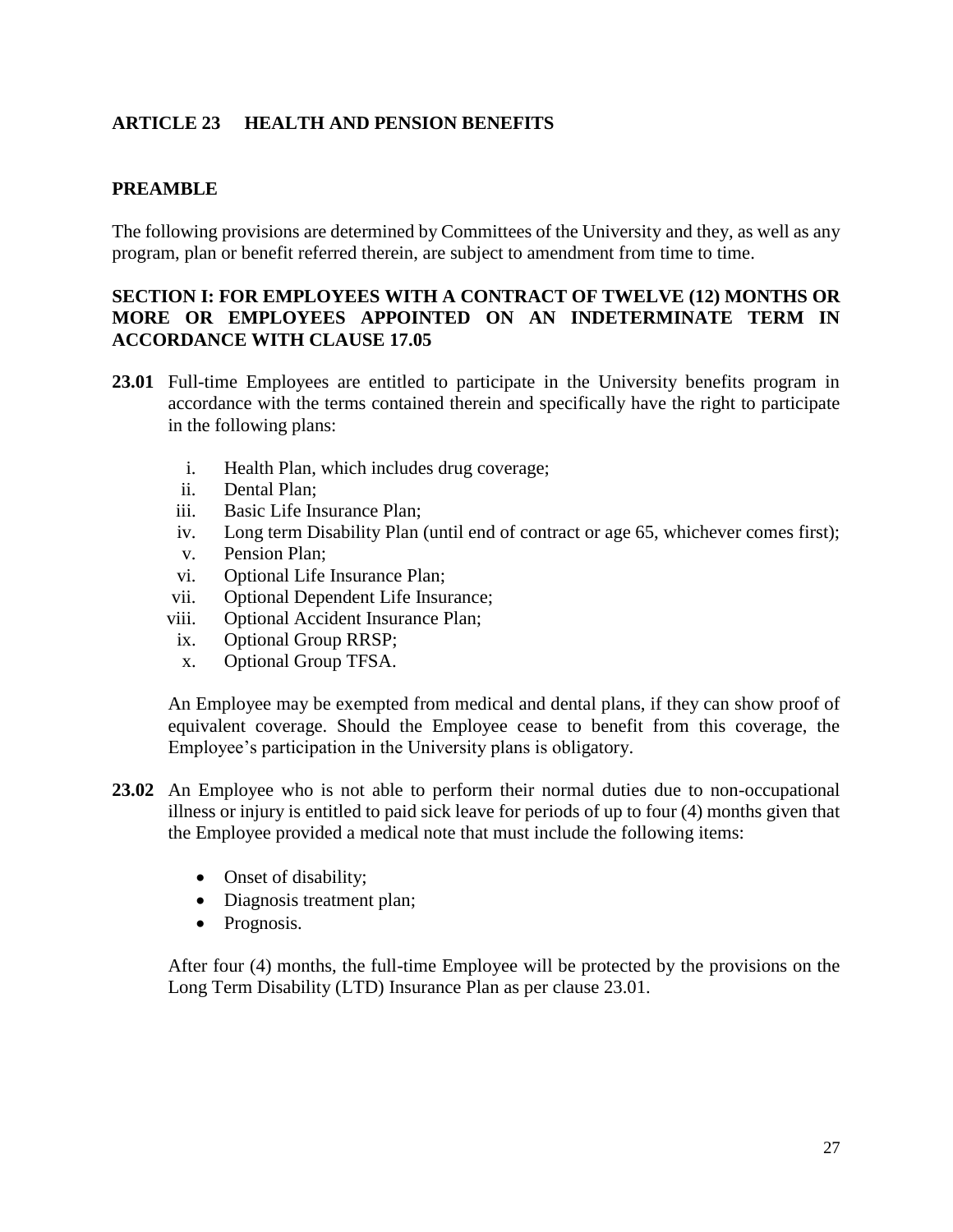- **23.03** Part-time Employees working at least twenty (20) hours but less than thirty-five (35) hours per week are entitled to participate in the University benefits program in accordance with the terms contained therein and specifically have the right to participate in the following plans:
	- i. Health Plan, which includes drug coverage;
	- ii. Dental Plan;
	- iii. Pension Plan;
	- iv. Optional Group RRSP;
	- v. Optional Group TFSA.

An Employee may be exempted from medical and dental plans, if they can show proof of equivalent coverage. Should the Employee cease to benefit from this coverage, the Employee's participation in the University plans is obligatory.

In the event of any absence related to illness, the Employee must notify their Principal Investigator or Immediate Supervisor as soon as possible.

For the pension plan enrolment on January  $1<sup>st</sup>$  of the year following the calendar year in which the Employee has worked a minimum of seven hundred (700) hours at the University or their remuneration equals at least thirty-five percent (35%) of the year's maximum pensionable earnings as per *Retraite Québec* and amended from time to time.

- **23.04** A Part-time Employee working at least twenty (20) hours but less than thirty-five (35) hours per week who is not able to perform their normal duties due to non-occupational illness or injury is entitled to paid sick leave for periods of up to four (4) months given that the Employee provided a medical note that must include the following items:
	- Onset of disability;
	- Diagnosis treatment plan;
	- Prognosis.
- **23.05** Successive periods of disability due to the same or related causes, and separated by a return to work of three (3) months or less, are considered to be part of the same period of disability.
- **23.06** Successive periods of disability that are entirely unrelated in cause are also considered to be part of the same period of disability if they are separated by a return to work of one (1) month or less.
- 23.07 Paid sick leave periods of four (4) months or less have no effect on an employee's participation in or eligibility for any other benefits under clauses 23.01 and 23.03.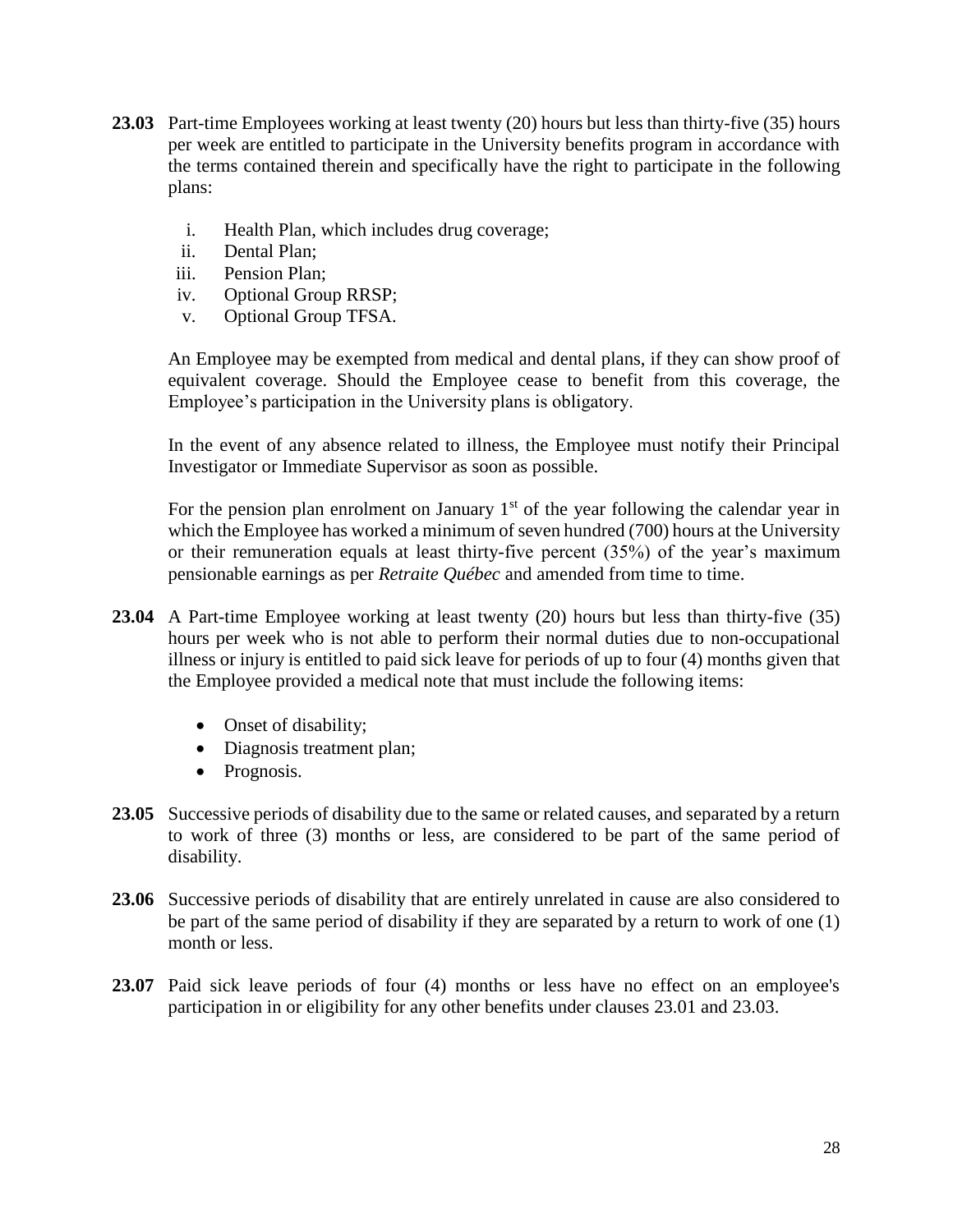#### **SECTION II: FOR EMPLOYEES WITH CONTRACT OF LESS THAN TWELVE (12) MONTHS**

**23.08** Employees are entitled to participate in selected Concordia University benefits as follows:

- i. Pension Plan;
- ii. Optional Group RRSP (lump sum contribution only);
- iii. Optional Group TFSA (lump sum contribution only).

For the pension plan enrolment on January  $1<sup>st</sup>$  of the year following the calendar year in which the Employee has worked a minimum of seven hundred (700) hours at the University or their remuneration equals at least thirty-five percent (35%) of the year's maximum pensionable earnings as per *Retraite Québec* and amended from time to time.

#### **SECTION III: MISCELLANEOUS PROVISIONS**

- **23.09** An Employee who is a member of the pension plan has the right to their full University pension as of the first of the month which coincides with their sixty-fifth (65th) birthday, or the month following it.
- **23.10** In the event of any absence related to illness, the Employee must notify their Principal Investigator or Immediate Supervisor as soon as possible. Employees must provide a medical certificate for any absences of five (5) consecutive working days or more. However, the University reserves the right to request a medical certificate at any time.
- 23.11 For any absence of five (5) consecutive working days or more, the Employee must provide a medical certificate from the attending physician, confirming that the Employee is able to resume their regular work.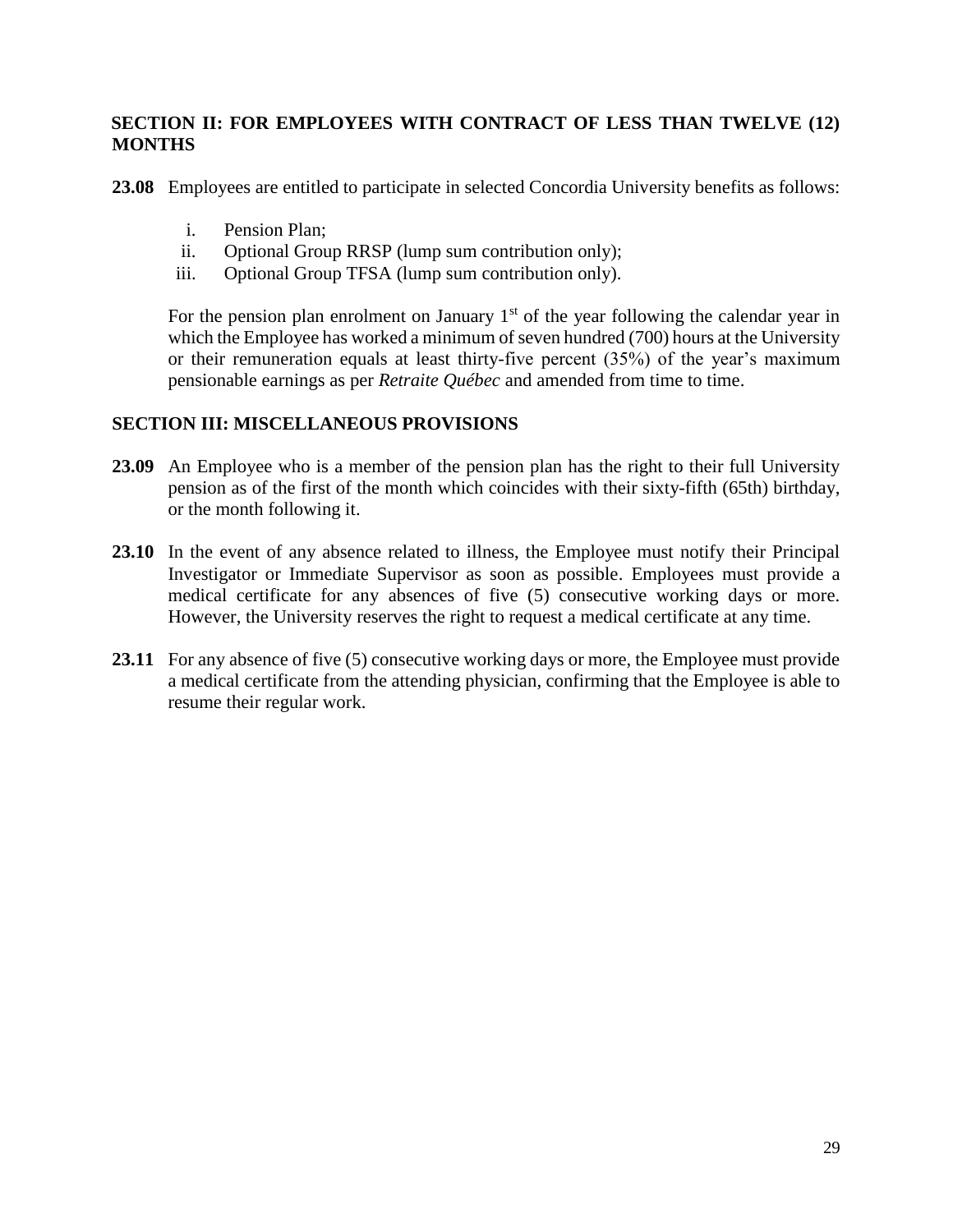#### <span id="page-33-0"></span>**ARTICLE 24 PAY ADMINISTRATION**

- **24.01** Salary scales and their effective dates appear in Appendix A.
- 24.02 Employees are paid no later than one (1) month after the beginning of their employment and every second week thereafter in accordance with the pay schedule established by the University.
- **24.03** Employees are paid by direct deposit to the Canadian financial institution of their choice. Employees will inform the University of their account number at said institution and will submit a specimen cheque to the Human Resources Department.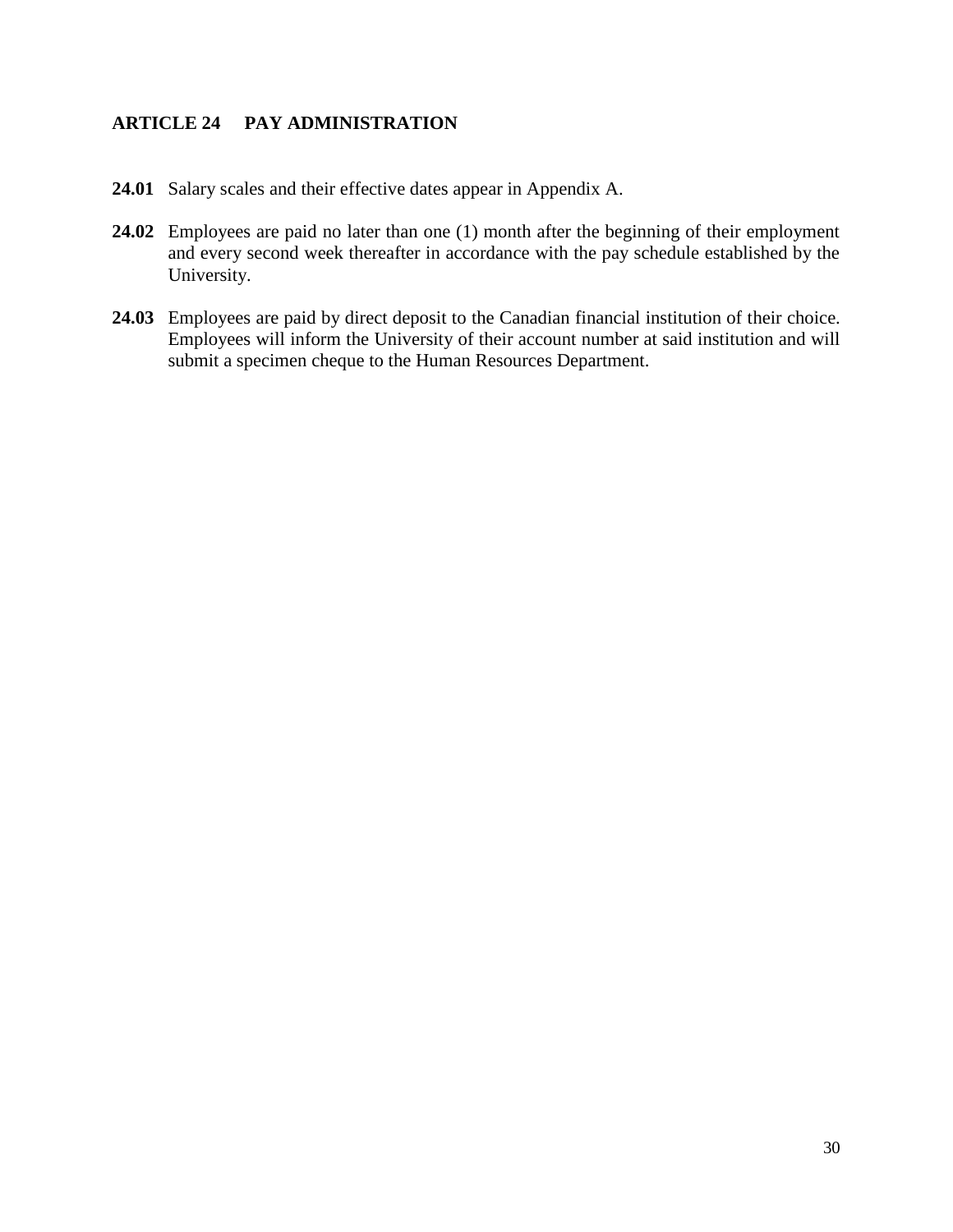#### <span id="page-34-0"></span>**ARTICLE 25 JOB RE-EVALUATION**

**25.01** An employee who believes that their principal duties do not correspond to their job class may submit a request for revaluation in writing to their Principal Investigator or immediate supervisor, with copy to the Human Resources department, Compensation unit and to the Union, specifying the reasons supporting their request.

The Human Resources department will evaluate the position and will inform the Employee, the supervisor and the Union of the results in writing, within ninety (90) working days of the request.

Any reclassification resulting from the evaluation will be effective retroactively as of the date of the Employee's request.

If the Human Resources department fails to answer within ninety (90) working days following the request or if the Employee is unsatisfied with the evaluation results, the Employee may submit a grievance as provided in Article 13, within thirty (30) working days of the failure to answer or of the receipt of the unsatisfying answer, whichever occurs first.

If the job class of the position is downgraded, the Employee holding the position continues to be paid according to the salary scale which applied to the position before the reevaluation and is entitled to all of the progression and / or salary increases as if the position had not been re-evaluated. The present applies as long as the Employee remains the incumbent of the position.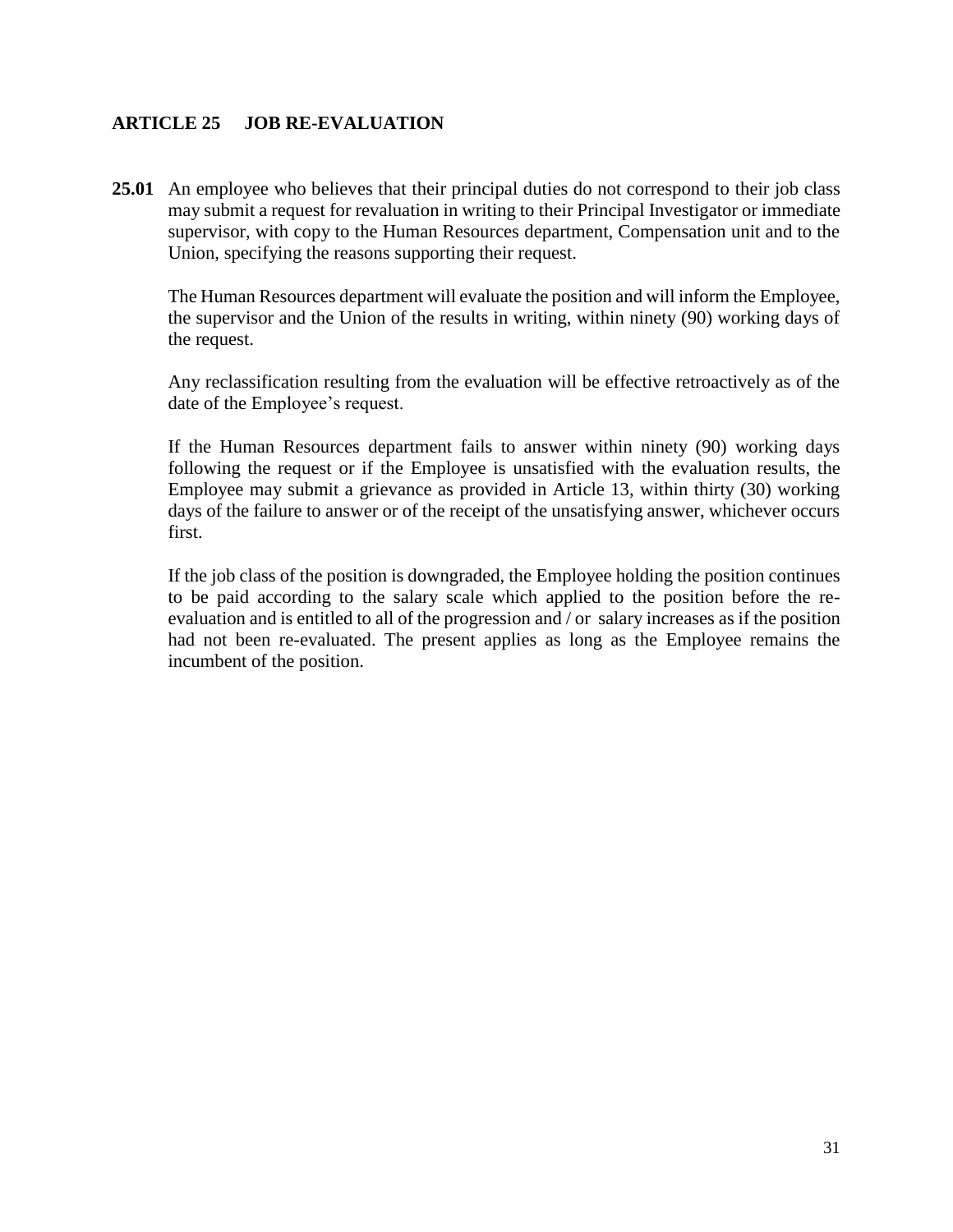#### <span id="page-35-0"></span>**ARTICLE 26 HOURS OF WORK**

- **26.01** The regular work week is thirty-five (35) or forty (40) hours for a Full-Time Employee. A regular work week is less than thirty-five (35) hours for a Part-Time Employee.
- **26.02** Employees will generally work on weekdays, Monday to Friday, unless specified on the posting.
- **26.03** Employees will generally perform their work between the hours of 7 a.m. and 7 p.m., unless specified on the posting.
- **26.04** With a minimum of five (5) days' notice, the Principal Investigator or the Immediate Supervisor may require that an Employee perform their hours of work in a manner other than specified in 26.02 and 26.03. If the Employee refuses such change, the modification to the hours of work will be imposed based upon reverse order of seniority of the Employees working under the Principal Investigator or the Immediate Supervisor that are qualified to do the necessary tasks.
- **26.05** Upon agreement between the Principal Investigator or Immediate Supervisor and the Employee, a Full-time Employee may regularly perform their hours in a manner other than specified in clauses 26.02 and 26.03. If the Employee refuses such change, the modification to the schedule will be imposed, following a minimum notice of thirty (30) days, based upon reverse order of seniority of the Employees working under the Principal Investigator or the Immediate Supervisor that are qualified to do the necessary tasks. Prior to imposition of such change, the Principal Investigator or Immediate Supervisor shall offer said schedule to qualified Employees who can voluntarily accept it.
- **26.06** An Employee shall be entitled to one (1) sixty (60) minute meal break, without pay, for a work period of five  $(5)$  or more consecutive hours.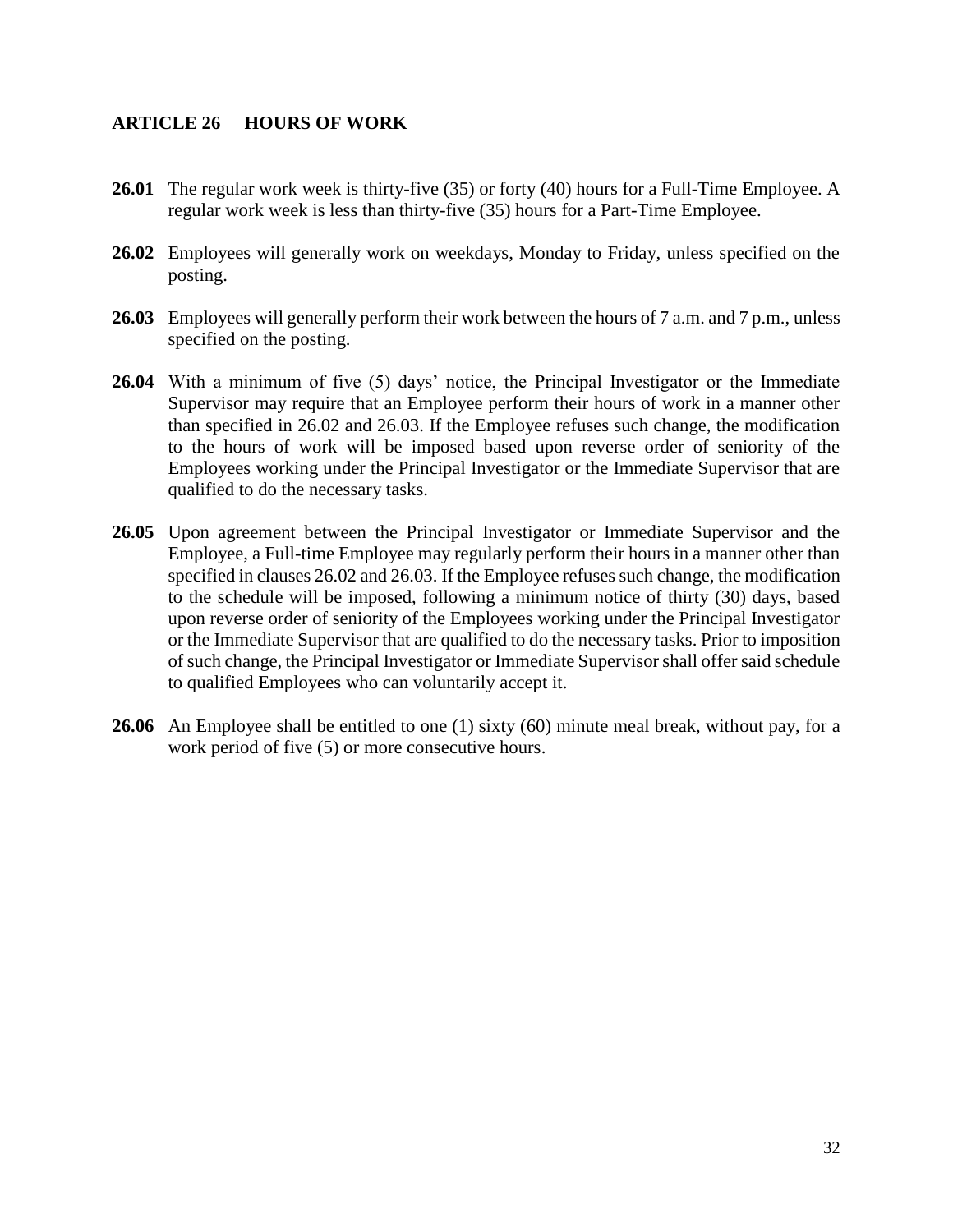#### <span id="page-36-0"></span>**ARTICLE 27 OVERTIME**

- **27.01** All work done in excess of forty (40) hours per week shall be compensated at the rate of one and a half (1.5) times the equivalent of the Employee's hourly rate or, upon agreement with the Principal Investigator or the Immediate Supervisor, with time off in lieu to be taken at a time mutually agreeable. Notwithstanding the foregoing, upon agreement between the Employee and the Principal Investigator or the Immediate Supervisor, the hours of work can be staggered over a period of two (2) weeks without the payment of overtime provided that the hours of work for that period do not exceed eighty (80) hours.
- **27.02** All work done in excess of an Employee's regular working hours must be approved in advance by the Employee's Principal Investigator or Immediate Supervisor.
- **27.03** The parties agree that overtime work must be kept to a minimum.
- **27.04** No employee is required to work more than two (2) hours after their regularly daily work or more than fourteen (14) hours per twenty-four (24) hour period, whichever period is the shortest or, for an Employee whose daily working hours are flexible or non-continuous, more than twelve (12) working hours per twenty four (24) hour period, unless the nature of the Employee's duties requires them to remain at work. No Employees shall be required to work more than fifty (50) hours per week.
- **27.05** Except in exceptional circumstances any overtime that is imposed shall be based upon reverse order of seniority among Employees working under the Principal Investigator or the Immediate Supervisor that are qualified to do the necessary tasks who are working that specific day.
- **27.06** A meal allowance of six dollars (\$6) will be paid to the Employee required to work a minimum of three (3) hours of overtime, as per policy HR-29. If this allowance is modified in this policy, it shall apply herein.
- **27.07** Employees who are required to work a minimum of four (4) hours of overtime are entitled to be reimbursed for taxi fares on presentation of a receipt.
- **27.08** The payment of overtime worked during any given pay period is made at the same time as the regular pay for the following pay period unless there is an agreement that the overtime shall be compensated in time off in lieu. For annual vacations and at the time of the Christmas break, the payment specified above is delayed one additional pay period.
- **27.09** An Employee who is required to work overtime for a period of three (3) hours or more is entitled to a thirty (30) minute unpaid rest/meal period.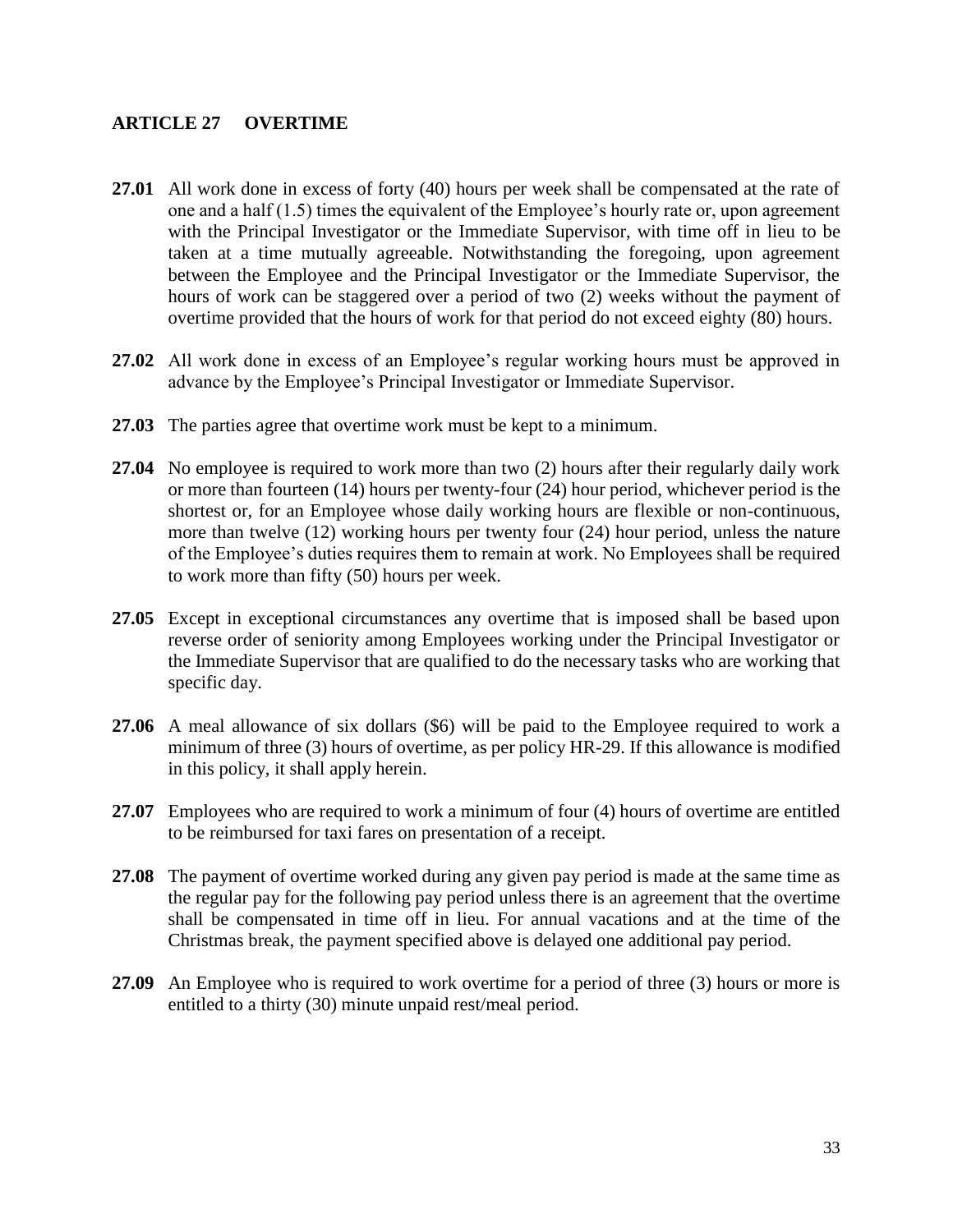## <span id="page-37-0"></span>**ARTICLE 28 MINIMUM RECALL PAY**

28.01 The Employee who, at the request of the University, returns to work outside of regular working hours shall be compensated for a minimum of three (3) hours at their regular hourly rate or the overtime rate as per Article 27, if applicable.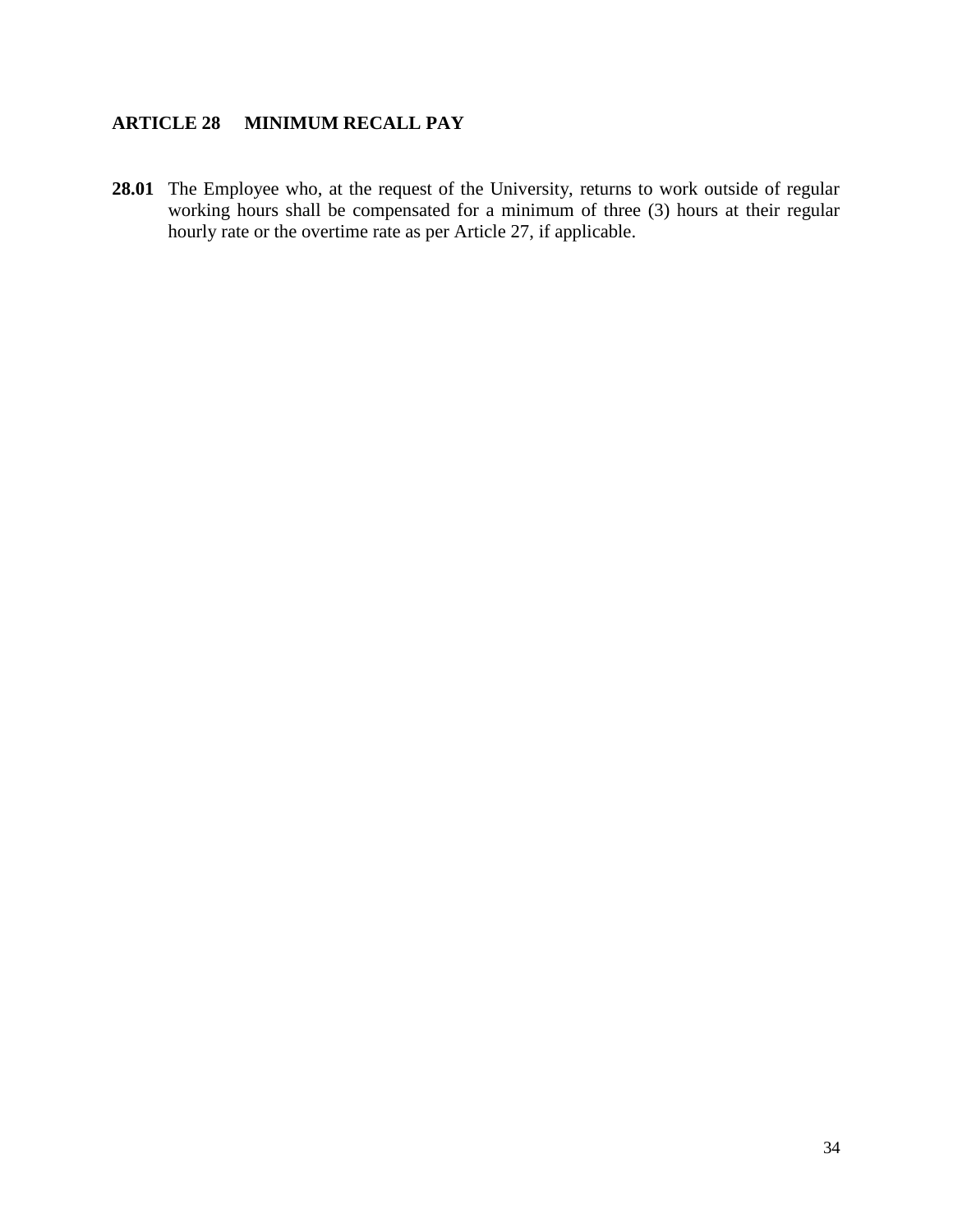#### <span id="page-38-0"></span>**ARTICLE 29 DESIGNATED PAID HOLIDAYS**

To benefit from the designated paid holidays mentioned in the present Article, an Employee must not have been absent from work without the Principal Investigator or Immediate Supervisor's authorization or without a valid reason on the working day preceding or on the working day following the holiday.

**29.01** a) The following days are designated paid holidays:

- 1. New Year's Day;
- 2. January 2;
- 3. Good Friday;
- 4. Easter Monday;
- 5. Victoria Day;
- 6. La Fête Nationale;
- 7. Canada Day;
- 8. Labour Day;
- 9. Thanksgiving Day;
- 10.Christmas Eve;
- 11.Christmas Day;
- 12.Boxing Day;
- b) When a paid holiday falls within a vacation period or if such a holiday does not coincide with the Employee's regular work schedule, the Employee is entitled to a postponement of the holiday.
- c) If a paid holiday falls on a day that a part-time Employee is not scheduled to work, the Employee shall receive either a postponement of the holiday without loss of pay, or an indemnity equal to 1/20 of the wages earned during the four complete weeks of pay preceding the week of the holiday. If the Employee must work during the scheduled compensated day off, they are paid the hours worked during that day plus an indemnity equal to 1/20 of the wages earned during the four complete weeks of pay preceding the week of the postponed holiday.
- d) When the services of an Employee are required on a paid holiday, compensating time off is granted. If the schedule does not permit two (2) compensating days off, overtime is paid at twice the normal hourly rate.
- e) Depending upon academic and administrative circumstances, the University grants additional days off, without loss of pay, over the Holiday period as the University is normally closed from December 24 until the regular time for opening in January.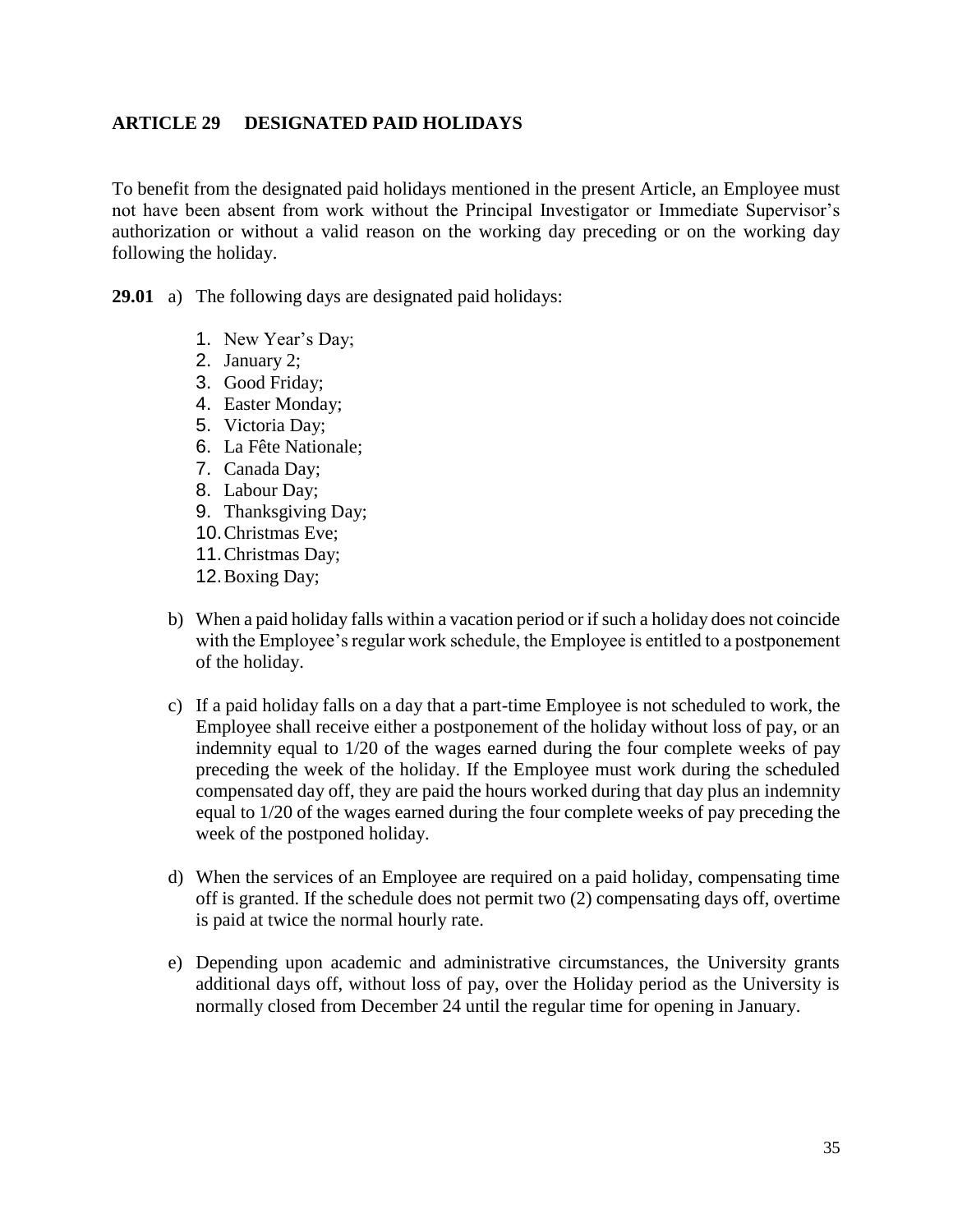#### **SUMMER HOURS**

The following clauses apply to all full-time Employees within the bargaining unit.

- **29.02** For a period from mid-June to mid-August (exact dates to be announced annually by the University), the length of a regular workweek is reduced by three (3) hours without reduction in salary.
- **29.03** The application of the reduction and the revised work schedule are decided by the Principal Investigator or Immediate Supervisor.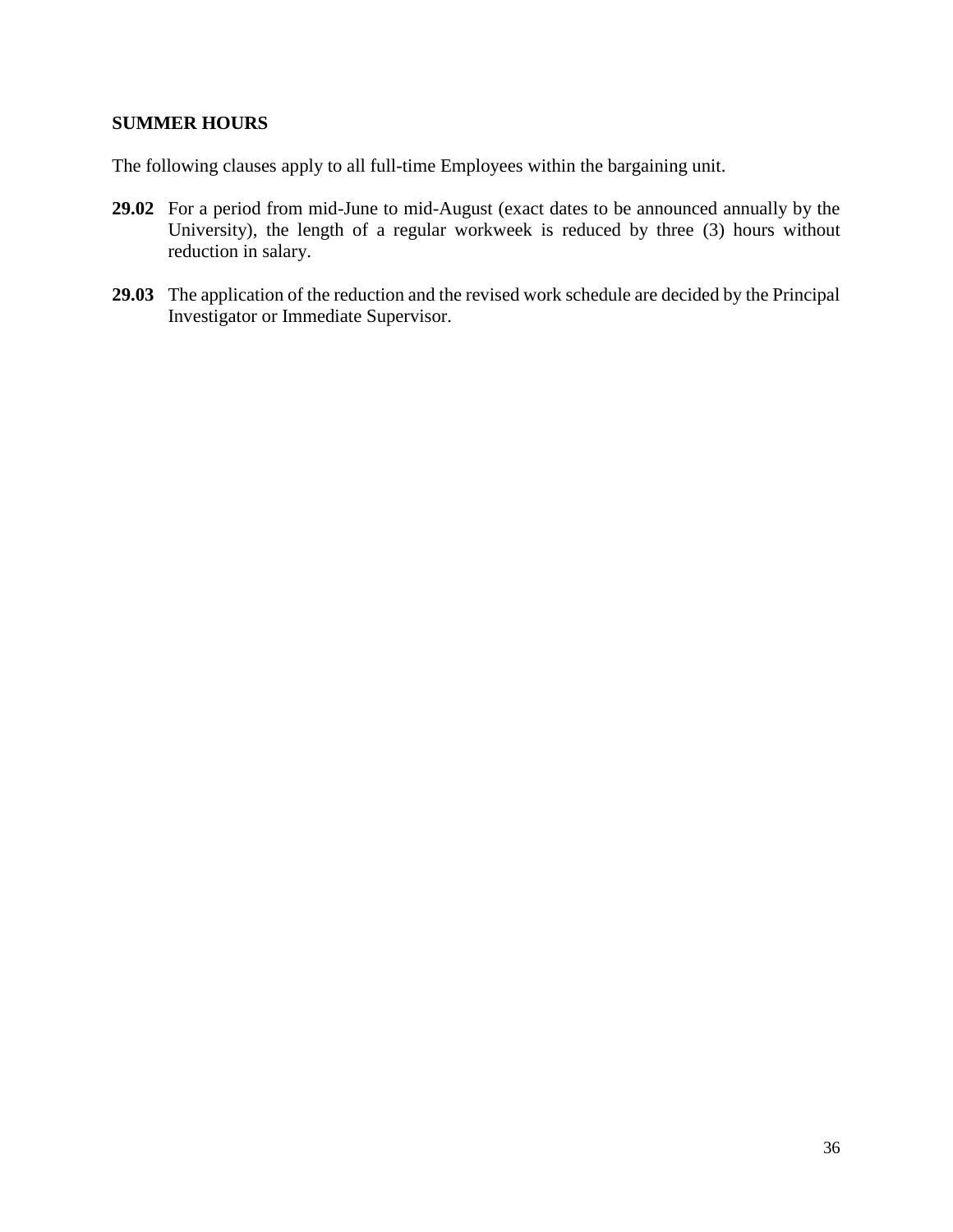#### <span id="page-40-0"></span>**ARTICLE 30 VACATION LEAVE**

- **30.01** All Employees are entitled to an annual paid vacation leave earned during the previous reference year of June 1 to May 31. The paid vacation leave entitlement is to be taken during the following references year, starting June 1.
- **30.02** All Employees are entitled to paid vacation in accordance with the following:
	- a) Employees having completed less than one (1) year of service as of June 1 are entitled to one (1) day of paid vacation leave for each complete month of service up to a maximum of ten (10) days paid vacation leave per year;
	- b) Employees having completed one (1) year but less than twenty-one years of service on June 1 are entitled to twenty**-**two (22) days paid vacation leave per year;
	- c) Employees having completed twenty-one (21) years of service or more on June 1 are entitled to twenty-five (25) days paid vacation leave per year ;
- **30.03** For the purpose of calculating annual vacation, Employees hired between the first and fifteenth  $(15<sup>th</sup>)$  day of the month inclusively shall be considered to have one full month of service.
- **30.04** Vacation leave shall be taken at a time mutually agreed upon by the Employee and their Immediate Supervisor, taking into account research needs and the Employee's preference.
- **30.05** If the status of an Employee has been modified during the reference year (full-time to parttime or vice versa) or if the Employee was on leave during the reference year, the vacation pay shall be pro-rated to the number of weeks worked.
- **30.06** An Employee who suffers from an illness or accident that occurs before the start of their scheduled vacation may defer their vacation to a later time, that shall be mutually agreed upon with their Principal Investigator or Immediate Supervisor.

An Employee hospitalized as a result of illness or accident during their vacation period may defer the rest of their vacation to a later date, to be mutually agreed upon with their Principal Investigator or Immediate Supervisor.

- **30.07** The Parties agree that recalling Employees from vacation should only be done in exceptional circumstances.
- **30.08** If an Employee's employment ends, the Employee who has not taken their entire vacation entitlement during the reference year receives an indemnity equal to the number of accrued and unused vacation days to which they were entitled.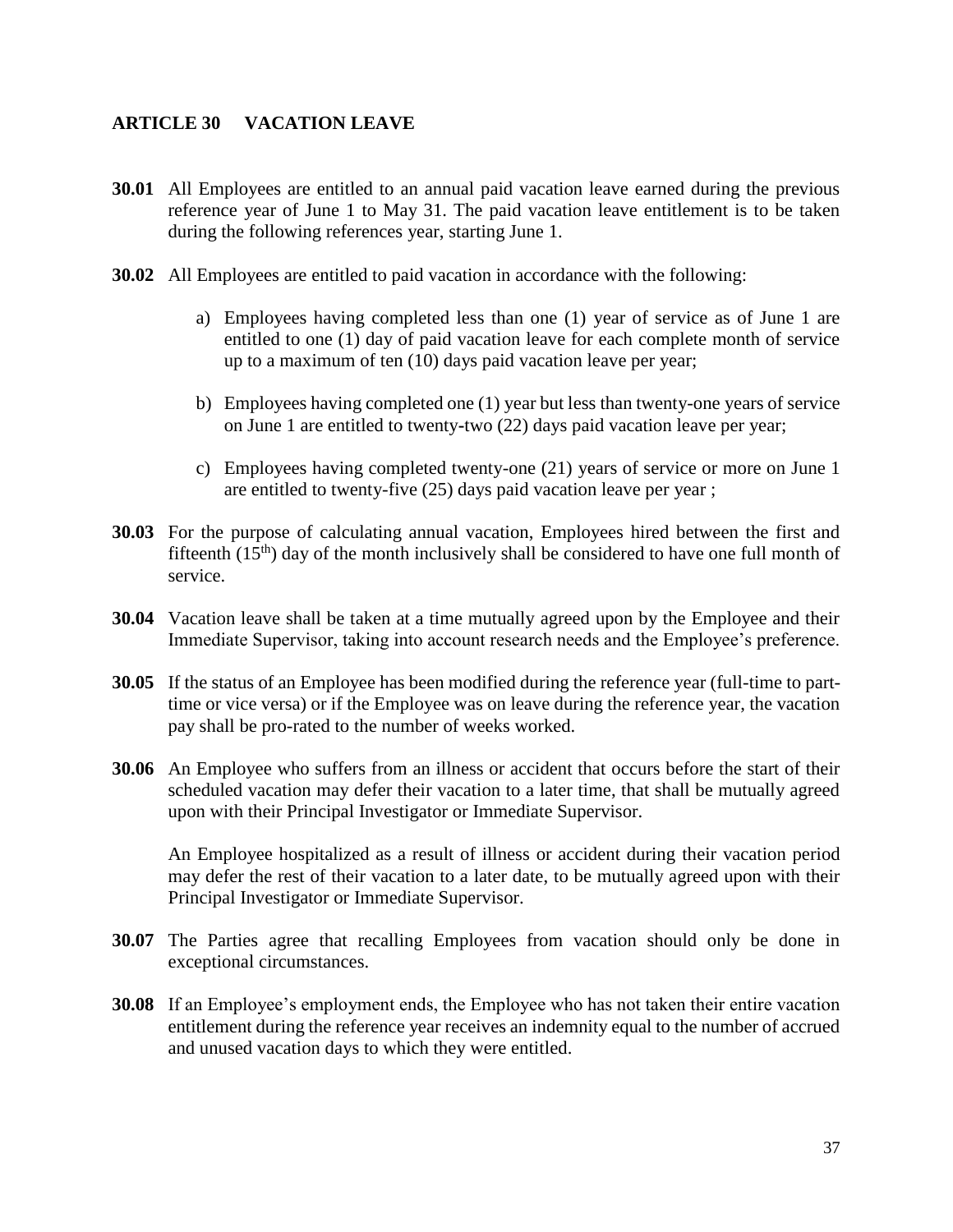- **30.09** In the event of the death of an Employee, the University will give their accumulated vacation pay to the beneficiaries or legal heirs.
- **30.10** Except for Employees appointed on an indeterminate term in accordance with clause 17.05, any unused vacation leave shall be paid out at the end of the contract.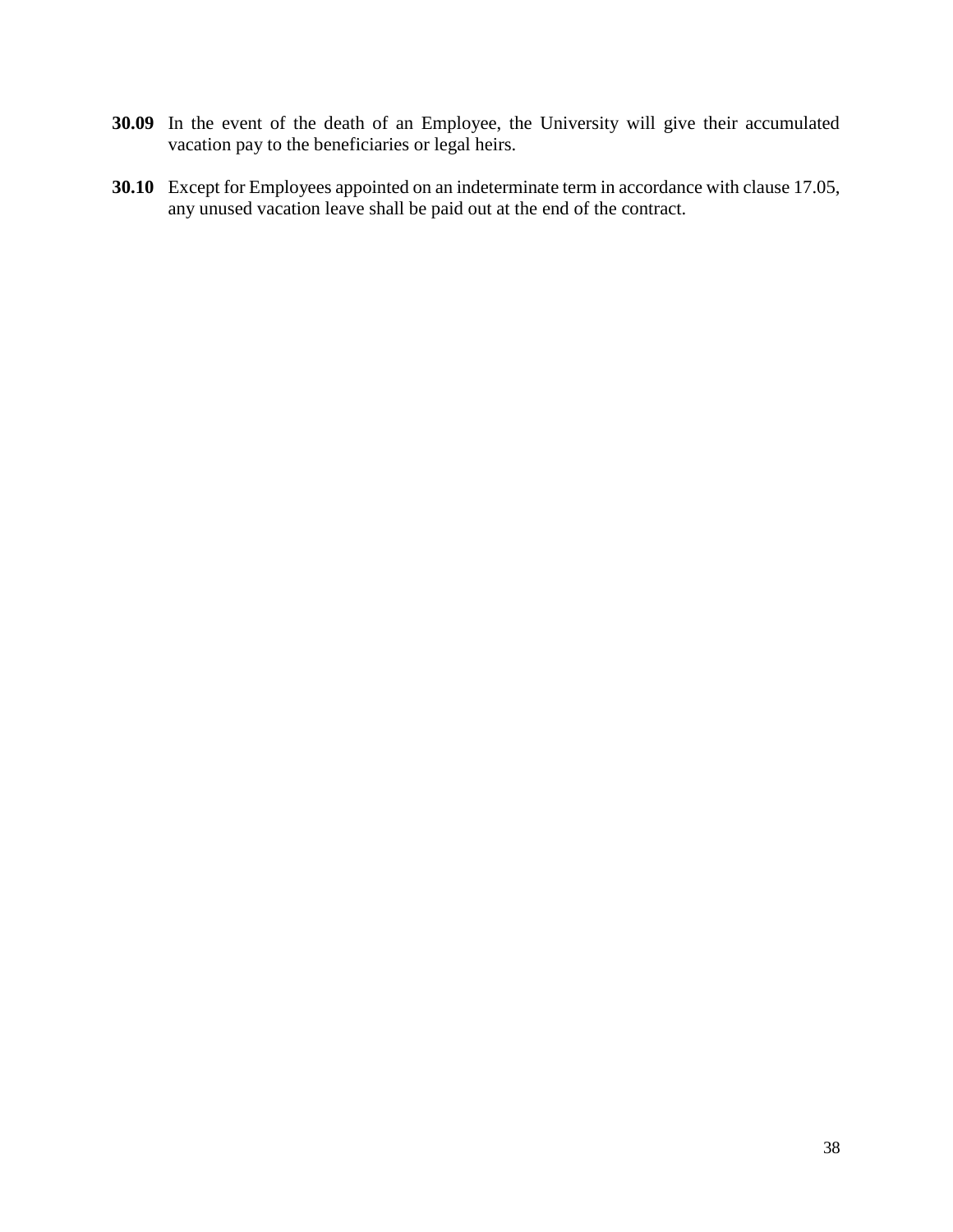#### <span id="page-42-0"></span>**ARTICLE 31 LEAVE OF ABSENCES**

The following leaves cannot be added to other leaves provided in other Collective Agreements or policies. The leaves in the present Article will be paid in accordance with the Employee's scheduled hours of work as long as they were scheduled to work on the day or days they are absent.

#### **31.01 Bereavement Leave**

In the event of the death of a spouse or child, or a child of the spouse, of a mother, a father, a sister or a brother, the Employee is entitled to five (5) days off with pay.

In the event of the death of a daughter-in-law, a son-in-law, the mother or father, brother or sister of the spouse, a grandparent or a grandchild, the Employee is entitled to one day off without pay.

#### **31.02 Marriage Leave**

An Employee who gets married is entitled to a day off with pay.

The Employee is entitled to one (1) day without pay on the day of the wedding of their father, mother, son, daughter, brother, sister or child of the spouse.

#### **31.03 Moving Leave**

An Employee is entitled to one (1) day off with pay per year (June 1 to May 31) for moving to a new permanent residence.

#### **31.04 Legal Duties**

An Employee is granted leave without pay if called upon to perform jury duty or to act as a witness in a legal proceeding in which they are not a party. The Employee must provide the Principal Investigator or Immediate Supervisor with a copy of the summons or subpoena.

If the presence of an Employee is required in a civil, administrative or penal court, in a legal proceeding in which the Employee is a party, the Employee is entitled to make use of any accumulated vacation or overtime or they may apply for an unpaid leave. The Employee must provide the Principal Investigator or Immediate Supervisor with a copy of the summons or subpoena.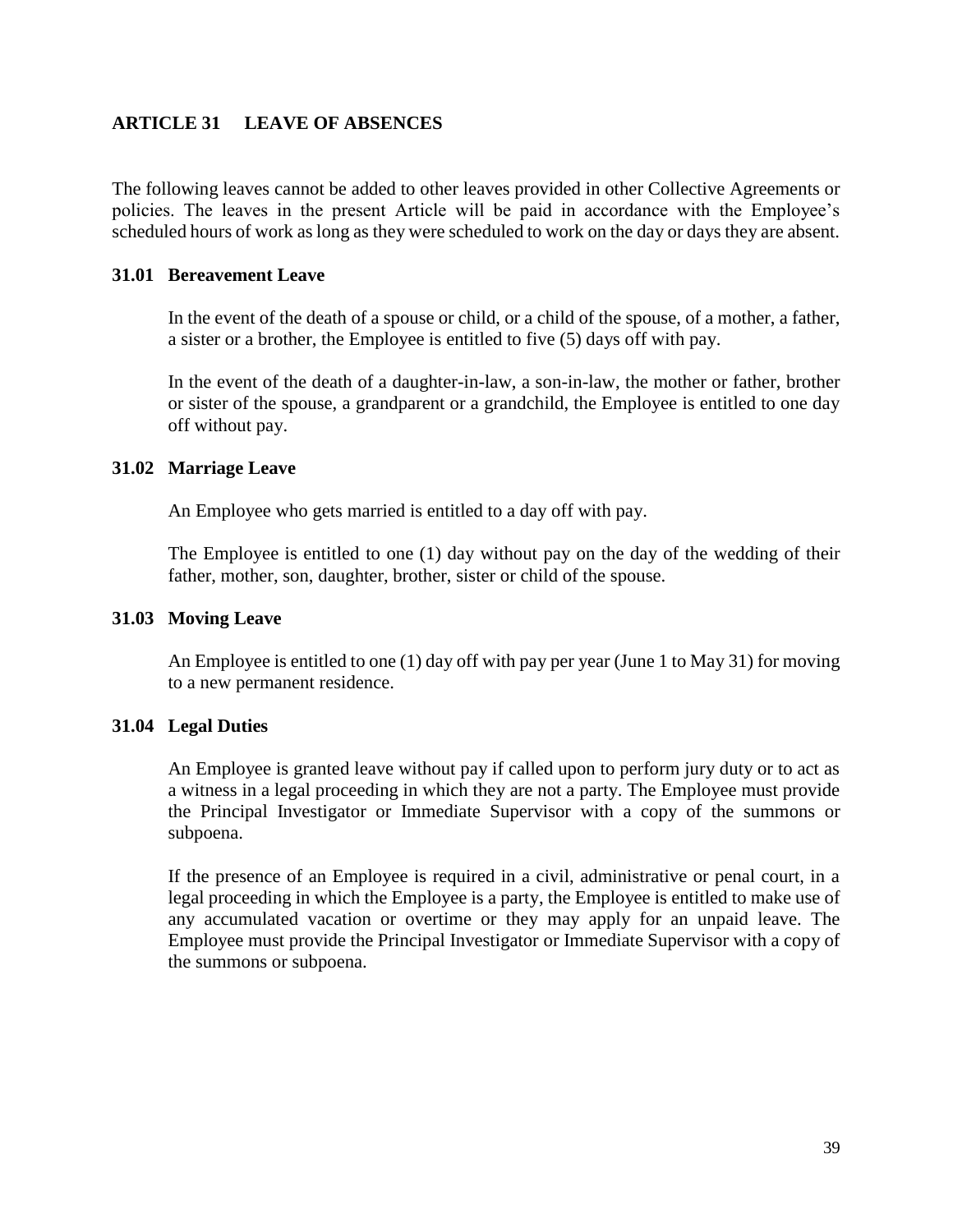#### **31.05 Family Obligation Leave**

- a) An Employee may be absent up to ten  $(10)$  days per year for the following reasons:
	- 1. To fulfill obligations related to the care, health or education of their child or the child of their spouse;
	- 2. Due to the state of health of a relative or a person for whom the Employee acts as a natural caregiver, as must be certified by a professional working in the health and social services sector;
	- 3. For organ or tissue donation;
	- 4. Following an accident, domestic violence, sexual violence or a crime.

From these ten (10) days, two (2) days will be paid at 1/20 of the earnings of the Employee during the four-week period prior to the day(s) of absence excluding any overtime payment. The following eight (8) days are without pay. The Employee must have three (3) months of continuous service to be entitled to such paid leave.

These days may also be divided in half with the authorization of the Employee's Principal Investigator or Immediate Supervisor. The Employee must notify their Principal Investigator or Immediate Supervisor as soon as possible and take all reasonable means to limit the taking and duration of these leaves.

With the exception of the first two (2) days of absence, the Employee can, if the Principal Investigator or Immediate Supervisor agrees to it, work compensatory hours, in which case the subsequent days of absence are without loss of pay.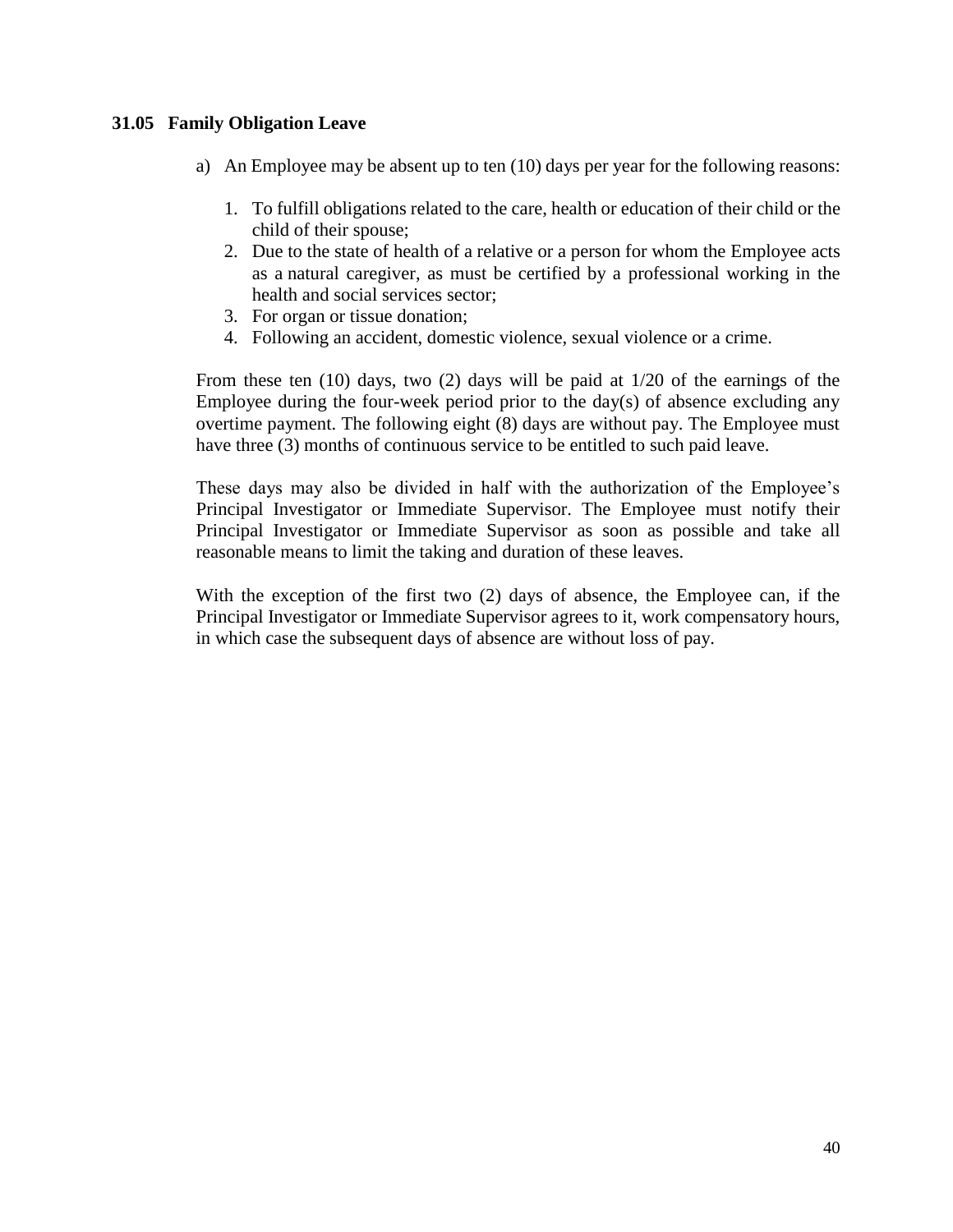#### <span id="page-44-0"></span>**ARTICLE 32 LEAVE WITHOUT PAY**

**32.01** In cases not provided for in the Collective Agreement, the Principal Investigator or Immediate Supervisor may grant an Employee who has been appointed for an indeterminate term as per clause 17.05 a leave without pay of up to twelve (12) months.

A period equivalent to two (2) times the duration of the last leave without pay must pass before the Employee can benefit from a new leave without pay.

- **32.02** A written request for a leave without pay must be forwarded to the Principal Investigator or Immediate Supervisor with a copy to Human Resources (Pensions and Benefits) three (3) months before the beginning of the said leave. The Principal Investigator or Immediate Supervisor must respond in writing within one (1) month of receipt of the request.
- **32.03** An Employee on leave without pay shall not receive the health and extended benefits set out in Article 23.
- **32.04** An Employee shall be considered to have resigned retroactive to the date of the beginning of the leave:
	- a) if the Employee uses the leave without pay for reasons other than those for which the leave was granted, or
	- b) if the Employee does not return to work at the end of the leave, unless an authorization to extend the leave has been received, or unless the Employee is prevented from returning by forces beyond their control.
- **32.05** When the Employee returns to work, the University shall reinstate them in their previous position if it is still available, or if the position is no longer available Article 21 shall apply.

If the Principal Investigator or Immediate Supervisor agrees to it, an Employee may put an end to the leave without pay before the anticipated date of return.

**32.06** A leave without pay may also be part-time contingent to the same conditions set in clause 32.01 in addition to the approbation of the Principal Investigator or Immediate Supervisor on the work schedule. A part-time leave will not exceed three (3) days per week.

In this case, the Employee's working conditions and/or benefits will be applied on a prorated basis to the number of paid hours.

Part-time Employees are not entitled to a part-time leave without pay.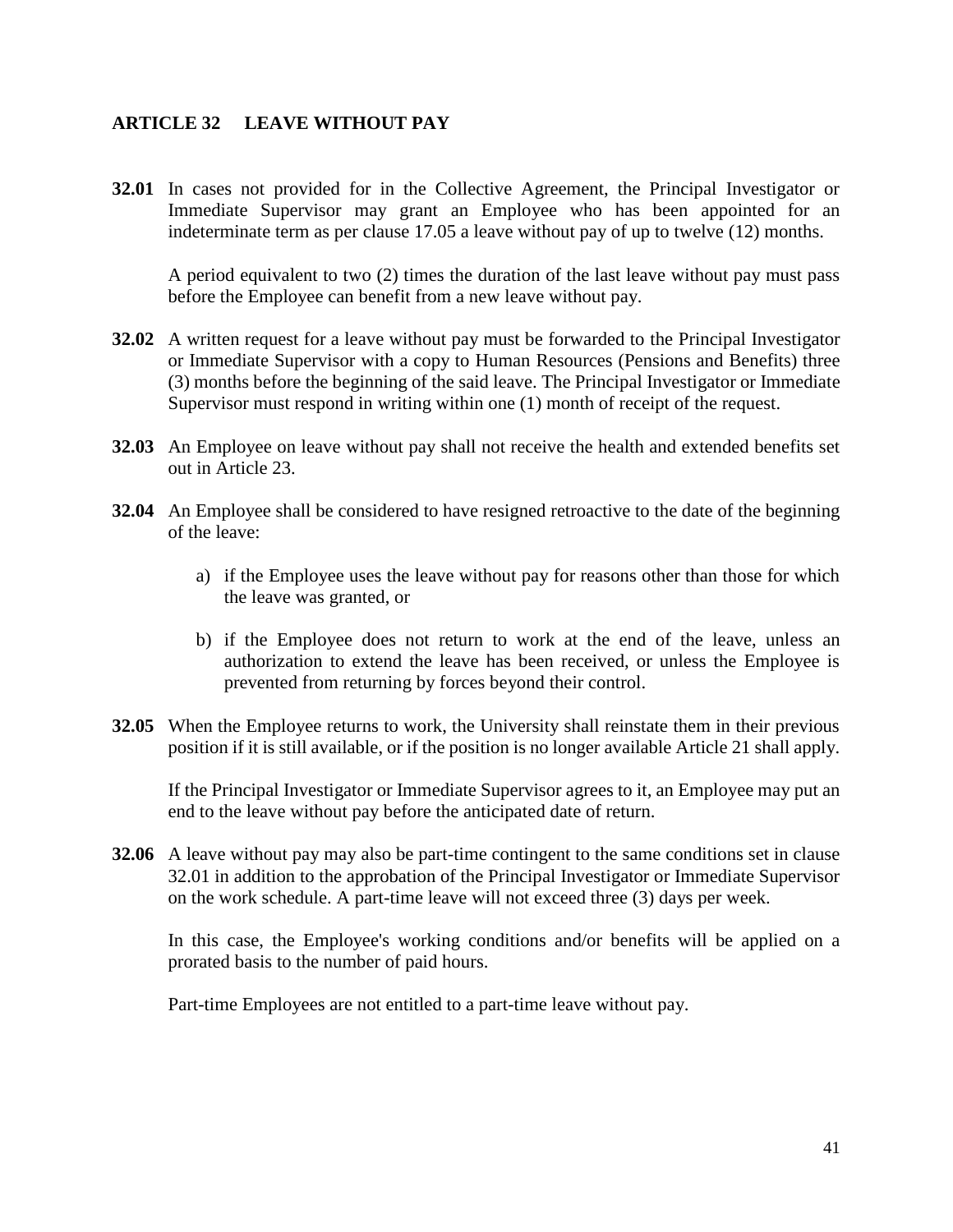#### <span id="page-45-0"></span>**ARTICLE 33 PARENTAL LEAVES**

#### **PREAMBLE**

Unless specifically mentioned, all leaves provided in the present Article are without pay.

The present Article does not grant an Employee any benefit, monetary or non-monetary which they would not have had if they had remained at work and shall not extend the duration of a Contract of an Employee.

For the purpose of this Article, the weekly salary is defined as the total Contract Remuneration of the year preceding the leave, divided by the total number of weeks covered by said Contracts.

#### **MATERNITY LEAVE**

**33.01** A pregnant Employee is entitled to a maternity leave without pay, of not more than eighteen (18) consecutive weeks unless, at their request, the University consents to a longer maternity leave. The Employee may spread the maternity leave as they wish before or after the expected date of delivery. However, where the maternity leave begins on the week of delivery, that week shall not be taken into account in calculating the maximum period of eighteen (18) consecutive weeks.

If the delivery takes place after the expected date, the Employee is entitled to at least two (2) weeks of maternity leave after the delivery.

- **33.02** The maternity leave may not begin before the beginning of the sixteenth (16th) week preceding the expected date of delivery and shall not end later than eighteen (18) weeks after the week of delivery.
- **33.03** The Employee must provide written notice to their Principal Investigator or Immediate Supervisor and to the Pension and Benefits Department of the Human Resources, the dates of their intended Maternity Leave, stating the date on which the leave will begin and the date on which the employee will return to work at least three (3) weeks prior to the date of commencement of the leave. The notice must be accompanied with a medical certificate attesting to the pregnancy and the expected date of delivery. Where applicable, the medical certificate may be replaced by a written report signed by a midwife. The notice may be of less than three (3) weeks if the medical certificate attests that the Employee needs to stop working within a shorter time.
- **33.04** From the sixth (6th) week preceding the expected date of delivery, the University may, in writing, require a pregnant Employee who is still at work to produce a medical certificate attesting that they are fit to work. If the Employee refuses or neglects to produce the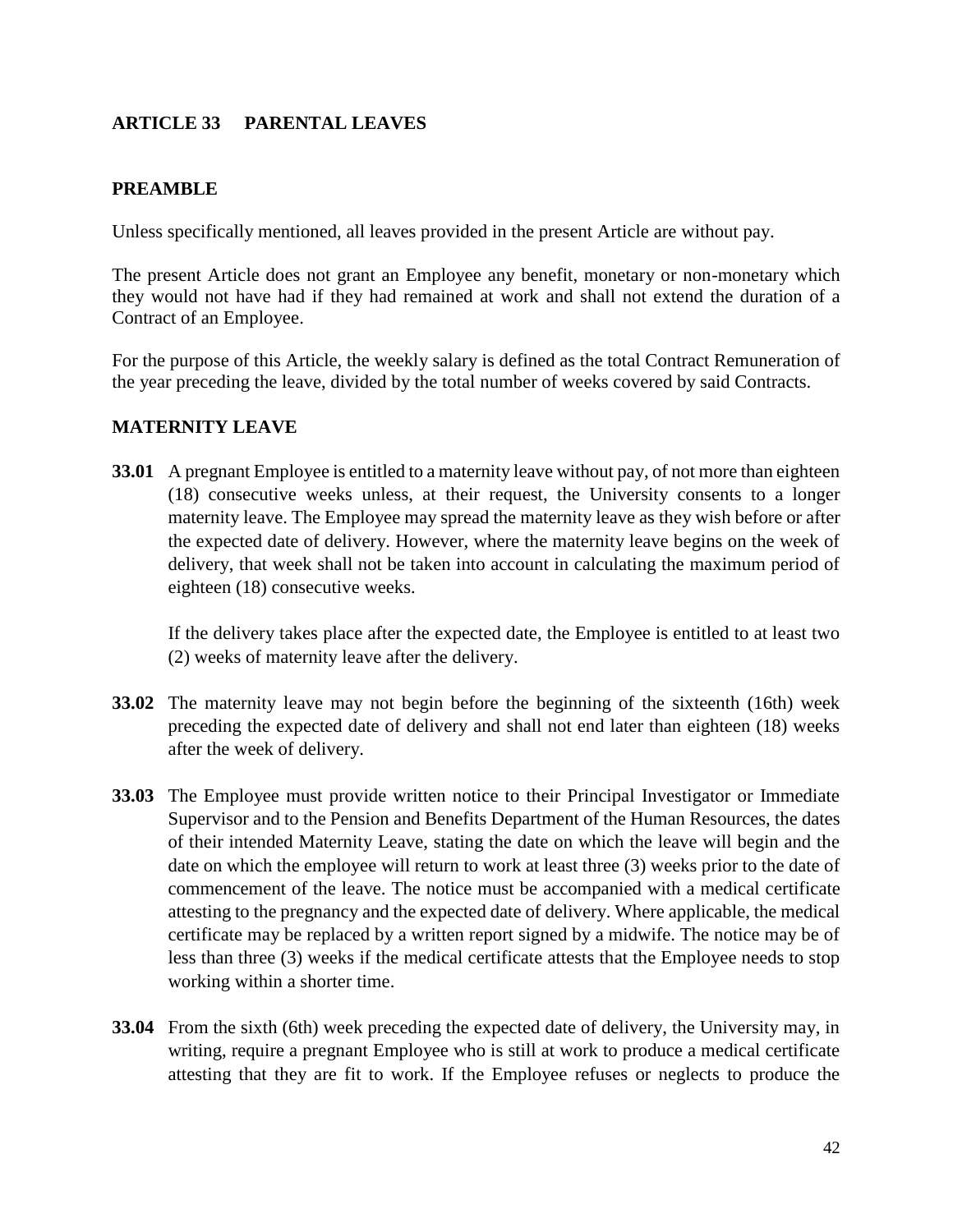certificate within eight (8) working days, the University may oblige them to take their maternity leave immediately by sending them a written notice to that effect giving reasons.

**33.05** Where there is termination of pregnancy before the beginning of the twentieth (20th) week preceding the expected date of delivery, the Employee is entitled to a special maternity leave, without pay, for a period of no longer than three (3) weeks, unless a medical certificate attests that the Employee needs an extended leave.

If the termination of the pregnancy occurs in or after the twentieth (20th) week, the Employee is entitled to a maternity leave without pay of a maximum duration of eighteen (18) consecutive weeks beginning from the week of the event.

- **33.06** Where there is a risk of termination of pregnancy or a risk to the health of the mother or the unborn child, caused by the pregnancy and requiring a work stoppage, the Employee is entitled to a special maternity leave, without pay, for the duration indicated in the certificate from a qualified medical practitioner stating the existing risk and indicating the expected date of delivery. The leave is, where applicable, deemed to be the maternity leave provided for in section 33.01 from the beginning of the fourth (4th) week preceding the expected date of delivery.
- **33.07** An Employee who presents a medical certificate stating that the working conditions of their job may be physically dangerous to their unborn child or to themselves or to a child they are breast-feeding, may request to be reassigned to other duties involving no such danger that they are reasonably capable of performing while continuing all the rights and privileges of their normal position. If reassignment is not possible, the Employee will be immediately granted a special leave, in conformity with the provisions of the Act Respecting Occupational Health and Safety, until they are reassigned or until the date of delivery, at which time the regular maternity leave will begin or until the child is weaned.
- **33.08** An employee is entitled to a special leave for visits with a health care professional related to their pregnancy, up to a maximum of four (4) working days, which can be taken in halfdays, without loss of salary.

#### **PATERNITY LEAVE**

**33.09** An Employee is entitled to a paternity leave of not more than five (5) consecutive weeks, without pay, on the birth of their child. The paternity leave shall not begin before the week of the birth of the child and shall not end later than fifty-two (52) weeks after the week of the birth.

A paternity leave may be taken after giving written notice of not less than three (3) weeks to their Principal Investigator or Immediate Supervisor and to the Pension and Benefits Department of the Human Resources, stating the expected date of the leave and that of the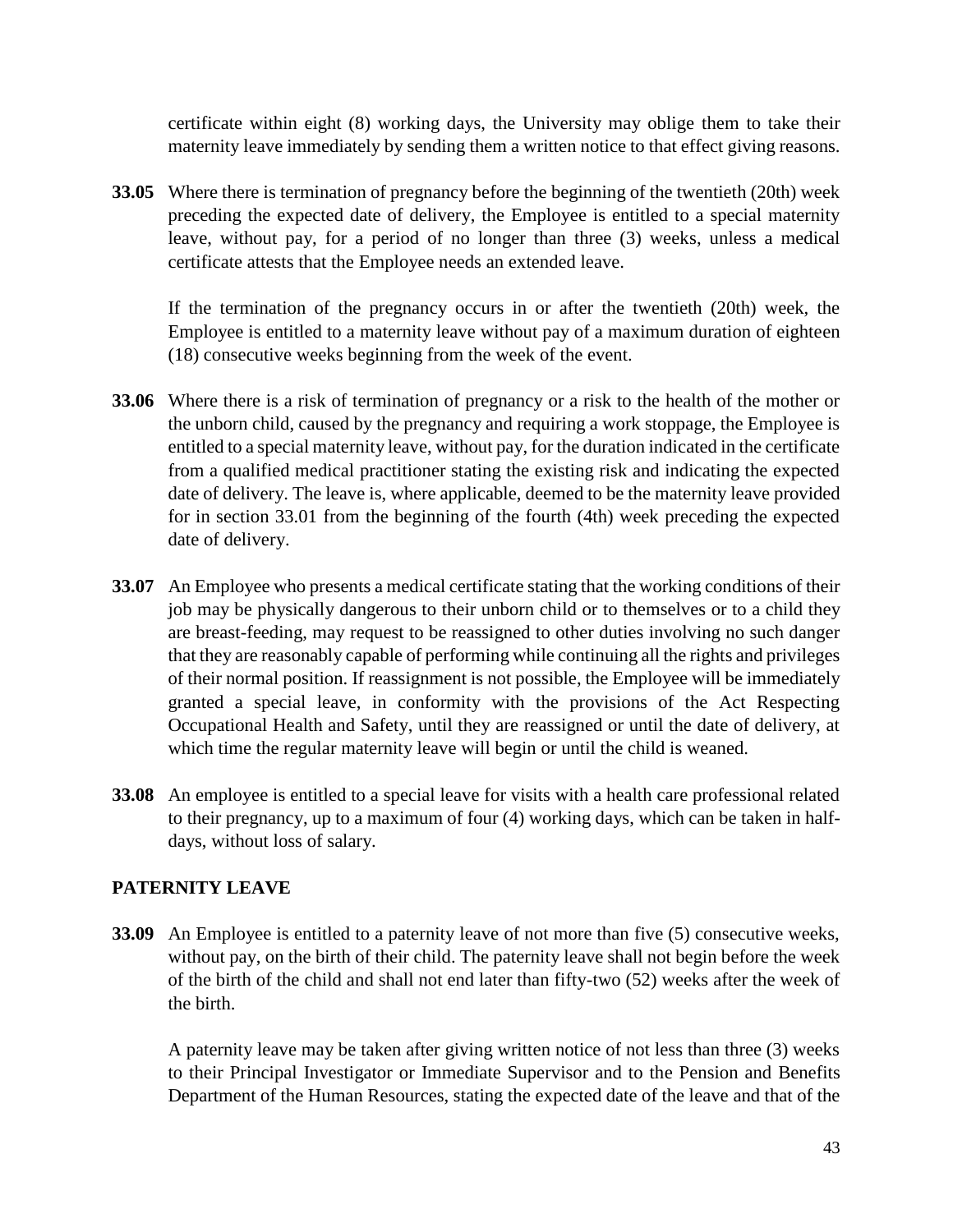return to work. The notice shall be accompanied by a supporting document attesting the birth of the child.

However, the notice may be shorter if the birth of the child occurs before the expected date or if the Employee must stay with the newborn child or newly adopted child, or with the mother, because of the state of health of the child or the mother.

#### **PARENTAL LEAVE**

**33.10** The parents of a newborn and the person who adopts a minor child are entitled to a parental leave without pay, of not more than fifty-two (52) consecutive weeks.

The parental leave may not begin before the week the child is born or, in the case of adoption, the day the child is entrusted to the care of the Employee within the framework of an adoption procedure or the week the Employee leaves their work to go to a place outside Québec in order that the child be entrusted to them. It shall end not later than seventy (70) weeks after the birth or, in the case of adoption, seventy (70) weeks after the child was entrusted to the Employee.

**33.11** Parental leave may be taken after giving notice of not less than three (3) weeks to the Principal Investigator or Immediate Supervisor and to the Pension and Benefits Department of the Human Resources, stating the date on which the leave will begin and the date on which the Employee will return to work. The notice shall be accompanied by a supporting document attesting the birth or the adoption of the child.

However, the notice may be shorter if the Employee must stay with the newborn child or newly adopted child, or with the mother, because of the state of health of the child or of the mother.

#### **BIRTH OR ADOPTION LEAVES**

- **33.12** An Employee may be absent from work, without loss of pay, for five (5) days at the time of the birth of their child or the adoption of a child or where there is a termination of pregnancy in or after the twentieth (20th) week of pregnancy. This leave may be divided into days at the request of the Employee. It may not be taken once fifteen (15) days have expired since the child's arrival at the home of their father or mother or after the termination of pregnancy. The Employee must advise their Principal Investigator or Immediate Supervisor and to the Department of Human Resources of their absence as soon as possible.
- **33.13** If the child is hospitalized during the maternity, paternity or parental leave, the leave may be suspended, following an agreement with the University, to allow the Employee to return to work during the hospitalization.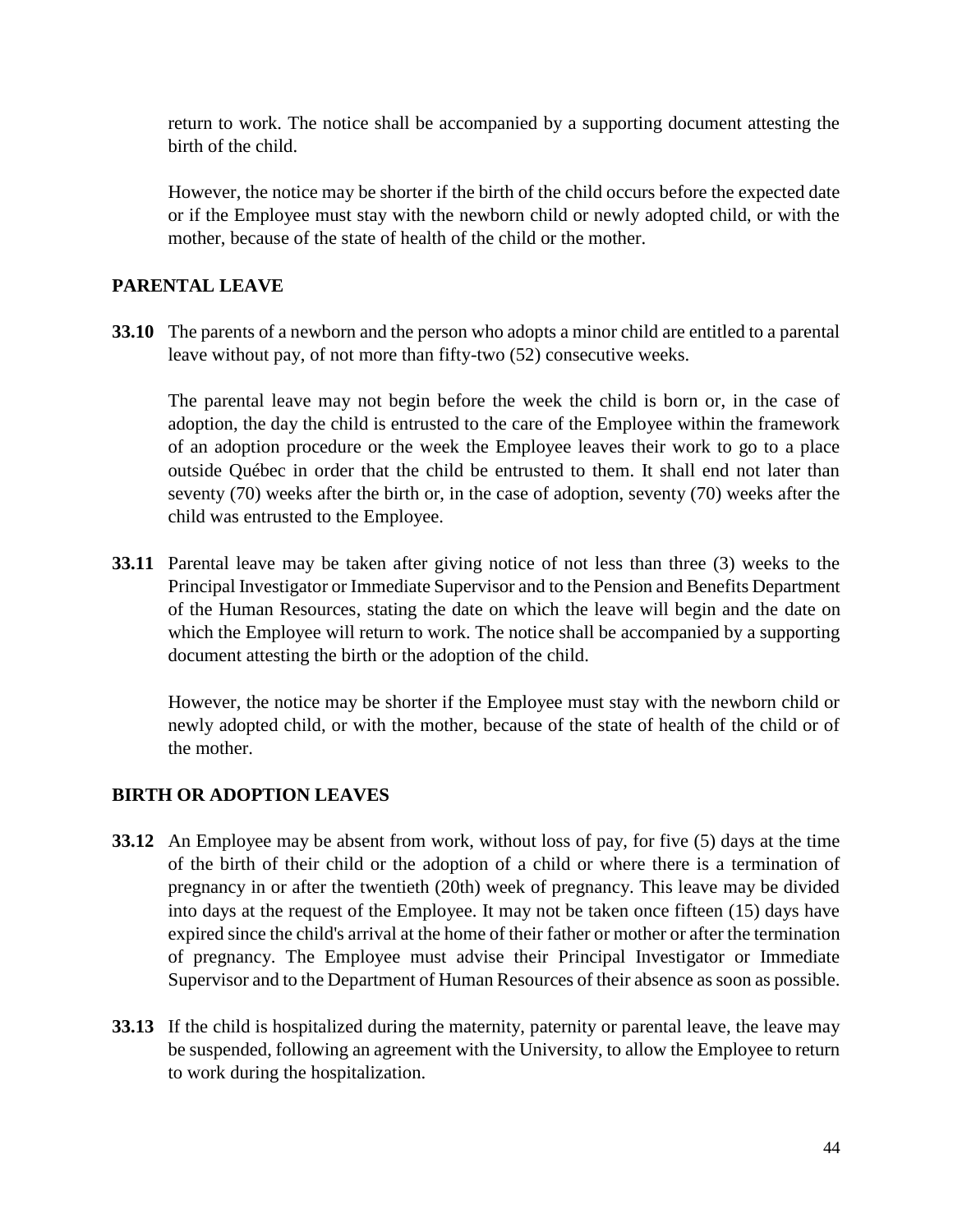In addition, an Employee who, before the expiry date of the leave, sends the Principal Investigator or Immediate Supervisor and to the Pension and Benefits Department of the Human Resources a notice accompanied by a medical certificate attesting that the state of health of the child or, in the case of a maternity leave, that the state of health of the employee requires it, is entitled to an extension of the leave for the duration indicated in the medical certificate.

#### **RETURN TO WORK**

- **33.14** At the end of a maternity, paternity or parental leave, the University shall reinstate the Employee in the Employee's former position with the same benefits, including the wages to which the Employee would have been entitled had the employee remained at work. If the position held by the Employee no longer exists when the Employee returns to work, the University shall recognize all the rights and privileges to which the Employee would have been entitled if the Employee had been at work at the time the position ceased to exist.
- **33.15** An Employee may return to work before the date stated in the notice given pursuant to clauses 33.03, 33.09 and 33.11, provided they have given the University written notice of not less than three (3) weeks of the new date on which they will return to work.

The University may require a medical certificate from an Employee who returns to work within the two (2) weeks following delivery, attesting to the fact that they are fit to work.

An Employee who does not report to work on the date stated in the notice given to the University is presumed to have resigned.

#### **SUPPLEMENTARY ALLOWANCE TO THE QUÉBEC PARENTAL INSURANCE (QPIP)**

To be entitled to the following supplementary allowances, an Employee must have accumulated at least twenty (20) weeks of service or more prior to the beginning of their first leave provided herein and have a contract of twelve (12) months or more or be appointed on an indeterminate term in accordance with clause 17.05.

In addition, the supplementary allowances are paid only for the weeks for which the Employee is under one or more research Contracts. When the employee's research contract end, the supplementary allowances hereinafter shall stop as well.

**33.16** The benefits provided for in this section are paid only as a supplement to the benefits of the QPIP.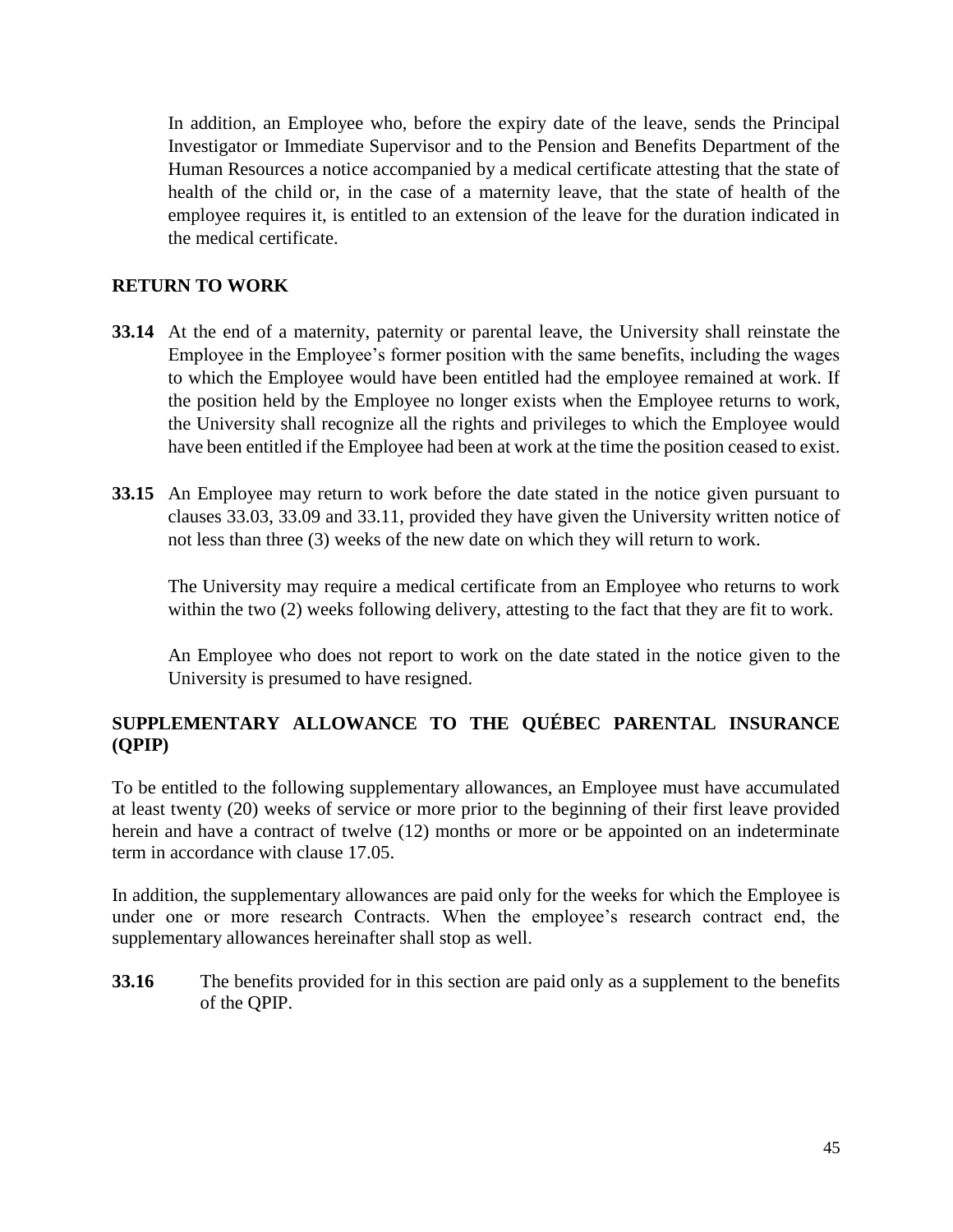#### **33.17 Employees Eligible to QPIP**

a) The Employee who, following a request for QPIP benefits, receives such benefits, is entitled to receive:

#### **i) During maternity leave:**

A supplementary allowance equal to the difference between ninety-three percent (93%) of their weekly salary and the benefits received from QPIP to a maximum of eighteen (18) weeks;

The employee eligible to QPIP maternity benefits is also entitled to an additional period of two (2) weeks of maternity leave that shall be taken at the end of the QPP benefits period. During this two (2) weeks period, the employee shall receive an allowance equivalent to ninety-three percent (93%) of their regular weekly salary. The employees who have been granted this additional leave are entitled to those two (2) weeks of leave in addition to the parental leave. Those two (2) weeks are not taken into account for the purpose of calculating the parental leave, which has a maximum duration of two (2) years.

#### **ii) During Paternity Leave**

A supplementary allowance equal to the difference between ninety-three percent (93%) of their weekly salary and the benefits received from QPIP to a maximum of five (5) weeks.

#### **iii) During Parental Leave**

A supplementary allowance equal to the difference between ninety-three percent (93%) of their weekly salary and the benefits received from QPIP to a maximum of thirty-two (32) weeks, or in the case of adoption, for a maximum of thirtyseven (37) weeks.

- b) The total of the amounts received by the Employee during the parental, maternity, or paternity leaves in QPIP benefits and wages cannot exceed ninety-three percent (93%) of their regular weekly base salary paid by the University.
- c) When the QPIP benefits are interrupted for any reason whatsoever, the payment of the supplementary allowance ceases, and resumes once the QPIP benefits are being paid again.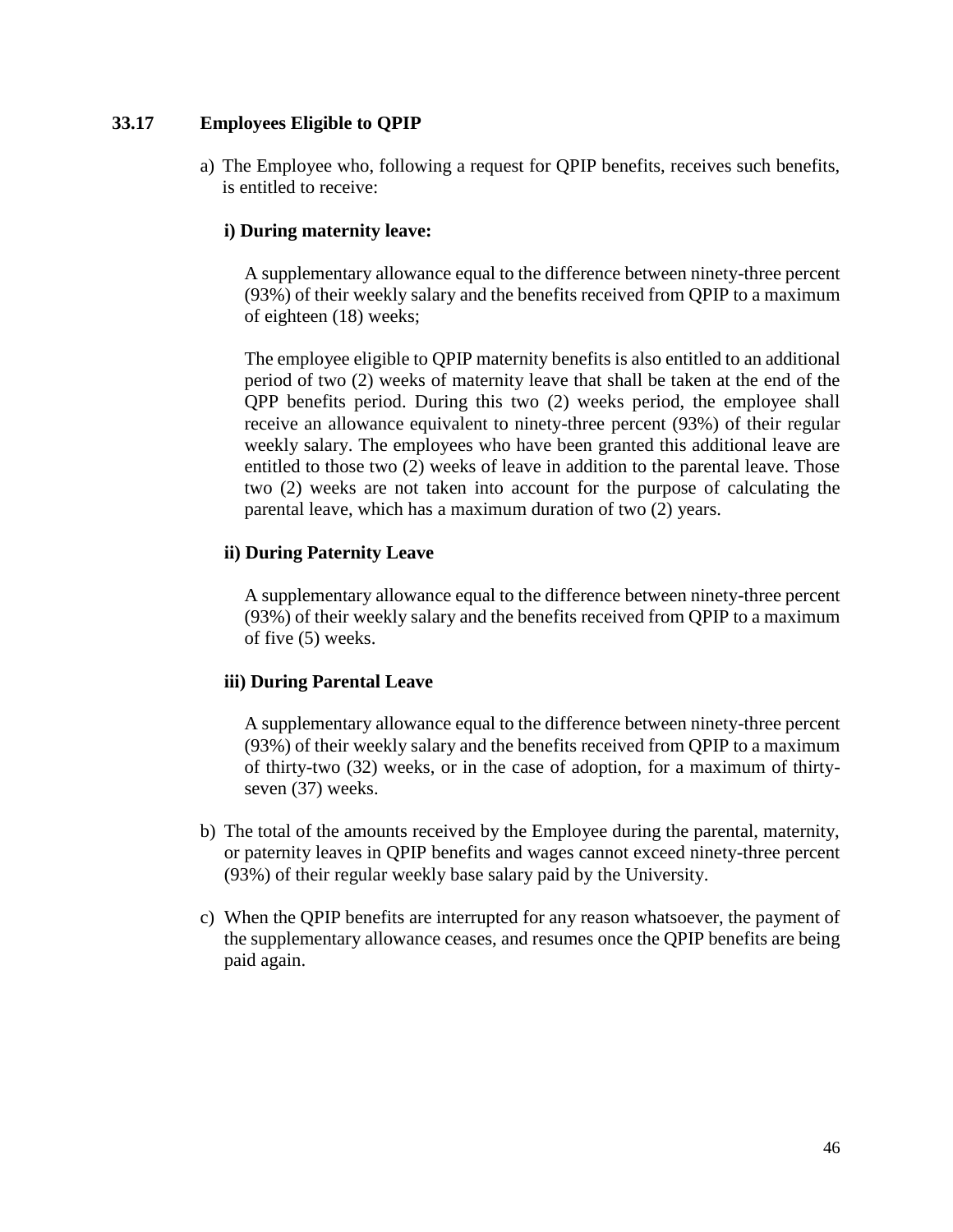#### **MISCELLANEOUS**

- **33.18** a) No allowance shall be paid during a paid vacation period;
	- b) The first payment of the indemnity is made, to the extent possible, as of the first pay period following the receipt by the University of the notice and calculations issued by *Ministère du Travail, de l'Emploi et de la Solidarité sociale.* Subsequent payments will be paid each pay period.
	- c) The regular weekly salary of the part-time Employee is the average of the regular weekly salary of the twenty (20) weeks preceding the leave. If, during this period, the Employee has received benefits based on a percentage of the regular salary, it is understood that for the purpose of calculating the regular salary, it refers to regular salary from which such benefits were established.
	- d) If the maternity, paternity or parental leave includes the date at which the salary scales are adjusted, the regular weekly salary of the employee is calculated as of that date, according to the salary scale adjustment which applies.
- **33.19** The University does not reimburse the Employee for the amount(s) that the Quebec government could require them to repay with respect to QPIP.

#### **BENEFITS**

- **33.20** During the maternity, paternity, adoption and parental leave, the Employee is entitled to the benefits, provided that they are normally entitled to them and that they pay their share of the premiums or contributions.
- **33.21** The University pays its share of the collective insurance premiums or its share of pension plan contributions for a maximum of seventy (70) weeks. Thereafter, an Employee who wishes to continue to participate to those benefit plans, insofar as the plans allow it, must pay the totality of the premiums or contributions.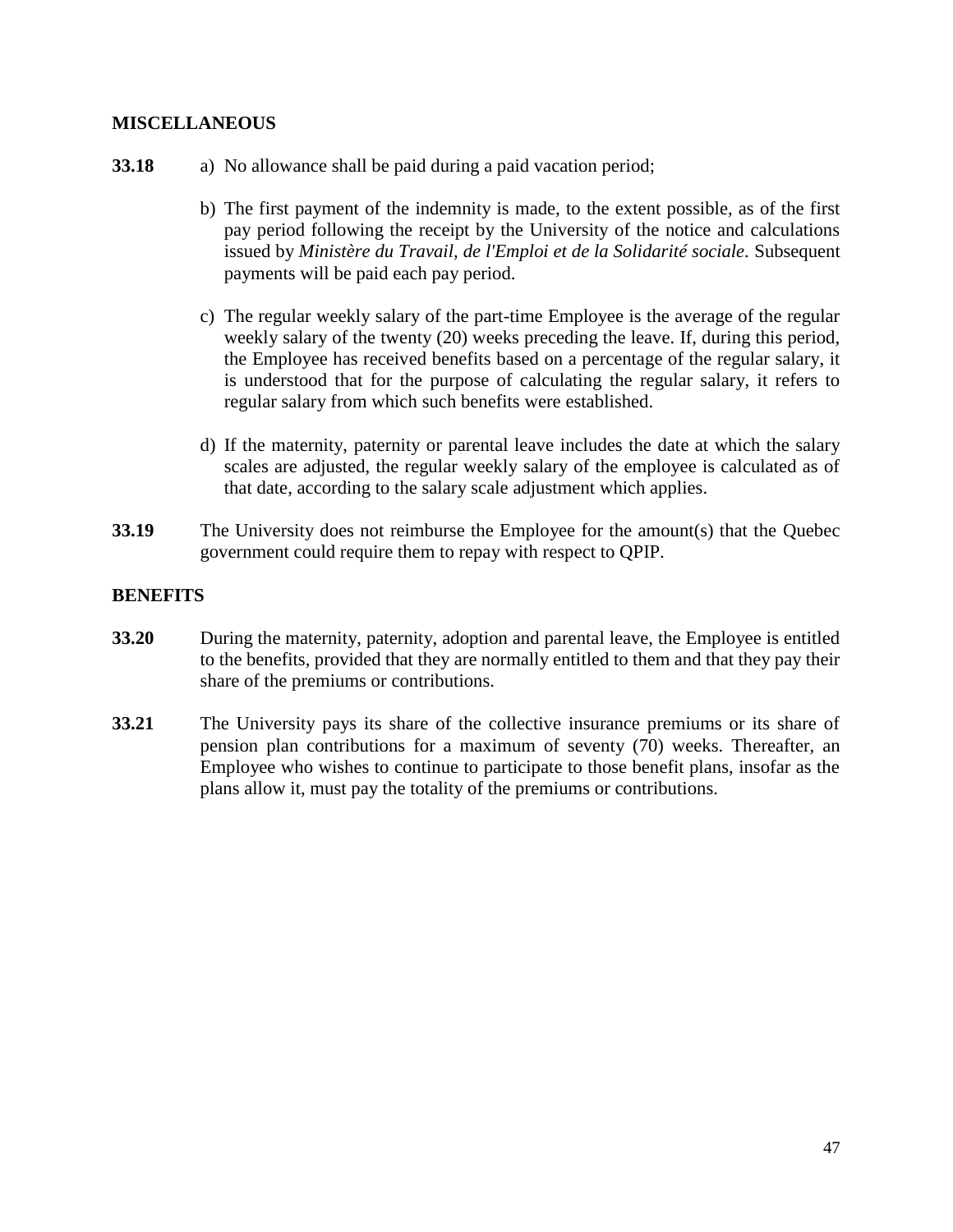## <span id="page-51-0"></span>**ARTICLE 34 CONTRACTING OUT**

- **34.01** The parties recognize that it is preferable to create new positions rather than subcontracting.
- **34.02** The University will not deliberately use sub-contracting as a means to limit the number of Employees.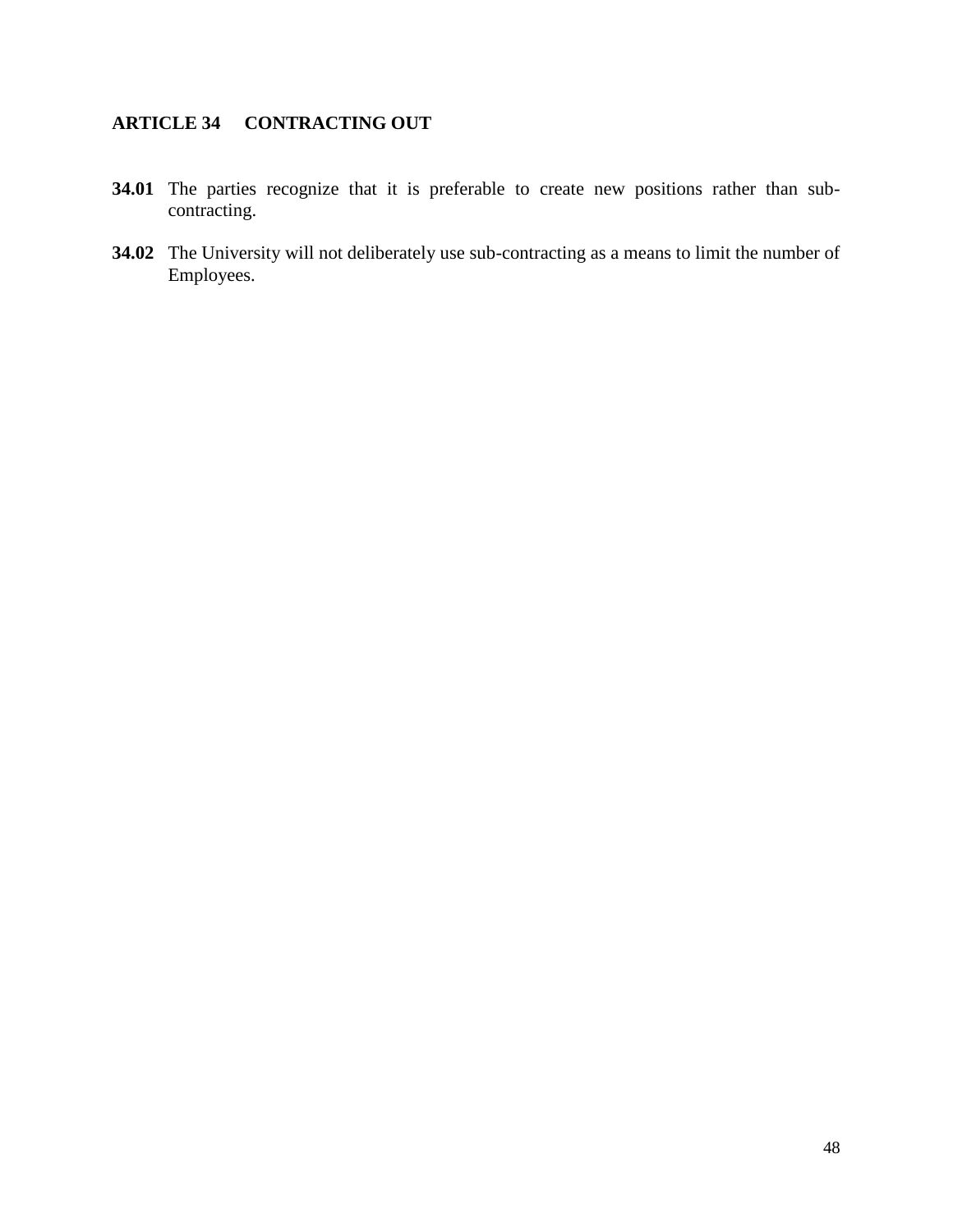#### <span id="page-52-0"></span>**ARTICLE 35 HEALTH AND SAFETY**

- **35.01** The Union and the University shall cooperate in promoting compliance with all applicable health and safety rules and regulations and the Employee shall comply with all applicable health and safety policies, rules and regulations.
- **35.02** The University shall make every reasonable effort to maintain a safe and healthy workplace in conformity with applicable legislation.
- **35.03** Any special protective equipment or other articles required by law for the protection of the Employees will be provided by the University, such items shall remain the property of the University.
- **35.04** The University will inform Employees of the safety standards and regulations in force in the area in which they work. These standards and regulations, as well as emergency instructions regarding the premises and equipment and goods on the premises, will be posted in the appropriate places.
- **35.05** An Employee has the right to refuse to perform a task if the Employee has reasonable grounds to believe that the performance of the task would endanger their health, safety or physical wellbeing, or would expose another person to a similar danger. An Employee may not, however, exercise this right if their refusal to perform the task places the life, health, safety or physical well-being of another person in immediate danger or if the conditions under which the task is to be performed are ordinary conditions in this kind of work.

Where an Employee refuses to perform particular work, they must immediately inform their Principal Investigator or their Immediate Supervisor; if none of these individuals is present at the workplace, the Employee must take reasonable steps to ensure that one of them is informed as soon as possible.

**35.06** The Union may appoint one (1) Employee to serve on the Central Advisory Environmental Health and Safety Committee.

The Employee may attend committee meetings without loss of pay. The Employee shall inform their supervisor of such meetings at least five (5) days in advance.

- **35.07** The University shall provide Employees with all required health and/or safety training. An Employee is deemed to be at work during any training required by the University, and the training period shall be paid according to terms of this Collective Agreement.
- **35.08** The University shall immediately give first aid to an Employee who suffers an employment injury in its establishment and, where required, transportation, to a health institution, to a health professional or to the Employee's residence, as required by their condition.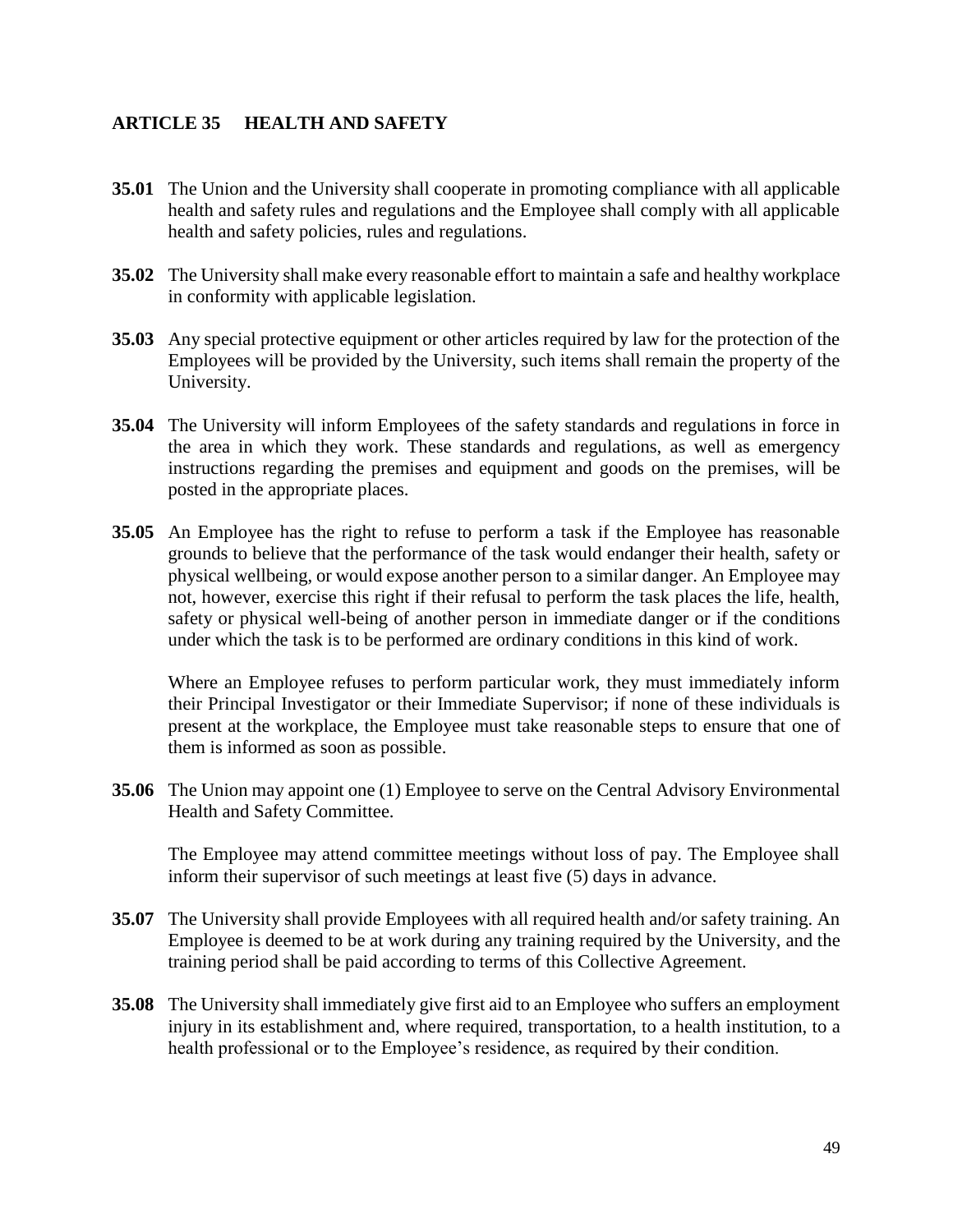The cost of transportation of the Employee shall be assumed by the University, who shall reimburse it, where such is the case, to the person who incurred it.

**35.09** Nothing in this article can be interpreted as a renunciation by an Employee, the Union or the University as to their rights under the *Loi sur les accidents de travail et les maladies professionnelles (L.R.Q. c. A-3.001), Loi sur la santé et sécurité du travail (L.R.Q. c. 8-21)* or any applicable health and safety regulations.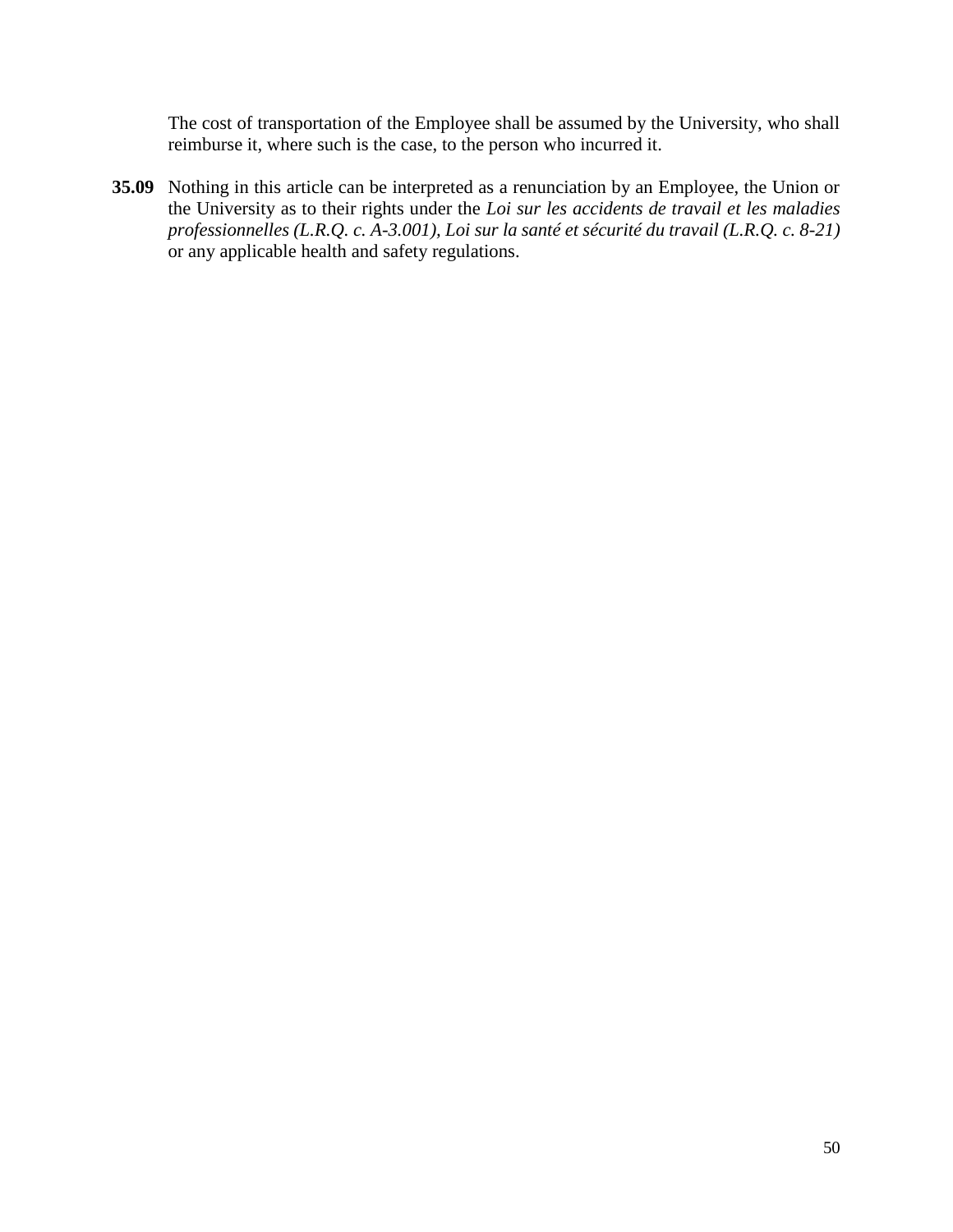#### <span id="page-54-0"></span>**ARTICLE 36 OCCUPATIONAL INJURIES**

- **36.01** An Employee who is victim of an accident or has contracted an employment injury shall report this to their Principal Investigator or immediate supervisor as soon as possible following the occurrence, and shall complete and sign a University Injury/Near-Miss Report as soon as possible following the incident.
- **36.02** An Employee who on the date they suffer an employment injury is bound by an indeterminate term contract and again becomes able to carry on their employment is entitled to be reinstated by preference to others in their position under the same Principal Investigator or Immediate Supervisor where they were working when the employment injury appeared or reassigned to an equivalent position under the same Principal Investigator or Immediate Supervisor.
- **36.03** Every Employee who on the date they suffer an employment injury is bound by a contract of employment for a fixed term and again becomes able to carry on their employment before the date of expiry of their contract is entitled to be reinstated in their position under the same Principal Investigator or Immediate Supervisor and to remain in that employment until the date of expiry of their contract.
- **36.04** Where the University does not reinstate an Employee who has again become able to carry on their employment on the ground that the Employee would have been transferred, suspended or dismissed or would have lost their employment otherwise if they had been at work, the relevant provisions of the present Collective Agreement apply as if the Employee had been at work at the time of the transfer, suspension, dismissal or loss of employment.
- **36.05** An Employee who remains unable to carry on their employment as a result of an employment injury and who becomes able to carry on suitable employment is entitled to hold first suitable employment that becomes available under the same Principal Investigator or Immediate Supervisor.

The right conferred by the first paragraph is exercised subject to the rules respecting seniority prescribed by the present Collective Agreement.

**36.06** An Employee continues to be entitled to the pension and benefits plans, provided that they are normally entitled to them and if they pay their share of the premiums or contributions.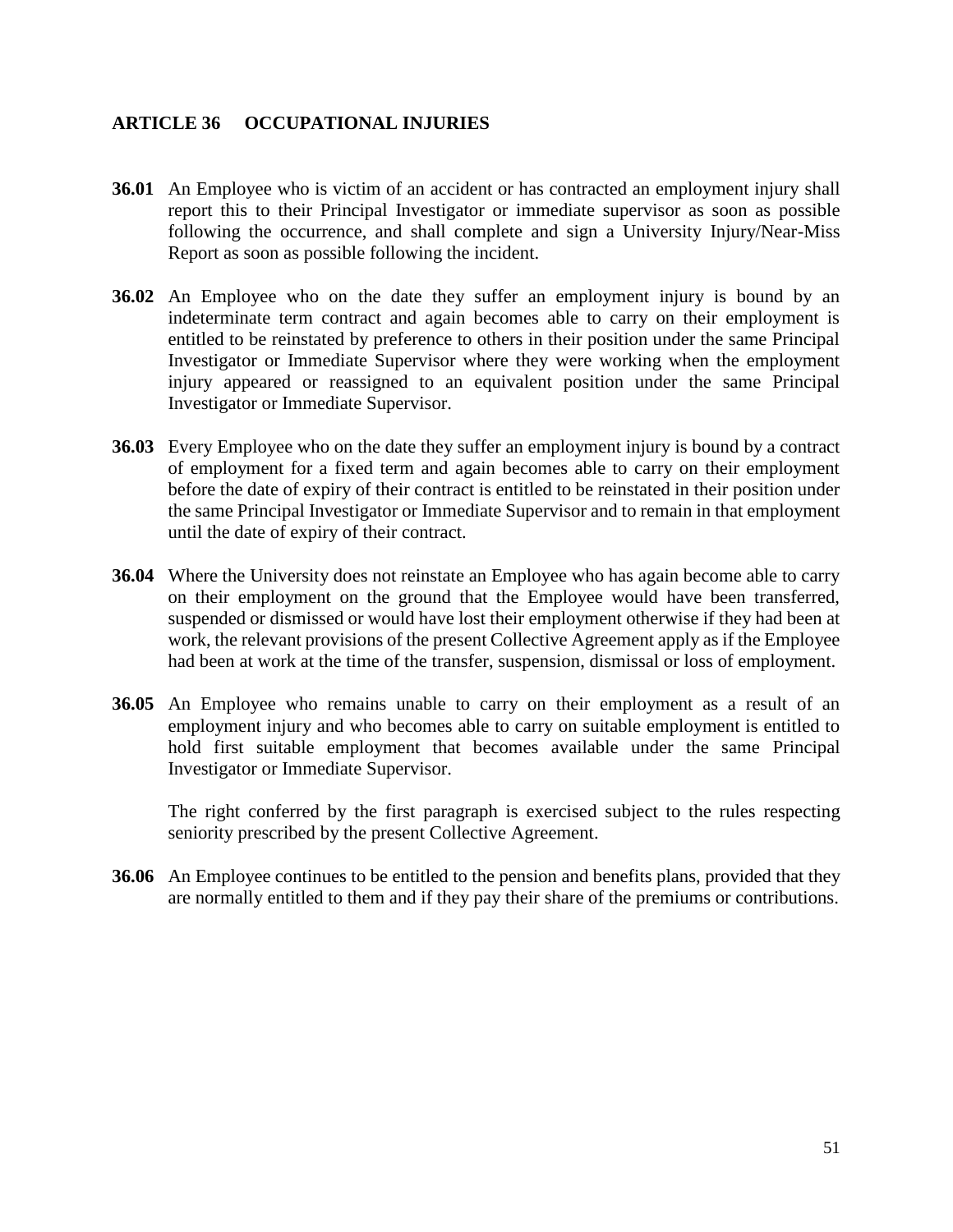## <span id="page-55-0"></span>**ARTICLE 37 WORKLOAD**

**37.01** The Parties recognize that an Employee is not required to continuously and regularly perform an excessive workload in comparison to a normal workload.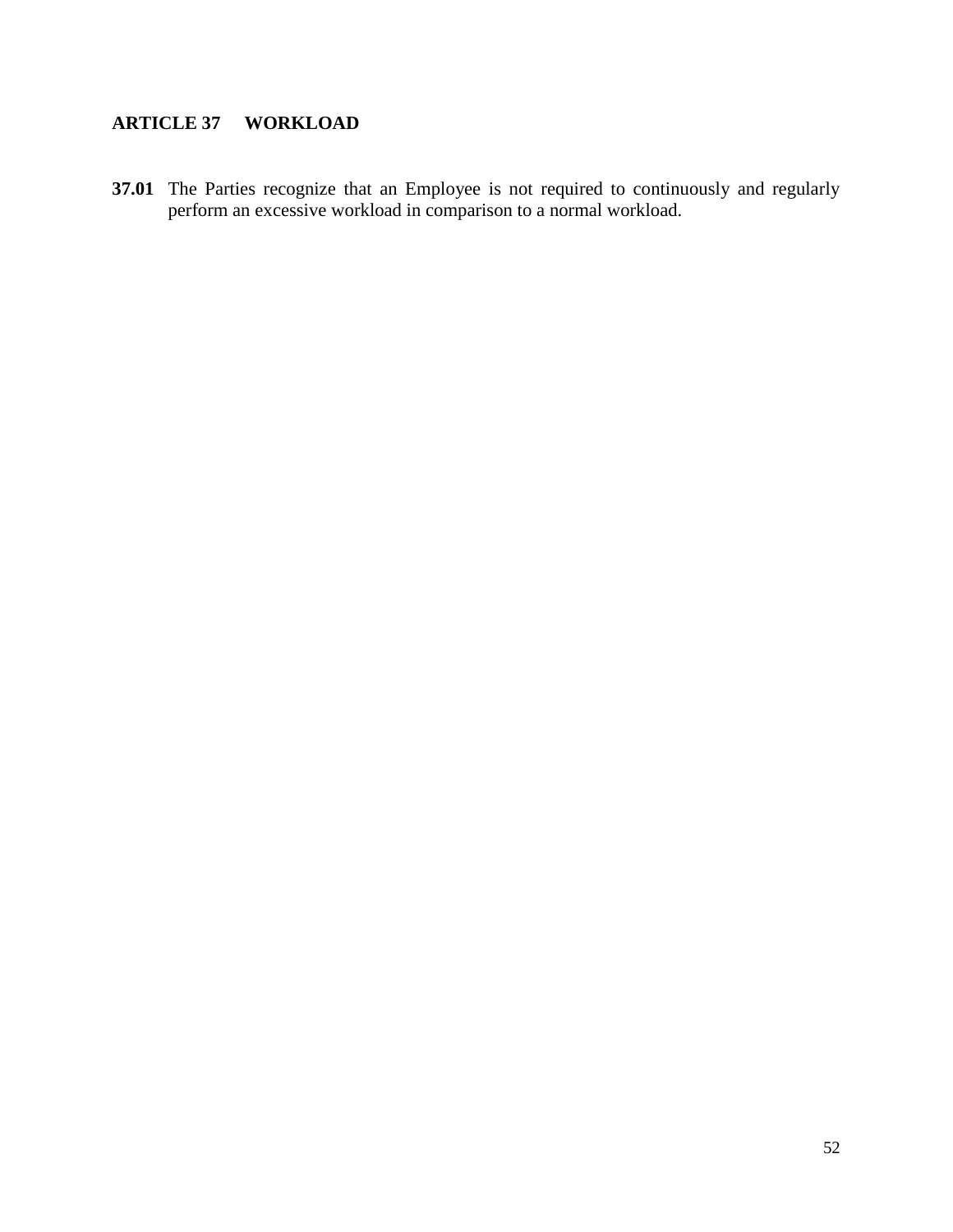#### <span id="page-56-0"></span>**ARTICLE 38 TUITION BENEFITS**

- **38.01** The spouses and the dependents of Employees with a contract of twelve (12) months or more or Employees who are appointed on an indeterminate term in accordance with clause 17.05 are entitled to a waiver of tuition fees for credit courses for which they register at the University.
- **38.02** The tuition waiver applies only to tuition fees for credit courses at the undergraduate or graduate rate for Quebec and other students with permanent residence status, and not to registration fees, student association fees or any other fee of a similar nature for which the student is responsible.
- **38.03** The tuition benefits cease at the date of the end of employment or the date when the Employee no longer has a contract of twelve (12) months or more. At that time, the registered student becomes responsible for the prorated amount of tuition waived.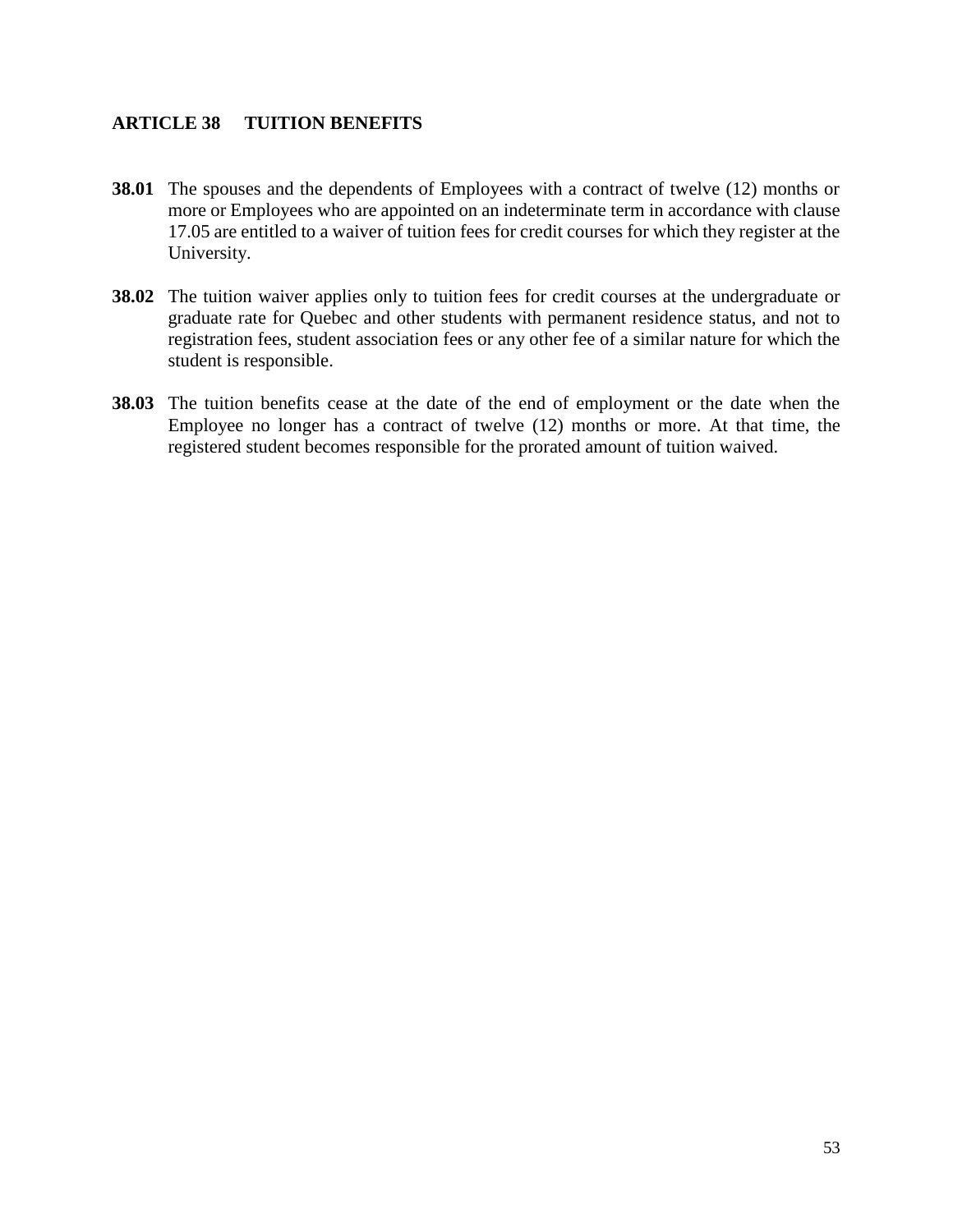#### <span id="page-57-0"></span>**ARTICLE 39 SALARIES**

#### **39.01 Salary increases**

| Effective upon ratification/award: | Appendix A                                     |
|------------------------------------|------------------------------------------------|
| Effective June 1, 2020:            | salary rates and scales are increased by 2.6%. |
| Effective June 1, 2021:            | <b>PSG</b>                                     |

- **39.02** The salary increases are paid to the Employees under contract and employed by the University at the moment of signature of the collective agreement and paid within ninety (90) working days following the signature of the collective agreement.
- **39.03** On June 1st of each year, the employee receives a progression increase of 1,75%, unless they were hired on or after March 1 of the current year. The resulting salary after progression cannot be over the maximum of the salary scale.
- **39.04** An employee whose salary, the day preceding an increase in salaries and salary scales, is above the maximum for the scale for their grade on the day of the increase does not receive an increase in salary. Instead, they receive a lump sum payment equal to their salary multiplied by the percentage increase in the salary scales. This lump sum is distributed over the pay periods between June 1 to May 31 of the following year.

When the maximum salary of the scale catches up with an employee's out-of-range salary, they receive the new maximum salary for the grade. However, if the salary increase they receive is less than their salary the day preceding the increase multiplied by the percentage increase in the salary scales, they receive the difference in the form of a lump-sum payment. This lump sum is distributed over the pay periods between June 1 to May 31of the following year.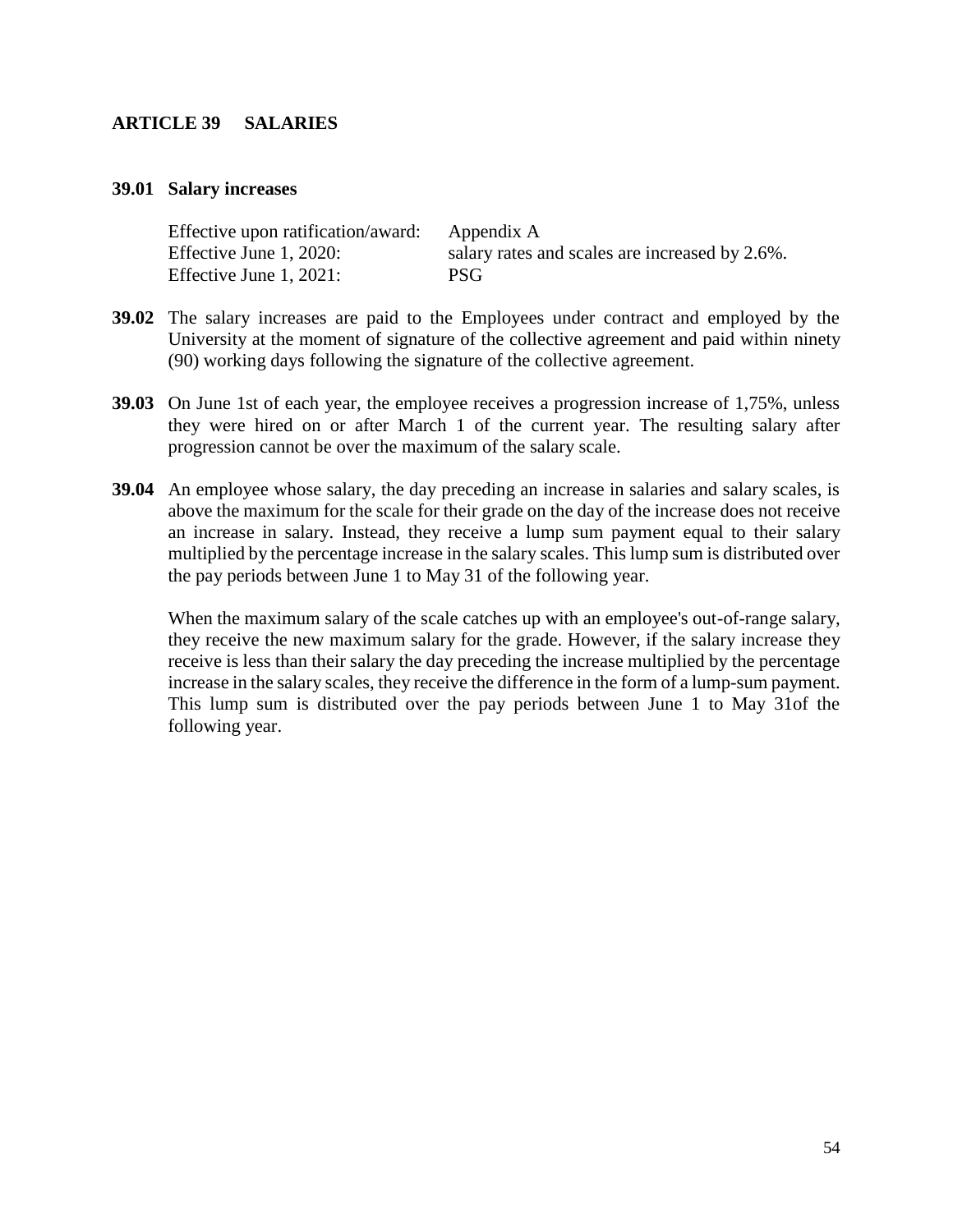#### <span id="page-58-0"></span>**ARTICLE 40 TRAINING AND PROFESSIONAL DEVELOPMENT**

- **40.01** At the beginning of the fiscal year, each department or administrative unit may allocate a percentage of its budget to training.
- **40.02** In each department, the information on different opportunities for training may be given to the Employees at least once a year.
- **40.03** All Employees who wish to follow training sessions, which are related to their duties, must make a request to the Principal Investigator or Immediate Supervisor.

The Employee who follows these sessions during regular working hours does not suffer any loss of salary.

**40.04** An Employee who benefits from professional training may be requested to provide a written report on the activities undertaken to the Principal Investigator or Immediate Supervisor within thirty (30) days of the completion of the activities.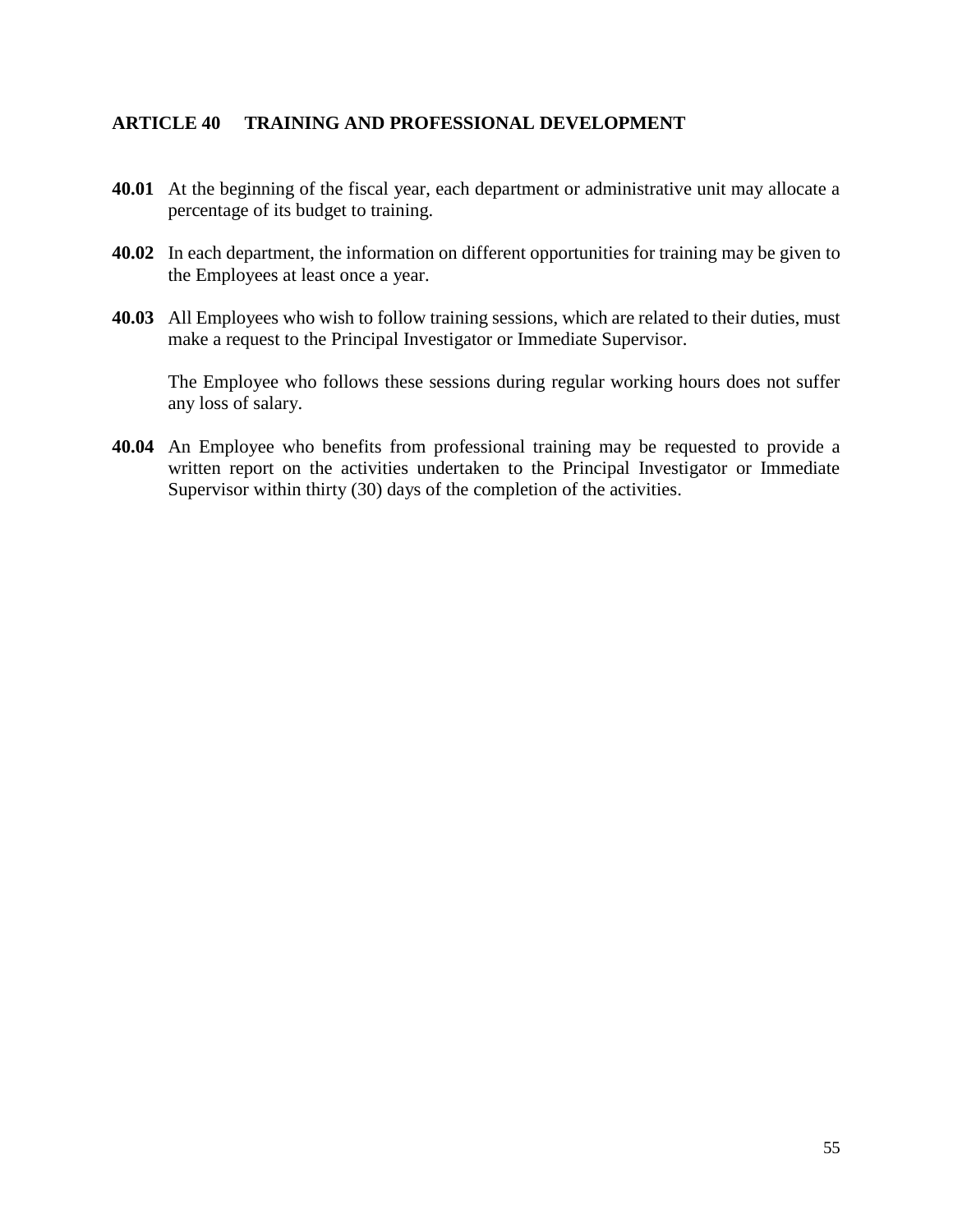#### <span id="page-59-0"></span>**ARTICLE 41 TECHNOLOGICAL CHANGE**

**41.01** The Principal Investigator or the Immediate Supervisor shall inform the Union in writing at least one (1) month in advance when it makes technological changes that could significantly affect the duties and/or working conditions of the Employees concerned.

This notice must include:

- i. the nature and goal of the technological change;
- ii. the expected date of implementation, or the schedule of implementation if such is the case;
- iii. the names of the Employees, and if such is the case, the positions likely to be affected by the technological change;
- iv. the effect which the technological change is likely to have on the working conditions of the employees affected.
- **41.02** At the latest ten (10) working days following the receipt of the notice by the Union, the Union may ask the University to submit its projects to the Joint Union Management Committee for discussion in order to minimize the impact on the employees and to facilitate their adaptation to the changes.
- **41.03** When deemed required by the Principal Investigator or the Immediate Supervisor, the University agrees to offer Employees affected by technological change, the necessary training related to said change, at the University's expense.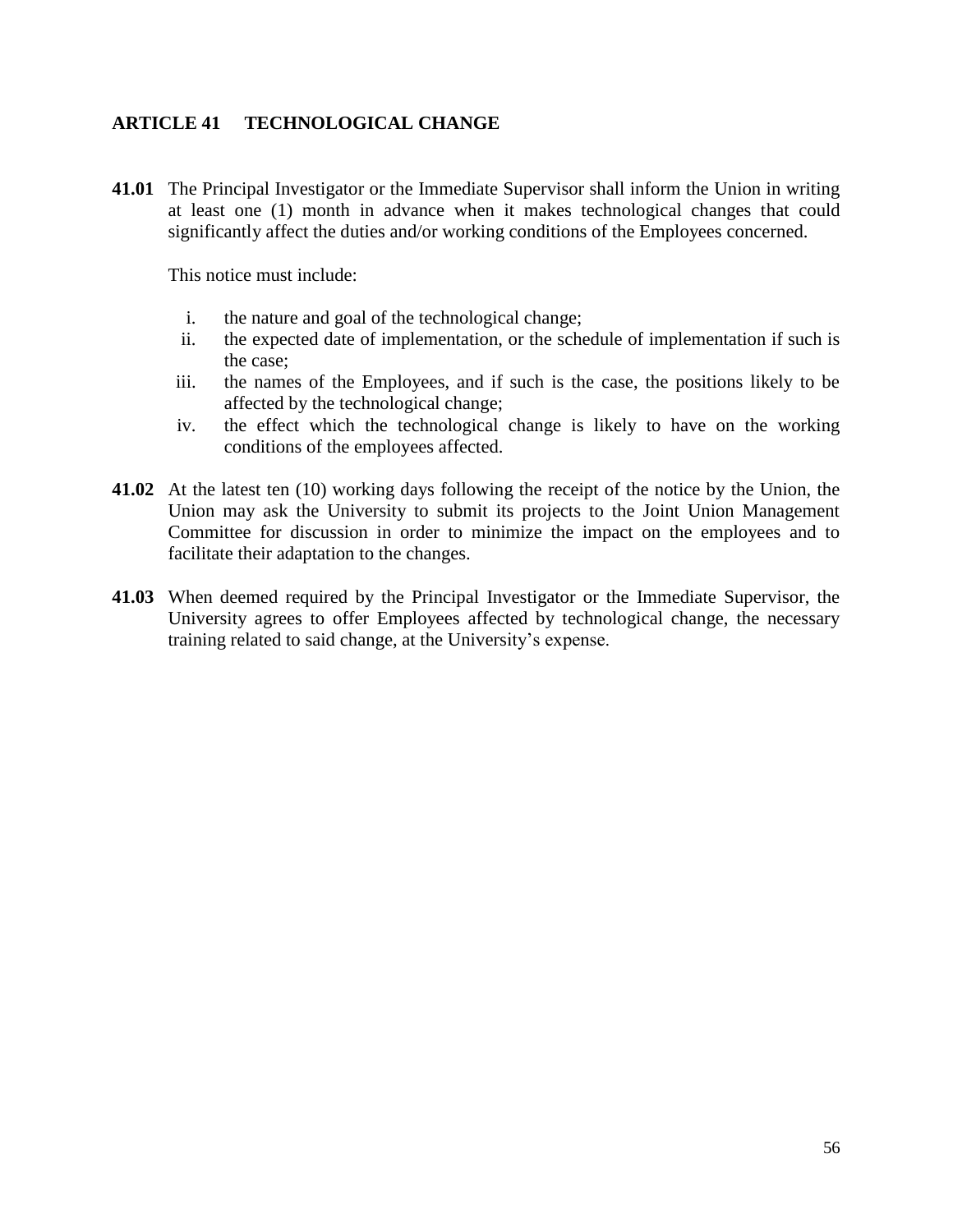#### <span id="page-60-0"></span>**ARTICLE 42 DURATION OF THE COLLECTIVE AGREEMENT**

- **42.01** The collective agreement enters into and remains in effect from the signing of the collective agreement until May 31, 2022. It has no retroactive effect except where expressly provided.
- **42.02** Notwithstanding clause 42.01, the Collective Agreement remains in effect until the signing of a new Collective Agreement.
- **42.03** The University makes the Collective Agreement available to the Employees on its website and Intranet site.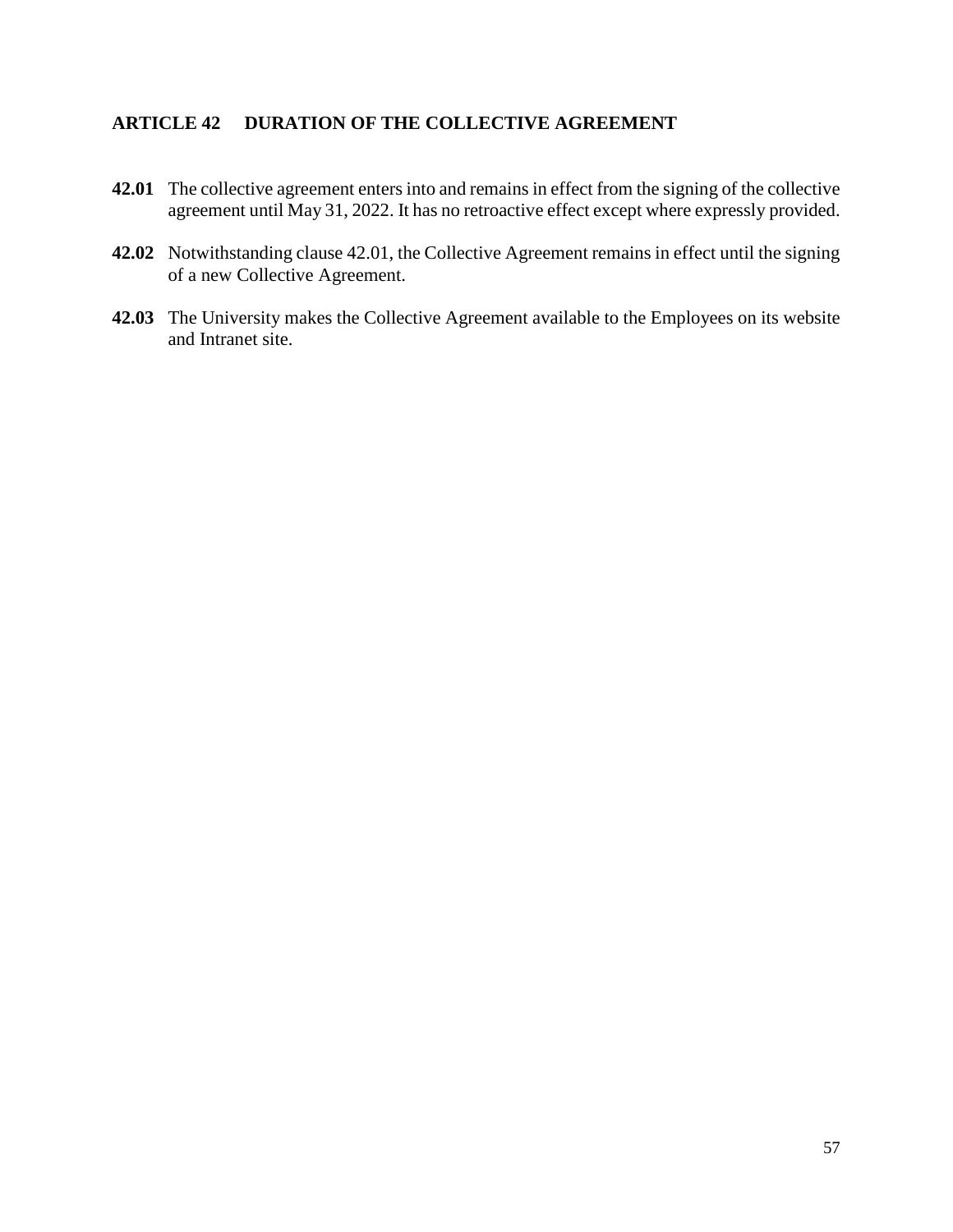## <span id="page-61-0"></span>**APPENDIX A WAGE RATES**

## **Effective upon signature/award:**

|                           | <b>MINIMUM</b> | <b>MAXIMUM</b> |
|---------------------------|----------------|----------------|
| <b>RESEARCH ASSOCIATE</b> | \$25.50        | \$35.30        |
| <b>RESEARCH ASSISTANT</b> | \$22.39        | \$31.00        |
| SUPPORT-PROFESSIONAL      | \$22.39        | \$31.00        |
| SUPPORT-TECHNICAL         | \$20.75        | \$27.09        |

**Effective as of June 1, 2020:**

|                           | <b>MINIMUM</b> | <b>MAXIMUM</b> |
|---------------------------|----------------|----------------|
| <b>RESEARCH ASSOCIATE</b> | \$26.16        | \$36.22        |
| <b>RESEARCH ASSISTANT</b> | \$22.97        | \$31.81        |
| SUPPORT-PROFESSIONAL      | \$22.97        | \$31.81        |
| SUPPORT-TECHNICAL         | \$21.29        | \$27.79        |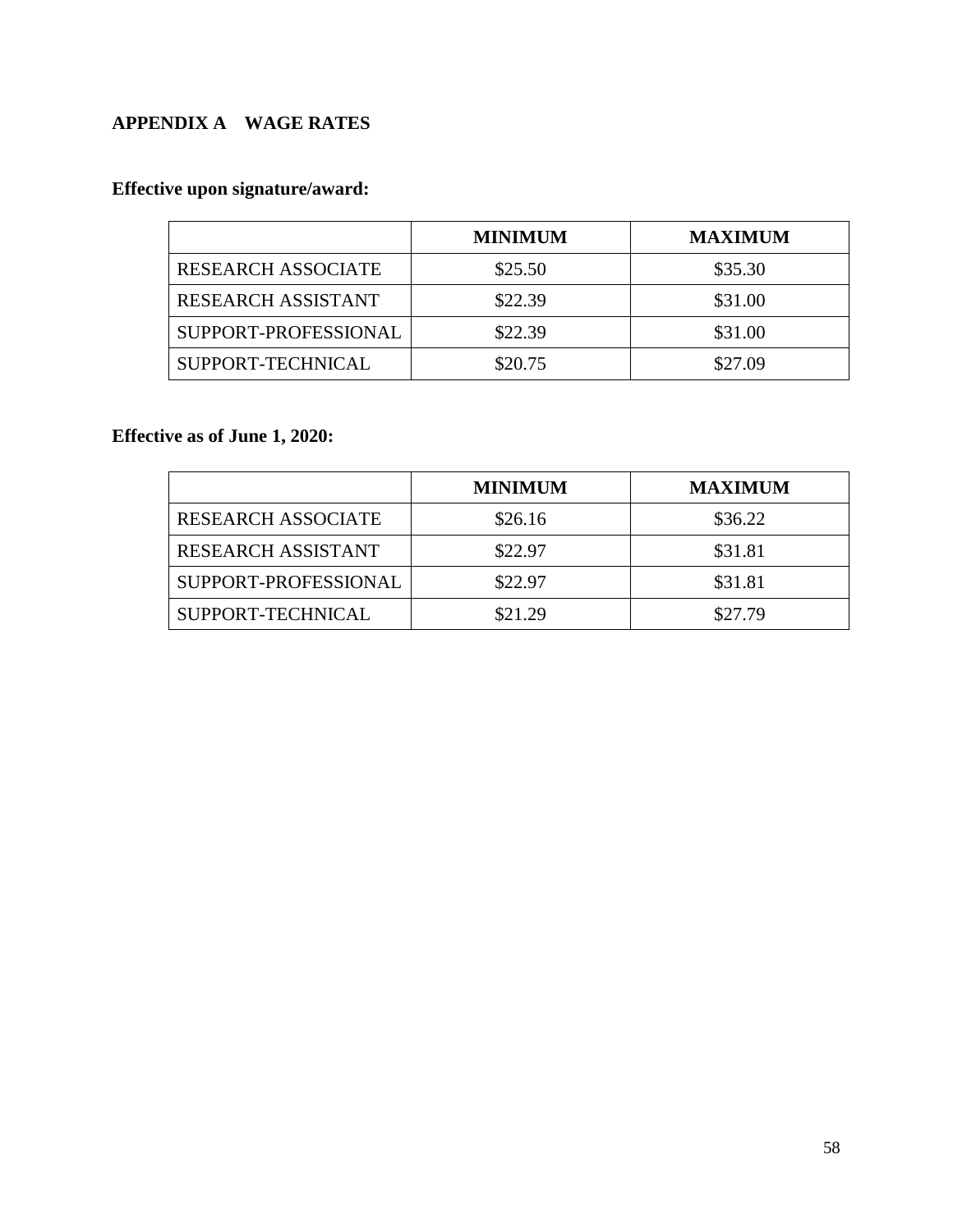#### <span id="page-62-0"></span>**APPENDIX B MEMBERSHIP FORM**



#### **CONCORDIA ASSOCIATION OF RESEARCH EMPLOYEES – PUBLIC SERVICE ALLIANCE OF CANADA (CARE-PSAC)**

**ASSOCIATION DES EMPLOYÉ-E-S DE RECHERCHE À CONCORDIA – ALLIANCE DE LA FONCTION PUBLIQUE DU CANADA (AERC-AFPC)**

#### **TO BE COMPLETED BY THE EMPLOYEE.** All fields must be completed.

Completed, ORIGINAL form must be sent to the Concordia Association of Research Employees (CARE-PSAC) before the employee begins their first shift of work. See address below.

#### **CONTACT INFORMATION:**

| Address:                                                           |                                                                                              |
|--------------------------------------------------------------------|----------------------------------------------------------------------------------------------|
| <u> 1989 - Johann Stoff, amerikansk politiker (* 1908)</u>         | Phone $( )$                                                                                  |
|                                                                    |                                                                                              |
| <b>WORK INFORMATION:</b>                                           |                                                                                              |
| Job Title:                                                         |                                                                                              |
| Faculty/Unit/Department (related to your job):                     |                                                                                              |
| Office location (building and room#):                              |                                                                                              |
|                                                                    |                                                                                              |
|                                                                    |                                                                                              |
| will respect the policies, rules and decisions of the association. | I, the undersigned, freely give my adhesion to the Public Service Alliance of Canada/care. I |
|                                                                    | Date:                                                                                        |
| Original: Union                                                    |                                                                                              |
|                                                                    | Please send all Union Membership Forms to the Concordia Association of Research Employees    |
| at:                                                                |                                                                                              |

CARE, Concordia University, Sir George William Campus, PR-305, 2100 MacKay, Montréal, Québec, Canada, H3G 2J1 OR care.psac@gmail.com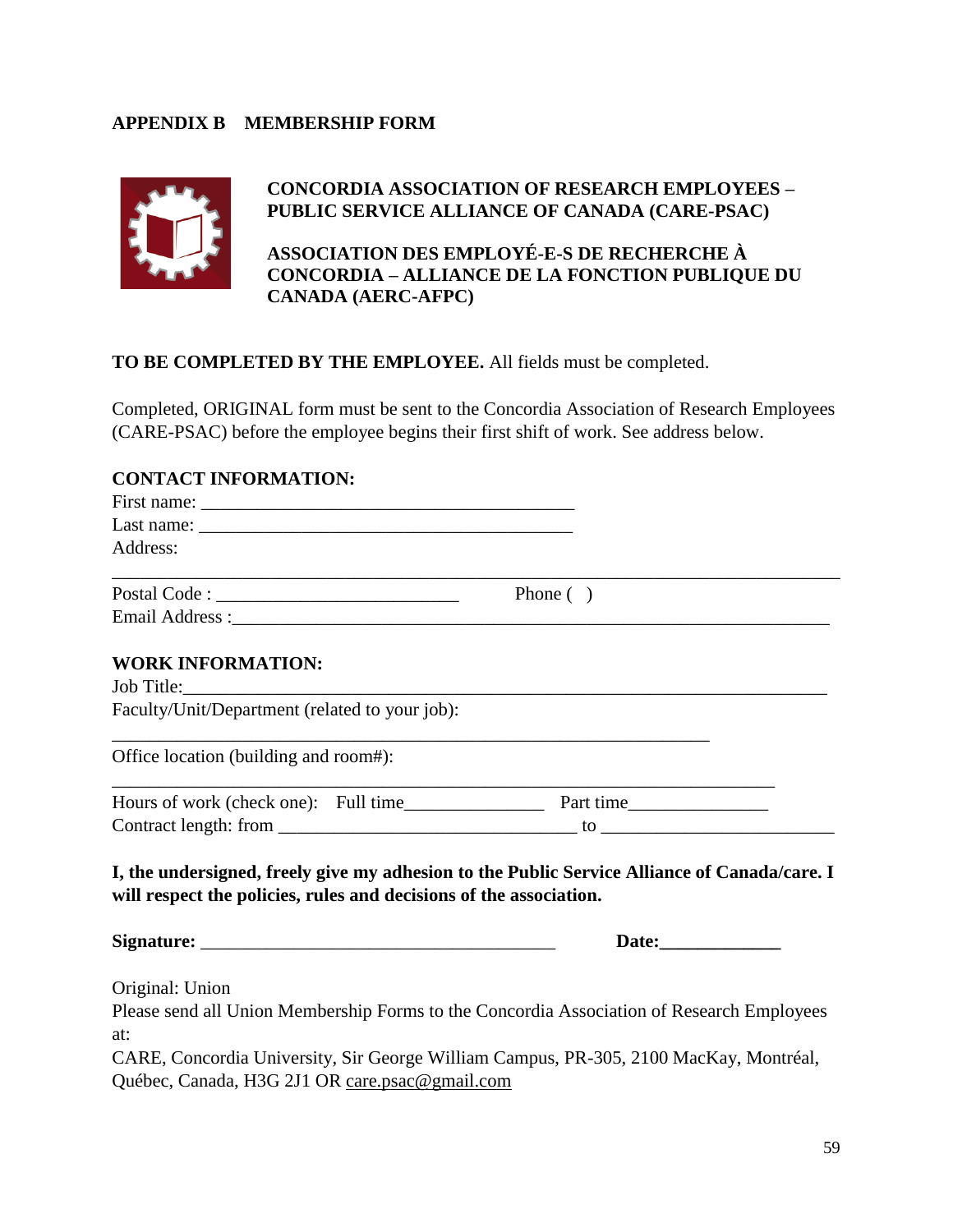#### <span id="page-63-0"></span>**APPENDIX C EXTRACT OF CERTIFICATE OF ACCREDITATION**

"*Toutes et tous les auxiliaires de recherche (RA) et les associé-es de recherche («research associates») et toutes et tous les employé-es, technicien-ennes, professionnel-les et autres salariées dont le salaire émane de fonds de recherche, salarié-es au sens du Code du travail, à l'exclusion de celles et ceux déjà inclus-es dans une autre unité de négociation.*"

De : Université Concordia

1455, boulevard De Maisonneuve Ouest

Montréal (Québec) H3G 1 M8

Établissements visés :

Tous les établissements.

Dossier d'accréditation: AM-2001-7396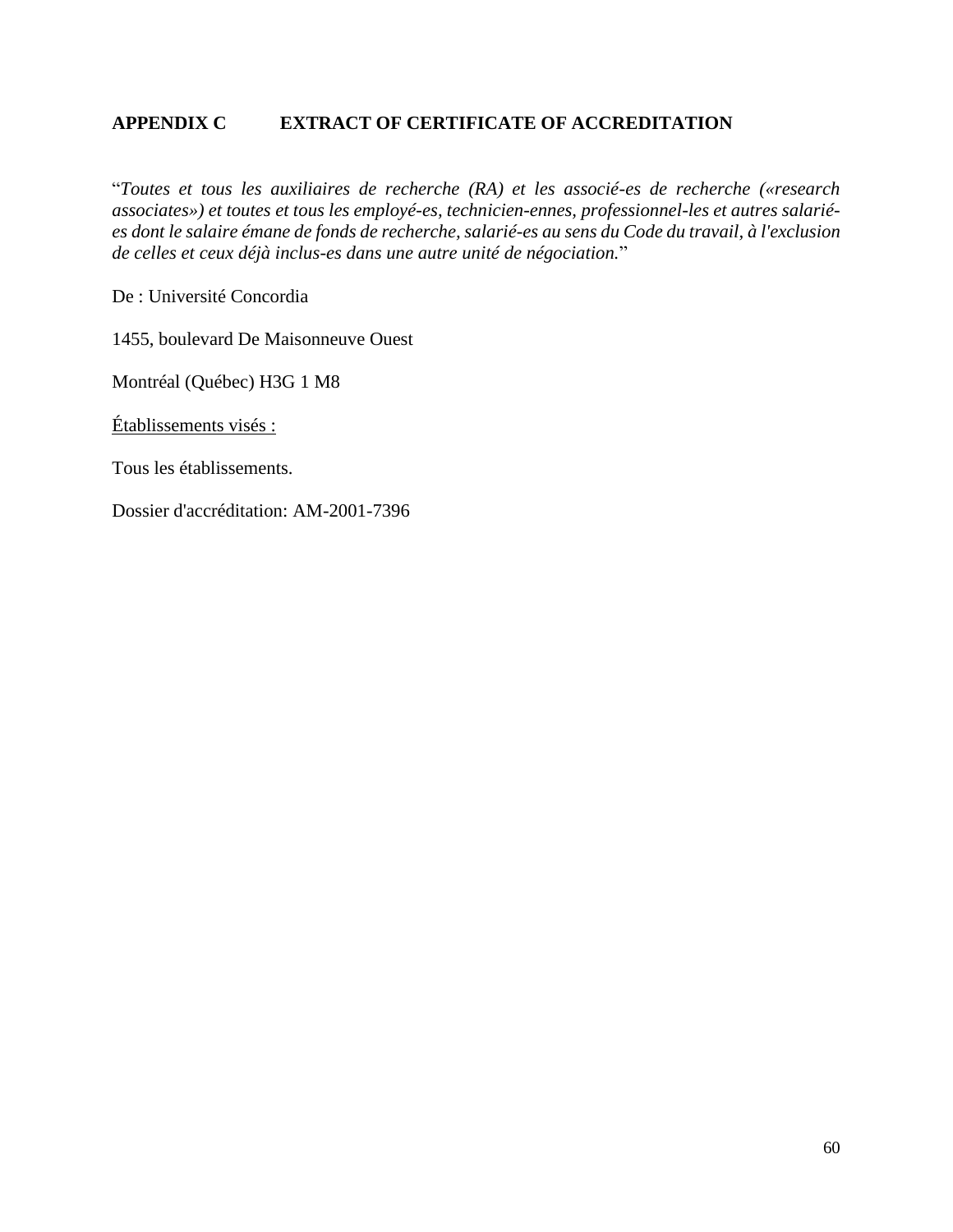## <span id="page-64-0"></span>**LETTER OF UNDERSTANDING NO. 1 INTELLECTUAL PROPERTY**

The University and the Union agree that twelve (12) months before the expiration of the present Collective Agreement, the Joint Union Management Committee will discuss any issues or concerns related to the application of Article 12.